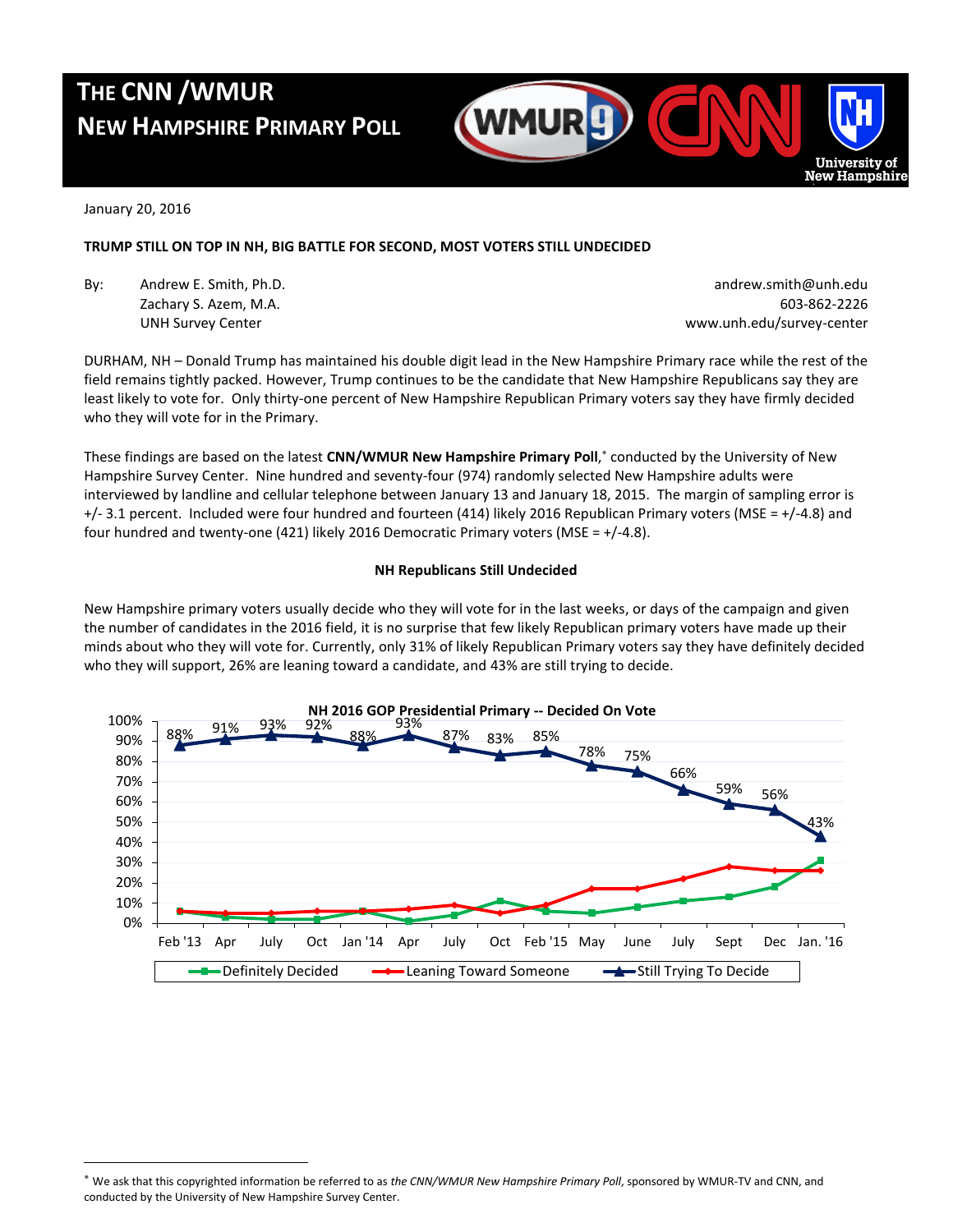The Republican electorate is much more interested in the 2016 primary than it was at a similar point in 2007, the last time both parties had contested primaries. Currently, 59% of likely Republican primary voters say they are extremely interested in the election, 30% are very interested, and 11% are only somewhat interested or not very interested. By comparison, in December 2007, only 34% of likely Republican primary voters said they were extremely interested in the 2008 primary, 46% were very interested, and 20% were only somewhat interested or not very interested. Currently, 48% of undeclared voters who can vote in either primary, say they will vote in the Democratic primary while 45% say they will vote in the Republican primary.

## **GOP Favorability Ratings**

One of the main problems Republican candidates are facing in this election cycle is that their net favorability ratings (the percentage who have a favorable opinion of him or her minus the percentage who have an unfavorable opinion) are quite low among their own voters, especially when compared to their Democratic counterparts. Currently Bernie Sanders has a +84% net favorability rating and Hillary Clinton has a +39% net favorability rating. Leading the GOP field in net favorability is Florida senator Marco Rubio. Currently 58% have a favorable opinion of Rubio, 32% have an unfavorable opinion and 11% are neutral or don't know enough about him to say. Rubio's net favorability rating is +26%, down from +38% in December. Other GOP candidates with positive net favorability ratings are Texas Senator Ted Cruz (+25%), businesswoman Carly Fiorina (+19%), businessman Donald Trump (+14%), neurosurgeon Ben Carson (+10%) and Ohio governor John Kasich (+1%).

Candidates with negative net favorability ratings are New Jersey governor Chris Christie (-6%), former Florida governor Jeb Bush (-11%), Kentucky senator Rand Paul (-15%), former Arkansas governor Mike Huckabee (-17%), former Pennsylvania senator Rick Santorum (-29%), and former Virginia governor Jim Gilmore (-30%) have negative net favorability ratings.

Christie (from +19% to -6%) has seen his net favorability rating drop significantly since December while Cruz (from +10% to +25%) has seen his net favorability rating increase since December.



#### **NH 2016 GOP Presidential Primary -- Net Favorability Ratings**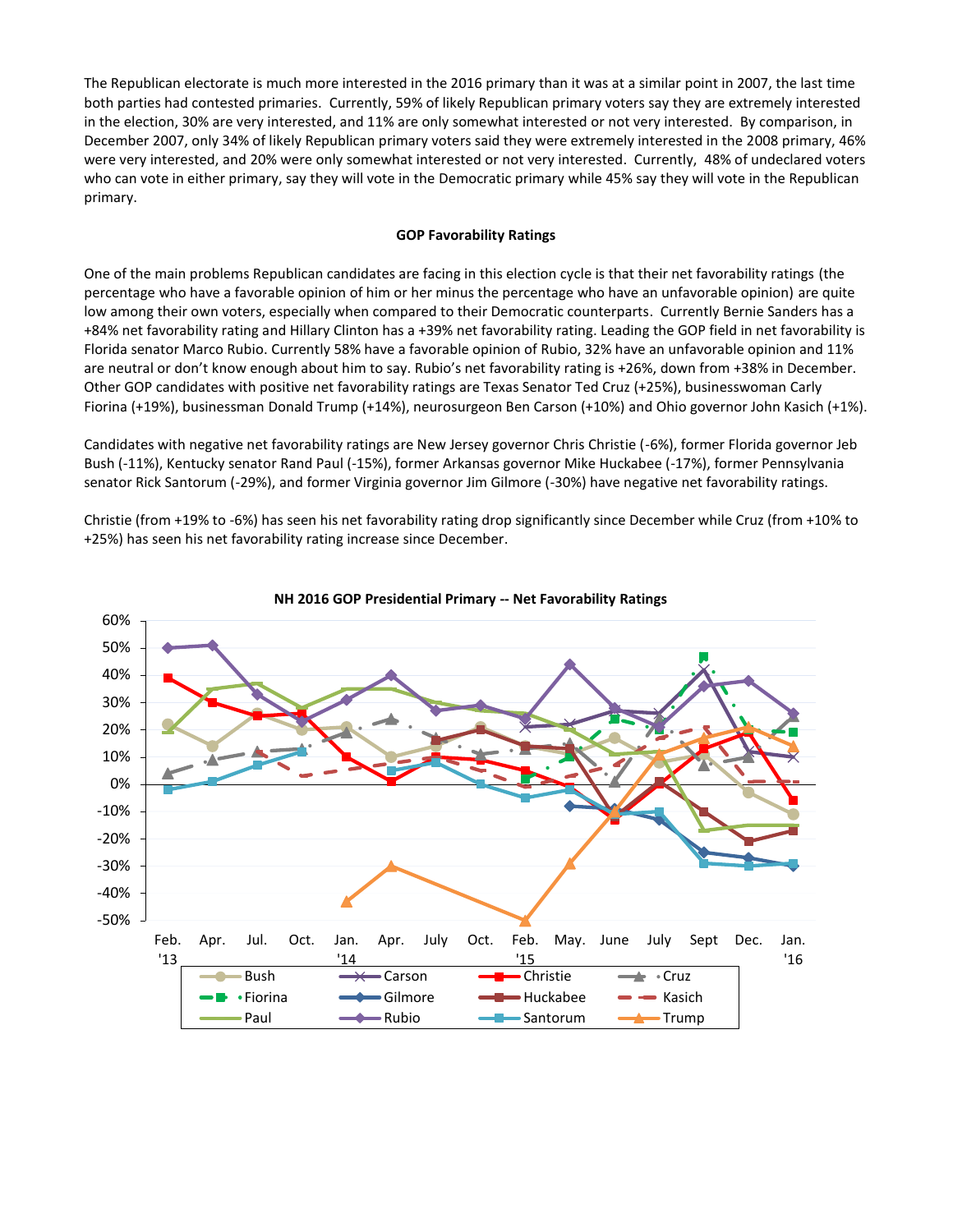

**Favorability Ratings - NH GOP Presidential Candidates - January 2016**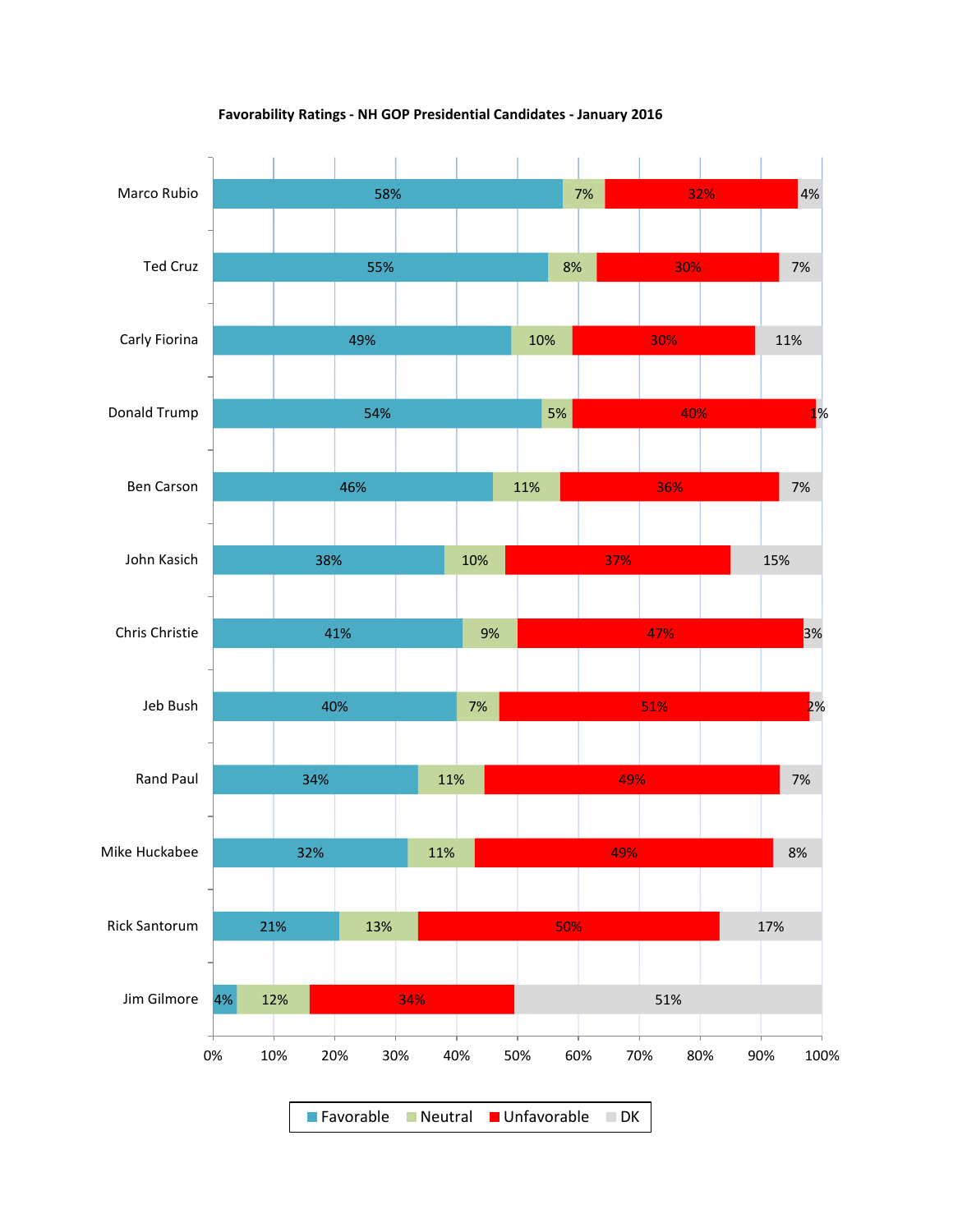## **Influence of Conservative Talk Radio on New Hampshire Primary**

Regular listeners of conservative talk radio make up approximately 20% of the Republic primary electorate and they have significantly different views of the candidates than do non-listeners. Among regular conservative talk radio listeners, Cruz (+74%) is the most popular candidate, followed by Trump (+44%) and Rubio (+34%). But among the rest of GOP primary voters, Rubio has a +25% net favorability rating while Cruz (+12%) and Trump (+6%) are significantly less popular.

Candidates like Bush (-48%), Kasich (-31%), and Christie (-17%) are very unpopular among talk radio listeners, while all three are somewhat more liked among the rest of GOP primary voters.





|                       |          | <b>Regular Talk Radio Listeners</b> | <b>All Other GOP Voters</b> |          |  |  |
|-----------------------|----------|-------------------------------------|-----------------------------|----------|--|--|
|                       | Dec. '15 | Jan. '16                            | Dec. '15                    | Jan. '16 |  |  |
| <b>Jeb Bush</b>       | $-32%$   | $-48%$                              | $+5%$                       | $-1%$    |  |  |
| <b>Chris Christie</b> | $+18%$   | $-17%$                              | $+20%$                      | $-3%$    |  |  |
| <b>Ted Cruz</b>       | $+66%$   | $+74%$                              | $-7%$                       | $+12%$   |  |  |
| <b>John Kasich</b>    | $-32%$   | $-31%$                              | $+12%$                      | $+9%$    |  |  |
| <b>Rand Paul</b>      | $-21%$   | $-9%$                               | $-13%$                      | $-17%$   |  |  |
| <b>Marco Rubio</b>    | +38%     | $+34%$                              | $+37%$                      | $+25%$   |  |  |
| <b>Donald Trump</b>   | +56%     | $+44%$                              | $+11%$                      | $+6%$    |  |  |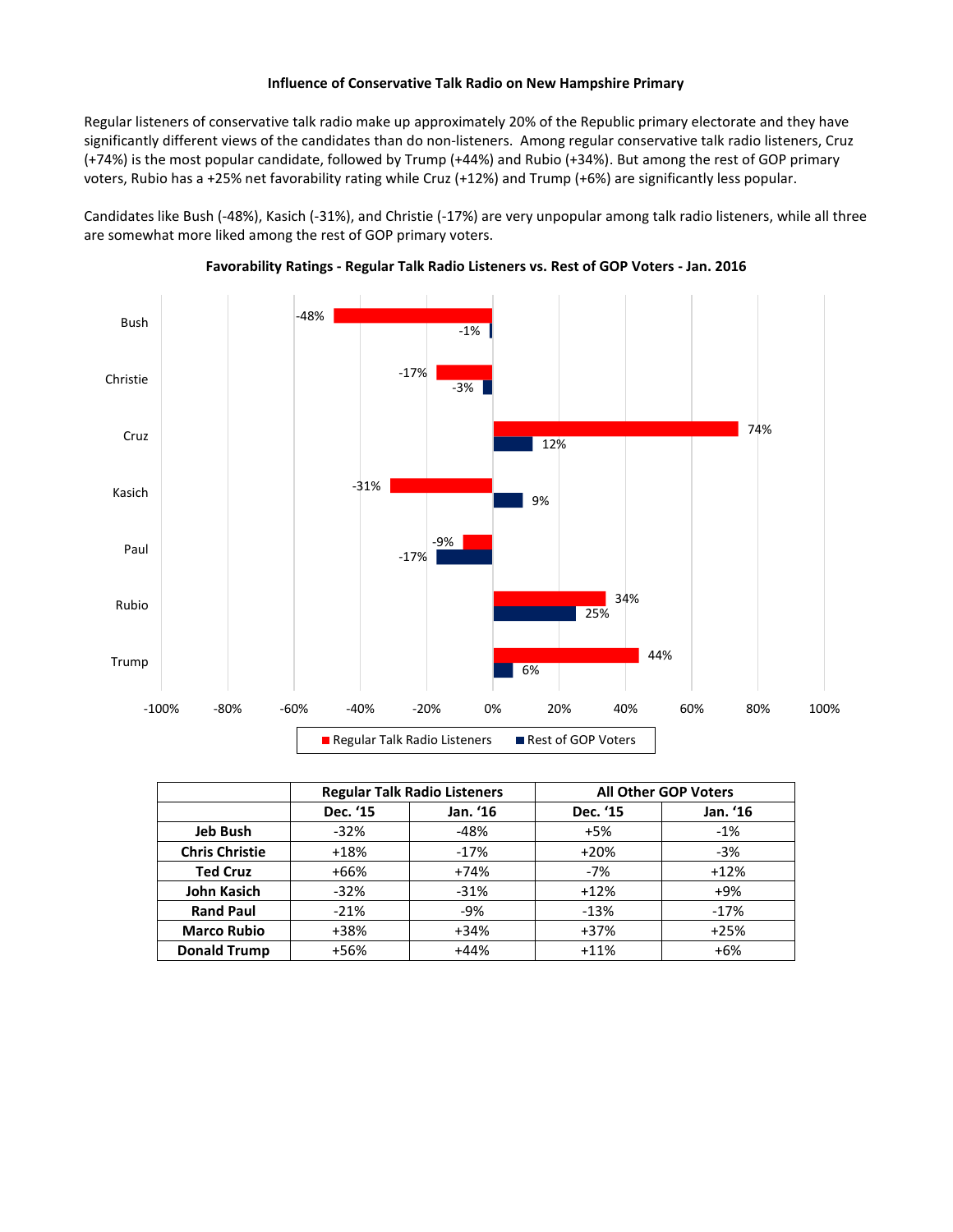#### **2016 NH Republican Primary**

Donald Trump continues to top the field in New Hampshire with 34% of likely Republican primary voters supporting him. Trump is followed by Cruz (14%), Rubio (10%), Bush (10%), Paul (6%), Christie (6%), Kasich (6%), Fiorina (4%), Carson (3%), and Huckabee (1%). All other potential candidates receive less than 1% support, and 6% say they are undecided.

Trump (41%) and Cruz (34%) are the leading candidates among primary voters who regularly listen to conservative talk radio. Trump (24%), Rubio (19%) and Bush (17%) are the top choices among primary voters who regularly read the Union Leader.



## **NH 2016 GOP Presidential Primary -- Who Support If Vote Held Today?**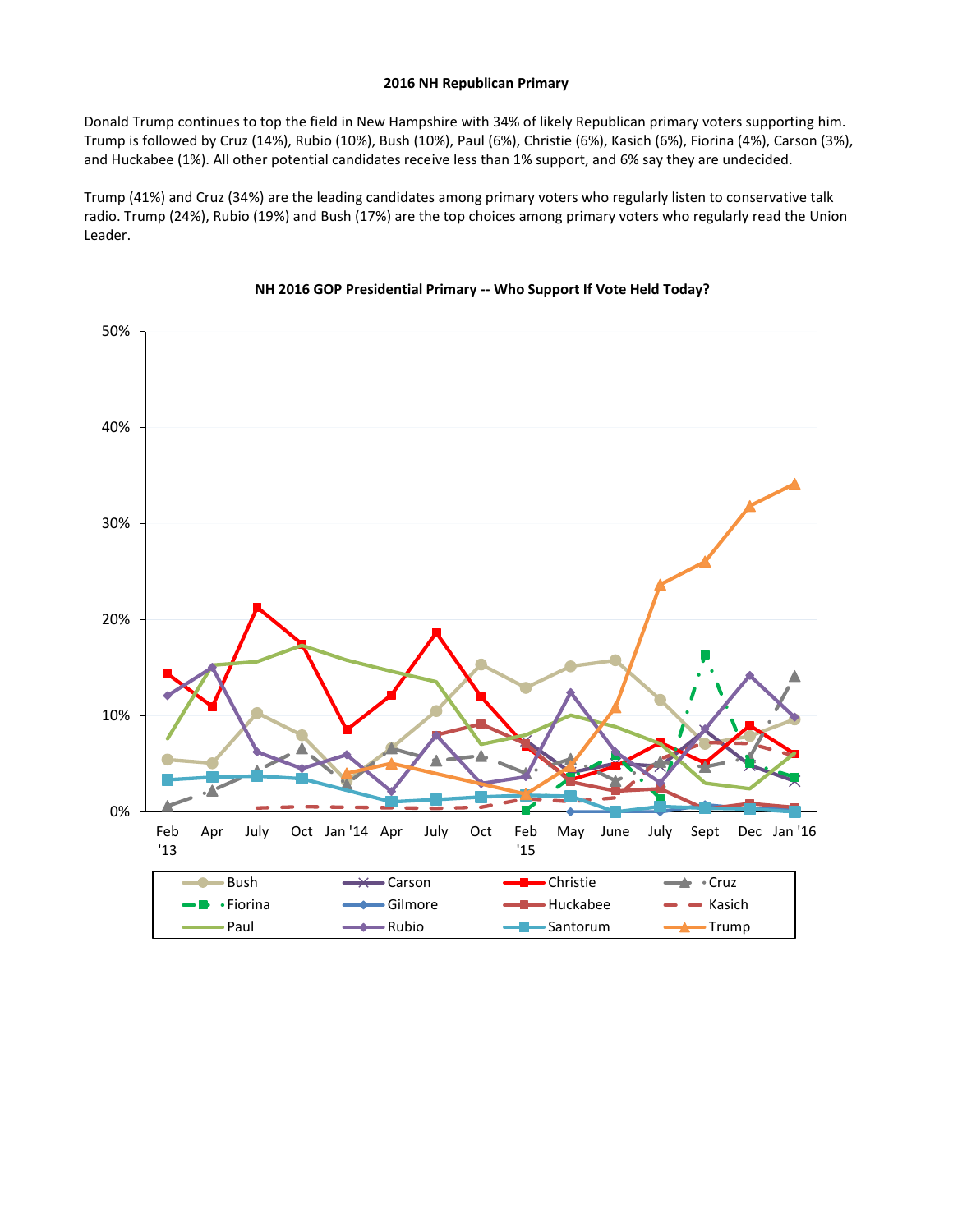#### **2016 NH Republican Primary with Second Choice**

When asked their second choice, the Republican field becomes more clearly defined with Trump, Cruz and Rubio leading their rivals. When the top two choices are combined, 42% of likely primary voters favor Trump, 34% favor Cruz, 29% favor Rubio, 20% favor Bush, 17% favor Christie, 12% favor Kasich, and 10% favor Paul.



#### **NH 2016 GOP Presidential Primary -- First and Second Choice Combined**

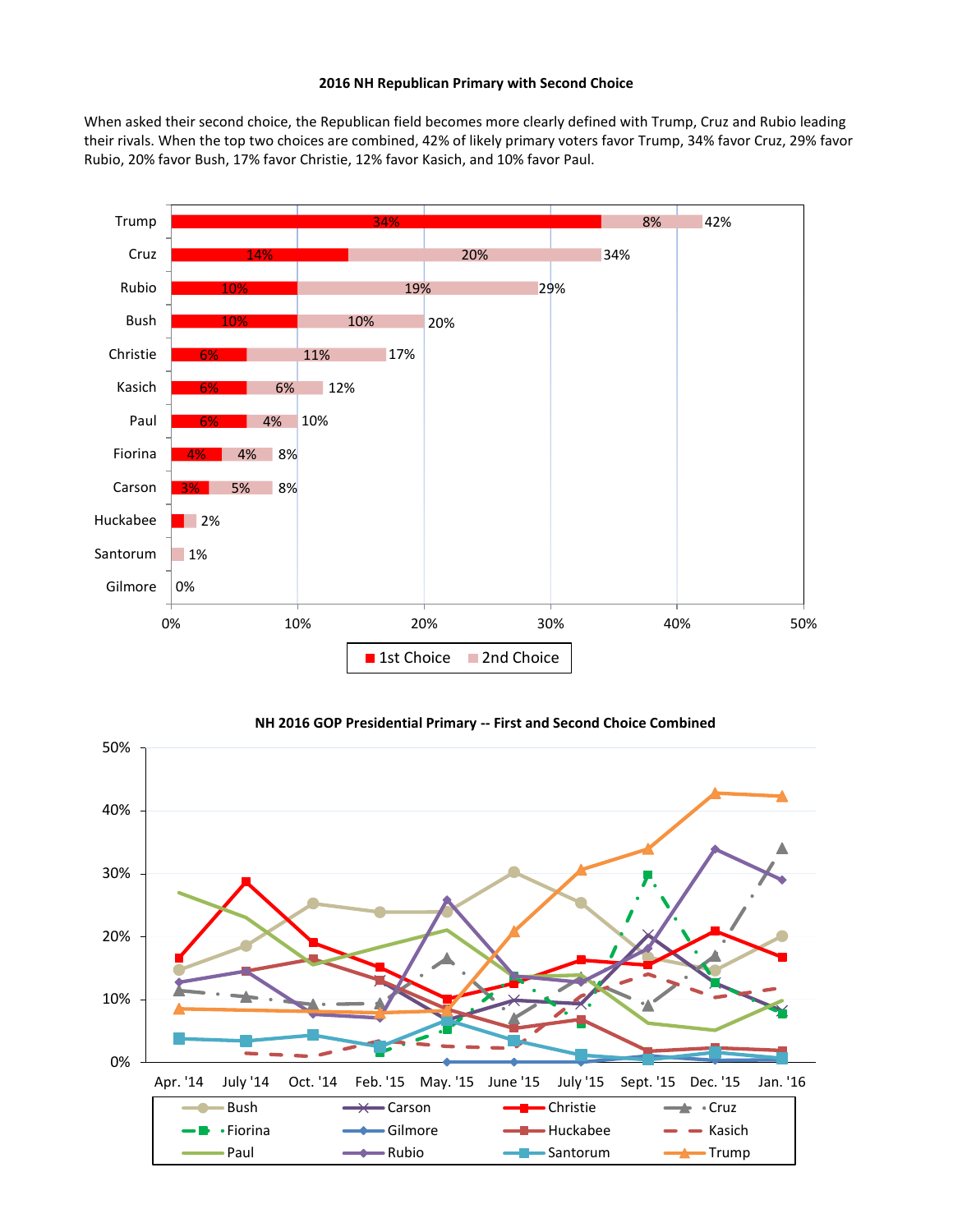#### **Most Unpopular Republican Candidate**

Despite leading in polls, Trump remains the candidate New Hampshire Republicans are least likely to vote for. When asked which candidate they would NOT vote for under any circumstance, 30% of likely Republican Primary voters say they would not vote for Trump, 18% would not vote for Bush, 9% would not vote for Christie, 5% would not vote for Paul, 4% would not vote for Fiorina, 4% would not vote for Cruz, 4% would not vote for Rubio, 3% would not vote for Gilmore, 2% would not vote for Huckabee, 2% would not vote for Carson, 2% would not vote for Kasich, 1% would not vote for Santorum, 10% think all the prospective candidates are acceptable, and 6% are unsure.

NHPR listeners (42%) are more likely to say they wouldn't vote for Trump under any circumstances and conservative talk radio listeners (37%) are more likely to say they wouldn't vote for Bush under any circumstances.



#### **Republican Net Electability**

Cruz tops the field in net electability (the percentage who support a candidate minus the percent who would not vote for that candidate), with +10%. Rubio (+6%), Trump (+4%), Kasich (+4%), Carson (+1%) and Paul (+1%) all have positive net electability scores. Fiorina (+0%), Santorum (-1%), Huckabee (-2%), Gilmore (-3%), Christie (-3%) and Bush (-9%) have neutral or negative net electability scores.

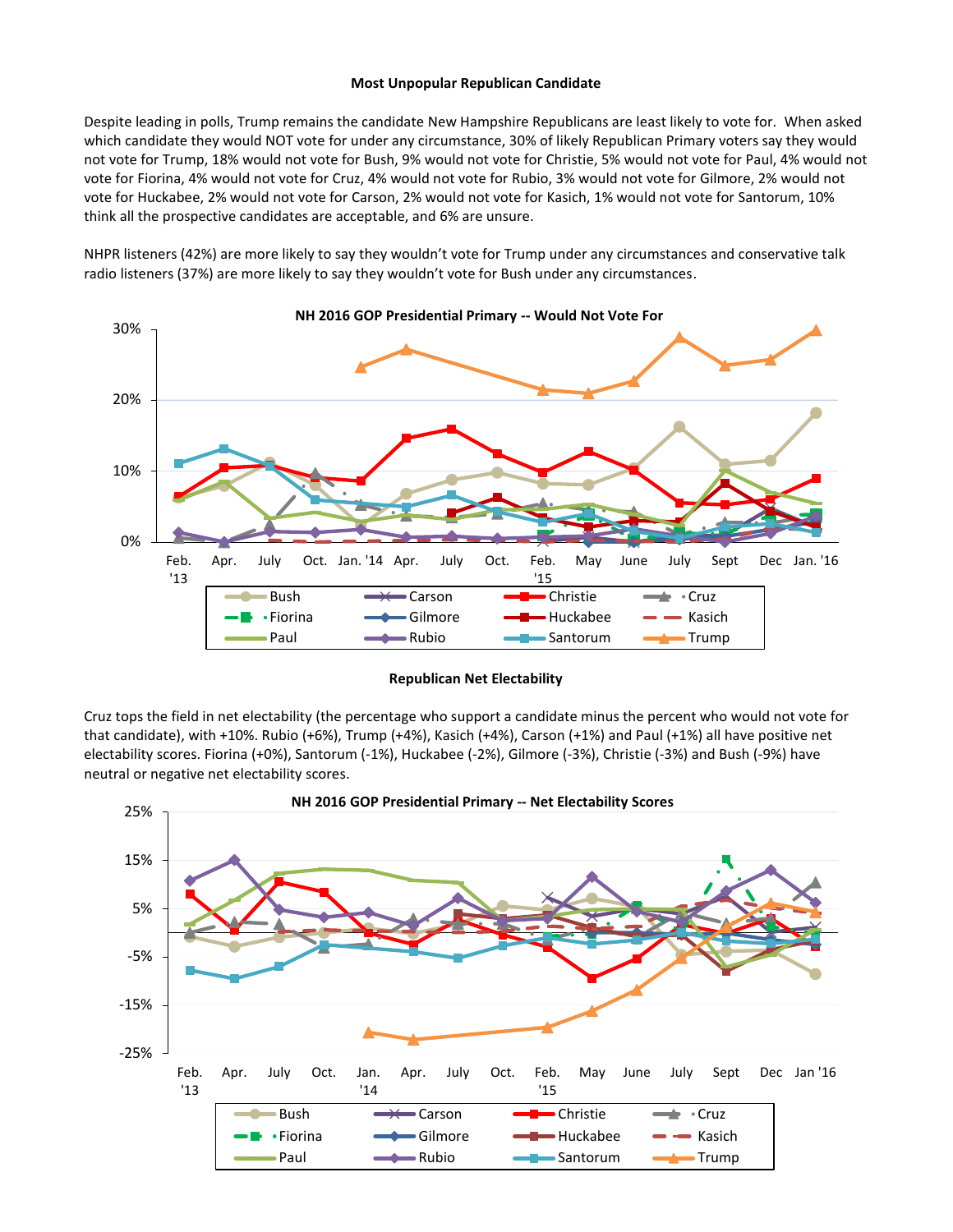#### **Most Important Issue To Primary Vote**

Currently, foreign policy or national security, including terrorism, remains the most important issue in deciding a vote in the presidential primary, cited by one-third (34%) of likely Republican primary voters. Twenty-six percent (26%) cite jobs or the economy, 11% cite immigration, 4% cite health care, 3% cite the budget or national debt, 2% cite gun rights, 1% cite social issues, 1% cite taxes and 1% cite education.



#### **Candidate Qualities**

Nearly half of Republican Primary voters (48%) say that Donald Trump is the best to handle the economy, 7% chose Bush, 7% chose Cruz, 7% chose Kasich and 9% were unsure.

A third of likely voters (32%) chose Trump as the best to handle ISIS, 14% chose Cruz, 12% chose Bush and 13% were unsure.

Primary voters were divided on which candidate has the personal characteristics and qualities a President should have – 16% chose Trump, 16% chose Cruz, 14% chose Rubio, 13% chose Bush and 9% were unsure.

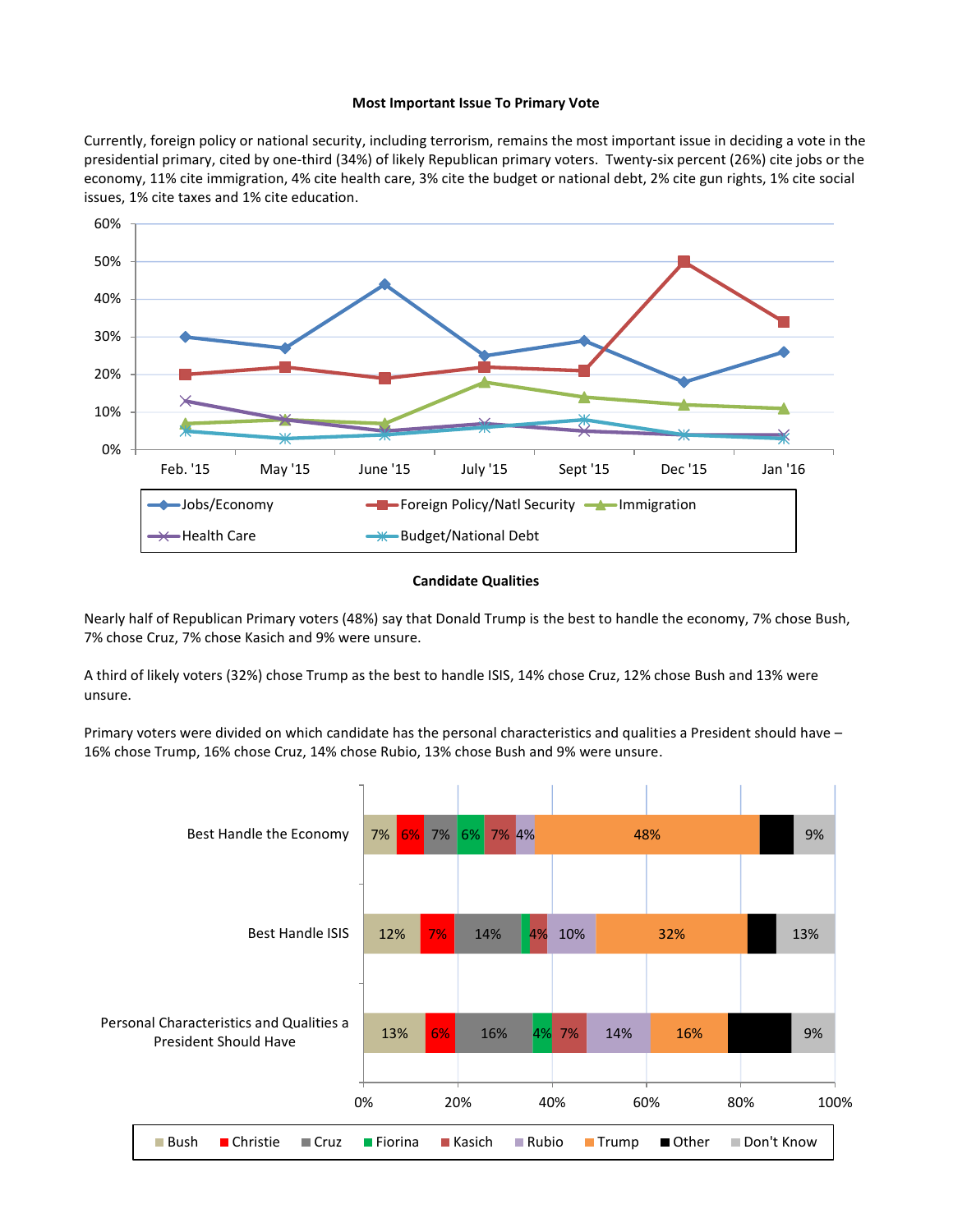# **CNN/WMUR New Hampshire Primary Poll Methodology**

These findings are based on the latest CNN/WMUR New Hampshire Primary Poll, conducted by the University of New Hampshire Survey Center and funded by CNN and WMUR-TV, Manchester, NH. Interviews were conducted by the UNH Survey Center with assistance from the Center for Public Interest Polling in Eagleton Institute at Rutgers University and the Castelton College Polling Institute. Nine hundred seventy-two (972) randomly selected New Hampshire adults were interviewed by landline and cellular telephone between January 13 and January 18, 2016. If a household included more than one adult, the adult who had the most recent birthday was selected to be interviewed.

The margin of sampling error is +/- 3.1 percent for the entire sample. Included were four hundred thirteen (413) likely 2016 Republican Primary voters (MSE = +/-4.8 percentage points), and four hundred twenty (420) likely 2016 Democratic Primary voters (MSE = +/-4.8 percentage points). These MSE's have not been adjusted for design effect. The design effect for the survey is 1.1%.

The random sample used in the CNN/WMUR New Hampshire Primary Poll was purchased from Marketing Systems Group (MSG), Horsham, PA. MSG screens each selected telephone number to eliminate non-working numbers, disconnected numbers, and business numbers to improve the efficiency of the sample, reducing the amount of time interviewers spend calling non-usable numbers.

The data have been weighted to adjust for numbers of adults and telephone lines within households. Additionally, data were weighted by respondent sex, age, and region of the state to targets from the most recent American Community Survey (ACS) conducted by the U.S. Census Bureau. In addition to potential sampling error, all surveys have other potential sources of non-sampling error including question order effects, question wording effects, and non-response. Due to rounding, percentages may not sum to 100%. The number of respondents in each demographic below may not equal the number reported in cross-tabulation tables as some respondents choose not to answer some questions.

For more information about the methodology used in the CNN/WMUR New Hampshire Primary Poll, contact Dr. Andrew Smith at (603) 862-2226 or by email at andrew.smith@unh.edu.

| <b>Sex</b>                        | N   | ℅   | <b>Region</b>               | N   | %   |
|-----------------------------------|-----|-----|-----------------------------|-----|-----|
| Male                              | 475 | 49% | North Country               | 96  | 10% |
| Female                            | 497 | 51% | Central/Lakes               | 171 | 18% |
|                                   |     |     | <b>Connecticut Valley</b>   | 128 | 13% |
| Age                               | N   | ℅   | Mass Border                 | 245 | 25% |
| 18 to 34                          | 248 | 26% | Seacoast                    | 177 | 18% |
| 35 to 49                          | 232 | 25% | Manchester Area             | 155 | 16% |
| 50 to 64                          | 289 | 31% |                             |     |     |
| 65 and Over                       | 168 | 18% | <b>Party Registration</b>   | N   | %   |
|                                   |     |     | Democrat                    | 227 | 23% |
| <b>Highest Level of Education</b> | N   | ℅   | Undeclared & Not Reg.       | 509 | 52% |
| High School or Less               | 190 | 20% | Republican                  | 228 | 24% |
| Some College                      | 225 | 23% |                             |     |     |
| College Graduate                  | 347 | 36% | <b>Party Identification</b> | N   | %   |
| Post-Graduate                     | 208 | 21% | Democrat                    | 422 | 45% |
|                                   |     |     | Independent                 | 134 | 14% |
|                                   |     |     | Republican                  | 384 | 41% |

# **New Hampshire Primary Poll, January 2016 Demographics**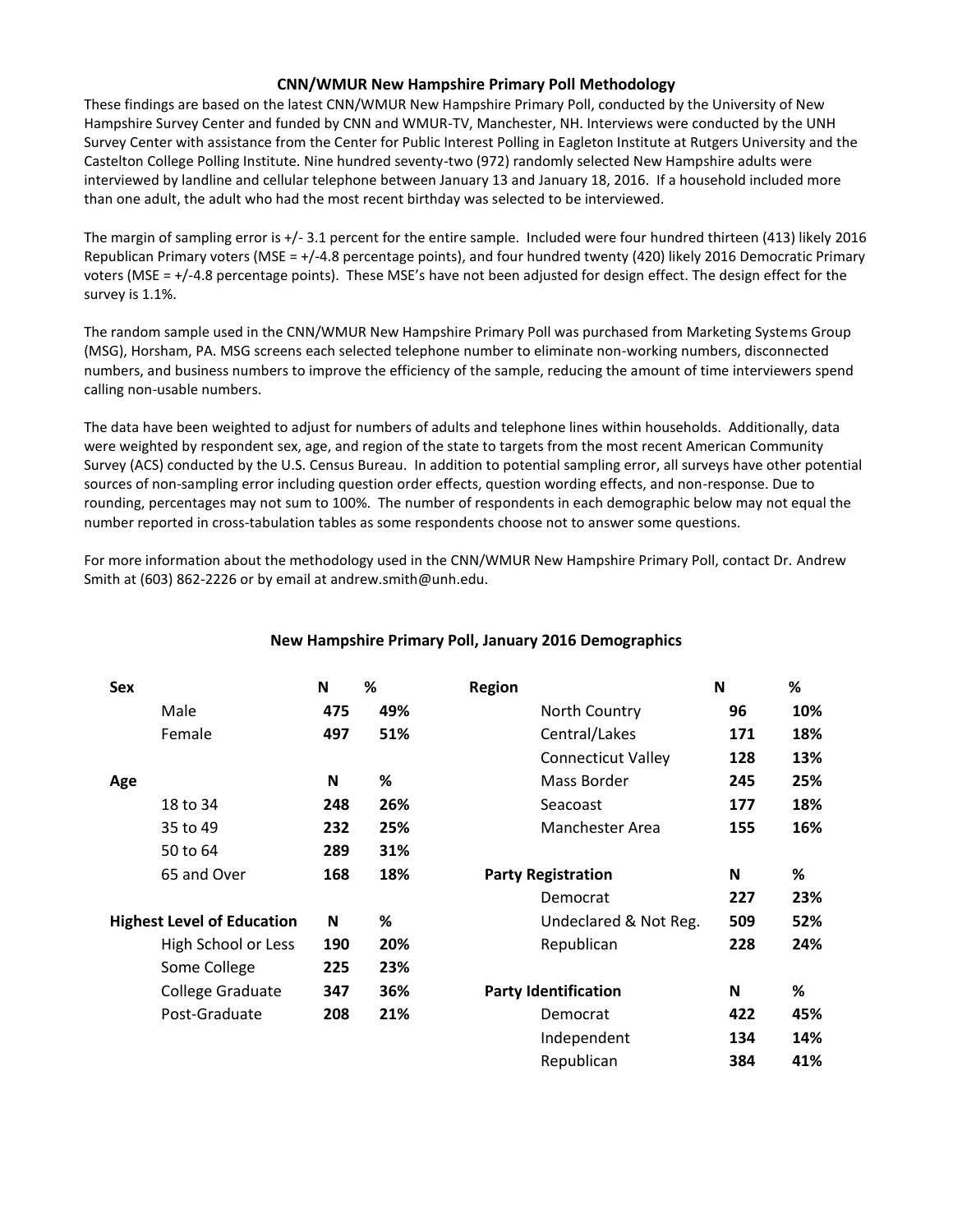# **New Hampshire Primary Poll, January 2016 Likely Republican Primary Voter Demographics**

| <b>Sex</b> |                                   | N   | %   | <b>Region</b>               | N   | %   |
|------------|-----------------------------------|-----|-----|-----------------------------|-----|-----|
|            | Male                              | 219 | 53% | North Country               | 31  | 8%  |
|            | Female                            | 194 | 47% | Central/Lakes               | 75  | 18% |
|            |                                   |     |     | <b>Connecticut Valley</b>   | 51  | 12% |
| Age        |                                   | N   | %   | Mass Border                 | 119 | 29% |
|            | 18 to 34                          | 85  | 21% | Seacoast                    | 66  | 16% |
|            | 35 to 49                          | 106 | 26% | Manchester Area             | 71  | 17% |
|            | 50 to 64                          | 141 | 35% |                             |     |     |
|            | 65 and Over                       | 69  | 17% | <b>Party Registration</b>   | N   | %   |
|            |                                   |     |     | Democrat                    | 0   | 0%  |
|            | <b>Highest Level of Education</b> | N   | %   | Undeclared & Not Reg.       | 183 | 45% |
|            | High School or Less               | 77  | 19% | Republican                  | 226 | 55% |
|            | Some College                      | 113 | 28% |                             |     |     |
|            | College Graduate                  | 144 | 35% | <b>Party Identification</b> | N   | %   |
|            | Post-Graduate                     | 77  | 19% | Democrat                    | 20  | 5%  |
|            |                                   |     |     | Independent                 | 54  | 13% |
|            |                                   |     |     | Republican                  | 331 | 82% |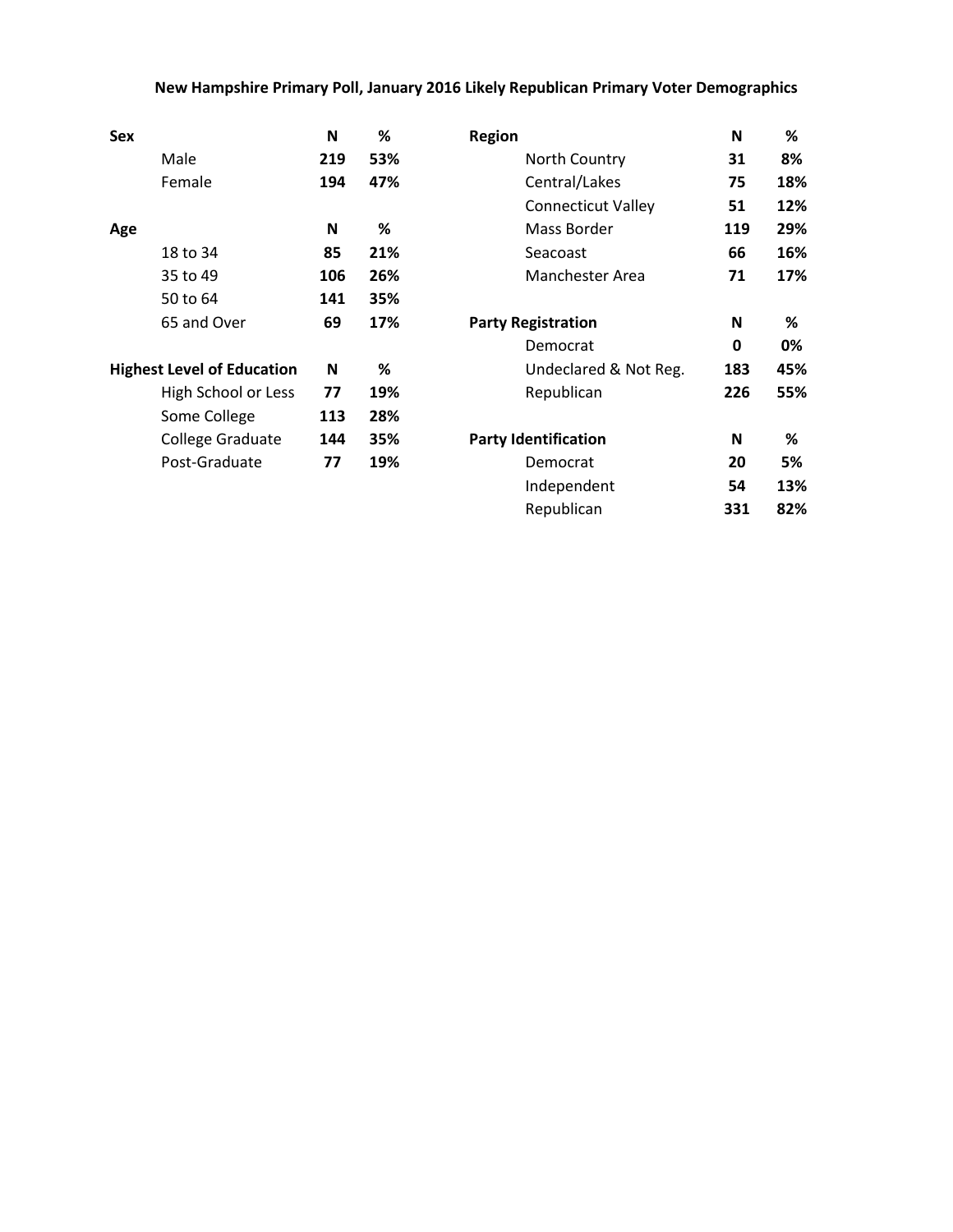# **Decided Who to Vote for in 2016 GOP Primary?**

(Likely NH GOP Primary Voters)

"Have you definitely decided who you will vote for in the New Hampshire primary … are you leaning toward someone … or have you considered some candidates but are still trying to decide?"

|          |                           | <b>Leaning Toward</b> | <b>Still Trying to</b> |            |
|----------|---------------------------|-----------------------|------------------------|------------|
|          | <b>Definitely Decided</b> | Someone               | <b>Decide</b>          | <u>(N)</u> |
| Jan '16  | 31%                       | 26%                   | 43%                    | (412)      |
| Dec '15  | 18%                       | 26%                   | 56%                    | (403)      |
| Sept '15 | 13%                       | 28%                   | 59%                    | (343)      |
| July '15 | 11%                       | 22%                   | 66%                    | (309)      |
| June '15 | 8%                        | 17%                   | 75%                    | (401)      |
| May '15  | 5%                        | 17%                   | 78%                    | (291)      |
| Feb. '15 | 6%                        | 9%                    | 85%                    | (346)      |
| Oct. '14 | 11%                       | 5%                    | 83%                    | (271)      |
| July '14 | 4%                        | 9%                    | 87%                    | (247)      |
| Apr. '14 | 1%                        | 7%                    | 83%                    | (182)      |
| Jan. '14 | 6%                        | 6%                    | 88%                    | (245)      |
| Oct. '13 | 2%                        | 6%                    | 92%                    | (220)      |
| July '13 | 2%                        | 5%                    | 93%                    | (197)      |
| Apr. '13 | 3%                        | 5%                    | 91%                    | (164)      |
| Feb. '13 | 6%                        | 6%                    | 88%                    | (205)      |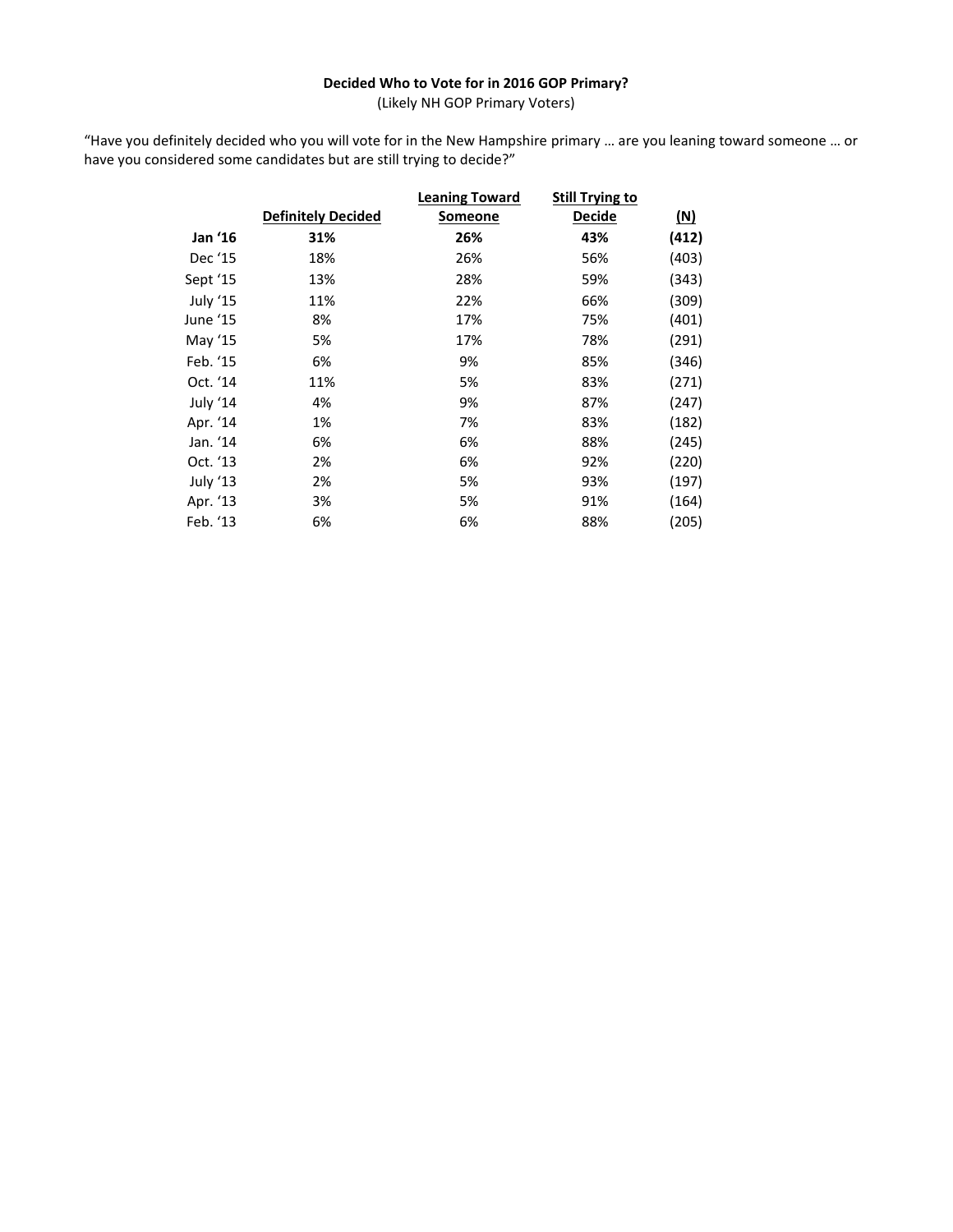## **Republican Nomination in 2016 NH Primary**

(Likely NH GOP Primary Voters)

"I'm going to read you the names of the candidates who are either running or considering running for the Republican nomination. If the Republican primary for president were held today, which of the following would you support for the Republican nomination Jeb Bush … Ben Carson … Chris Christie … Ted Cruz … Carly Fiorina … Jim Gilmore … Mike Huckabee … John Kasich … Rand Paul … Marco Rubio … Rick Santorum … Donald Trump … or someone else?" ROTATE CANDIDATES

|                       |                |         | 2014           |                |          | 2015                 |         |        |                |          |        | 2016 |
|-----------------------|----------------|---------|----------------|----------------|----------|----------------------|---------|--------|----------------|----------|--------|------|
|                       | Jan            | Apr     | July           | Oct            | Feb      | May                  | June    | July   | Sept           | Dec      | Jan    |      |
| <b>Donald Trump</b>   | 4%             | 5%      | ---            | $---$          | 2%       | 5%                   | 11%     | 24%    | 26%            | 32%      | 34%    |      |
| <b>Ted Cruz</b>       | 3%             | 7%      | 5%             | 6%             | 4%       | 6%                   | 3%      | 5%     | 5%             | 6%       | 14%    |      |
| <b>Marco Rubio</b>    | 6%             | 2%      | 8%             | 3%             | 5%       | 12%                  | 6%      | 3%     | 9%             | 14%      | 10%    |      |
| <b>Jeb Bush</b>       | 3%             | 7%      | 11%            | 15%            | 17%      | 15%                  | 16%     | 12%    | 7%             | 8%       | 10%    |      |
| <b>Rand Paul</b>      | 16%            | 15%     | 14%            | 7%             | 9%       | 10%                  | 9%      | 7%     | 3%             | 2%       | 6%     |      |
| <b>Chris Christie</b> | 9%             | 12%     | 19%            | 12%            | 9%       | 3%                   | 5%      | 7%     | 5%             | 9%       | 6%     |      |
| <b>John Kasich</b>    | $\overline{a}$ | $---$   | $\ast$         | $\ast$         | 1%       | 1%                   | 1%      | 6%     | 7%             | 7%       | 6%     |      |
| <b>Carly Fiorina</b>  | $---$          | $---$   | $\overline{a}$ | $---$          | $\ast$   | 4%                   | 6%      | 1%     | 16%            | 5%       | 4%     |      |
| <b>Ben Carson</b>     | $---$          | $---$   | $---$          | $---$          | 8%       | 4%                   | 5%      | 5%     | 8%             | 5%       | 3%     |      |
| <b>Mike Huckabee</b>  | ---            | $---$   | 8%             | 9%             | 9%       | 3%                   | 2%      | 2%     | *              | 1%       | 1%     |      |
| <b>Jim Gilmore</b>    | $---$          | $- - -$ | $\overline{a}$ | $---$          | $---$    | 0%                   | 0%      | 0%     | 1%             | $\ast$   | $\ast$ |      |
| <b>Rick Santorum</b>  | ---            | 1%      | 1%             | 2%             | 2%       | 2%                   | 0%      | 1%     | $\ast$         | $\ast$   | 0%     |      |
| <b>Lindsey Graham</b> | ---            | $---$   | ---            | $---$          | ---      | 1%                   | 1%      | 1%     | 1%             | 1%       | ---    |      |
| George Pataki         | ---            | $---$   | $\overline{a}$ | $\overline{a}$ | 1%       | 2%                   | 1%      | $\ast$ | $\ast$         | 0%       | ---    |      |
| <b>Scott Walker</b>   | 2%             | 3%      | 3%             | 3%             | 12%      | 11%                  | 8%      | 11%    | $\ast$         | $---$    | ---    |      |
| <b>Mark Everson</b>   | ---            | $---$   | $\sim$ $\sim$  | $---$          | $\cdots$ | $\scriptstyle\cdots$ | ---     | $---$  | 0%             | ---      | ---    |      |
| <b>Bobby Jindal</b>   | ---            | 3%      | 5%             | 3%             | 1%       | 2%                   | $\ast$  | 2%     | 0%             | ---      | ---    |      |
| <b>Rick Perry</b>     | 2%             | 1%      | 2%             | 2%             | 2%       | 4%                   | 4%      | 2%     | $\overline{a}$ | $---$    | ---    |      |
| <b>Bob Ehrlich</b>    | ---            | $---$   | ---            | $---$          | ---      | $\ast$               | $\ast$  | 0%     | ---            | ---      | ---    |      |
| <b>Peter King</b>     | *              | $---$   | ---            | $---$          | *        | $\ast$               | 0%      | $---$  | ---            | $---$    | ---    |      |
| <b>John Bolton</b>    | ---            | $---$   | ---            | $---$          | 1%       | 0%                   | $---$   | ---    | ---            | $---$    | ---    |      |
| Paul Ryan             | 6%             | 13%     | 5%             | 6%             | $---$    | $\overline{a}$       | $- - -$ | ---    | $---$          | $-$      | ---    |      |
| <b>Kelly Ayotte</b>   | 13%            | 13%     | $\sim$ $\sim$  | $---$          | ---      | ---                  | ---     | ---    | ---            | ---      | ---    |      |
| <b>Scott Brown</b>    | 11%            | $---$   | ---            | $---$          | $---$    | ---                  | $---$   | ---    | ---            | $---$    | ---    |      |
| <b>Rob Portman</b>    | *              | $\ast$  | 1%             | $\ast$         | $---$    | $---$                | $- - -$ | ---    | $---$          | $---$    | ---    |      |
| John Huntsman         | $---$          | $---$   | $\overline{a}$ | $---$          | $---$    | $---$                | $---$   | $---$  | ---            | $---$    | ---    |      |
| <b>John Thune</b>     | ---            | $---$   | ---            | $---$          | $---$    | ---                  | ---     | ---    | ---            | $\cdots$ | ---    |      |
| <b>Someone Else</b>   | 6%             | 3%      | 3%             | 3%             | 1%       | 1%                   | 1%      | 0%     | $\ast$         | 0%       | $\ast$ |      |
| Don't Know Yet        | 18%            | 15%     | 15%            | 28%            | 15%      | 14%                  | 21%     | 12%    | 11%            | 9%       | 6%     |      |
| (N)                   | (244)          | (186)   | (245)          | (274)          | (348)    | (293)                | (400)   | (305)  | (344)          | (399)    | (408)  |      |

 $*$  = Less than 1% --- = Not Included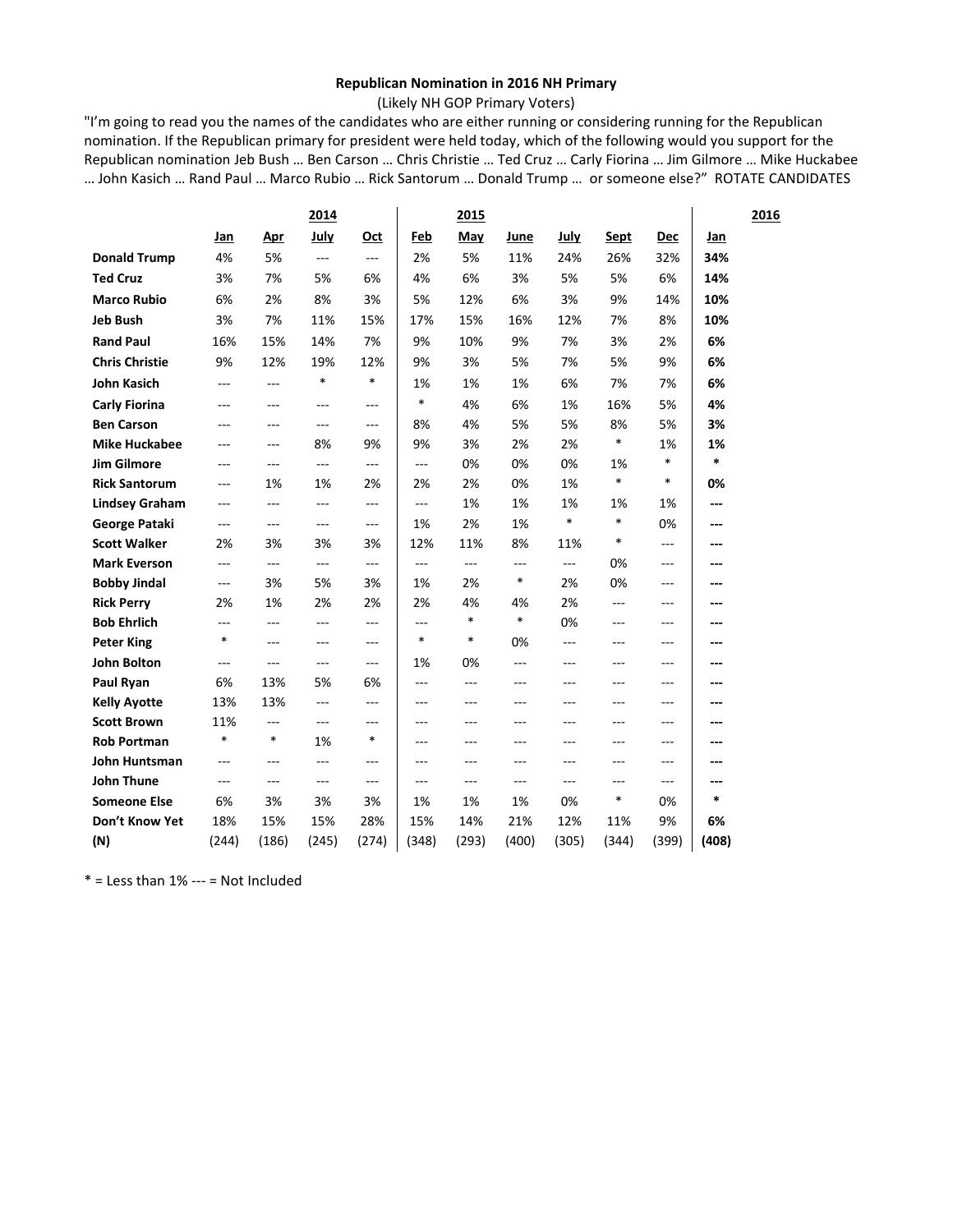|                       | 2013           |                |                |                |  |  |  |  |
|-----------------------|----------------|----------------|----------------|----------------|--|--|--|--|
|                       | Feb            | <u>Apr</u>     | July           | Oct            |  |  |  |  |
| <b>Donald Trump</b>   | ---            | ---            | ---            | $\overline{a}$ |  |  |  |  |
| <b>Marco Rubio</b>    | 12%            | 15%            | 6%             | 4%             |  |  |  |  |
| <b>Chris Christie</b> | 14%            | 11%            | 21%            | 16%            |  |  |  |  |
| <b>Jeb Bush</b>       | 5%             | 5%             | 10%            | 8%             |  |  |  |  |
| <b>John Kasich</b>    | $---$          | $---$          | $\ast$         | $\ast$         |  |  |  |  |
| <b>Ted Cruz</b>       | 1%             | 2%             | 4%             | 6%             |  |  |  |  |
| <b>Carly Fiorina</b>  | ---            | ---            | ---            | ---            |  |  |  |  |
| <b>Ben Carson</b>     | ---            | ---            | ---            | ---            |  |  |  |  |
| <b>Rand Paul</b>      | 8%             | 15%            | 16%            | 17%            |  |  |  |  |
| <b>Lindsey Graham</b> | ---            | ---            | ---            | ---            |  |  |  |  |
| <b>Mike Huckabee</b>  | ---            | ---            | ---            | ---            |  |  |  |  |
| <b>Jim Gilmore</b>    | ---            | ---            | ---            | $\overline{a}$ |  |  |  |  |
| <b>Rick Santorum</b>  | 3%             | 4%             | 4%             | 4%             |  |  |  |  |
| George Pataki         | $\overline{a}$ | $\overline{a}$ | $\overline{a}$ | $\overline{a}$ |  |  |  |  |
| <b>Scott Walker</b>   | 3%             | 1%             | 2%             | 2%             |  |  |  |  |
| <b>Mark Everson</b>   | ---            | $\overline{a}$ | ---            | ---            |  |  |  |  |
| <b>Bobby Jindal</b>   | 2%             | 2%             | $\ast$         | $---$          |  |  |  |  |
| <b>Rick Perry</b>     | ---            | ---            | 4%             | 1%             |  |  |  |  |
| <b>Bob Ehrlich</b>    | ---            | ---            | ---            | ---            |  |  |  |  |
| <b>Peter King</b>     | ---            | ---            | ---            | $\ast$         |  |  |  |  |
| John Bolton           | ---            | ---            | ---            | $\overline{a}$ |  |  |  |  |
| Paul Ryan             | 11%            | 11%            | 8%             | 9%             |  |  |  |  |
| <b>Kelly Ayotte</b>   | 10%            | 5%             | ---            | $---$          |  |  |  |  |
| <b>Scott Brown</b>    | ---            | $\overline{a}$ |                | 7%             |  |  |  |  |
| <b>Rob Portman</b>    | 0%             | 1%             | $\ast$         | $\ast$         |  |  |  |  |
| John Huntsman         | 8%             | 5%             | ---            | ---            |  |  |  |  |
| John Thune            | 1%             | $\ast$         | ---            | ---            |  |  |  |  |
| <b>Someone Else</b>   | 2%             | 0%             | 3%             | 3%             |  |  |  |  |
| Don't Know Yet        | 20%            | 23%            | 20%            | 21%            |  |  |  |  |
| (N)                   | (209)          | (167)          | (199)          | (233)          |  |  |  |  |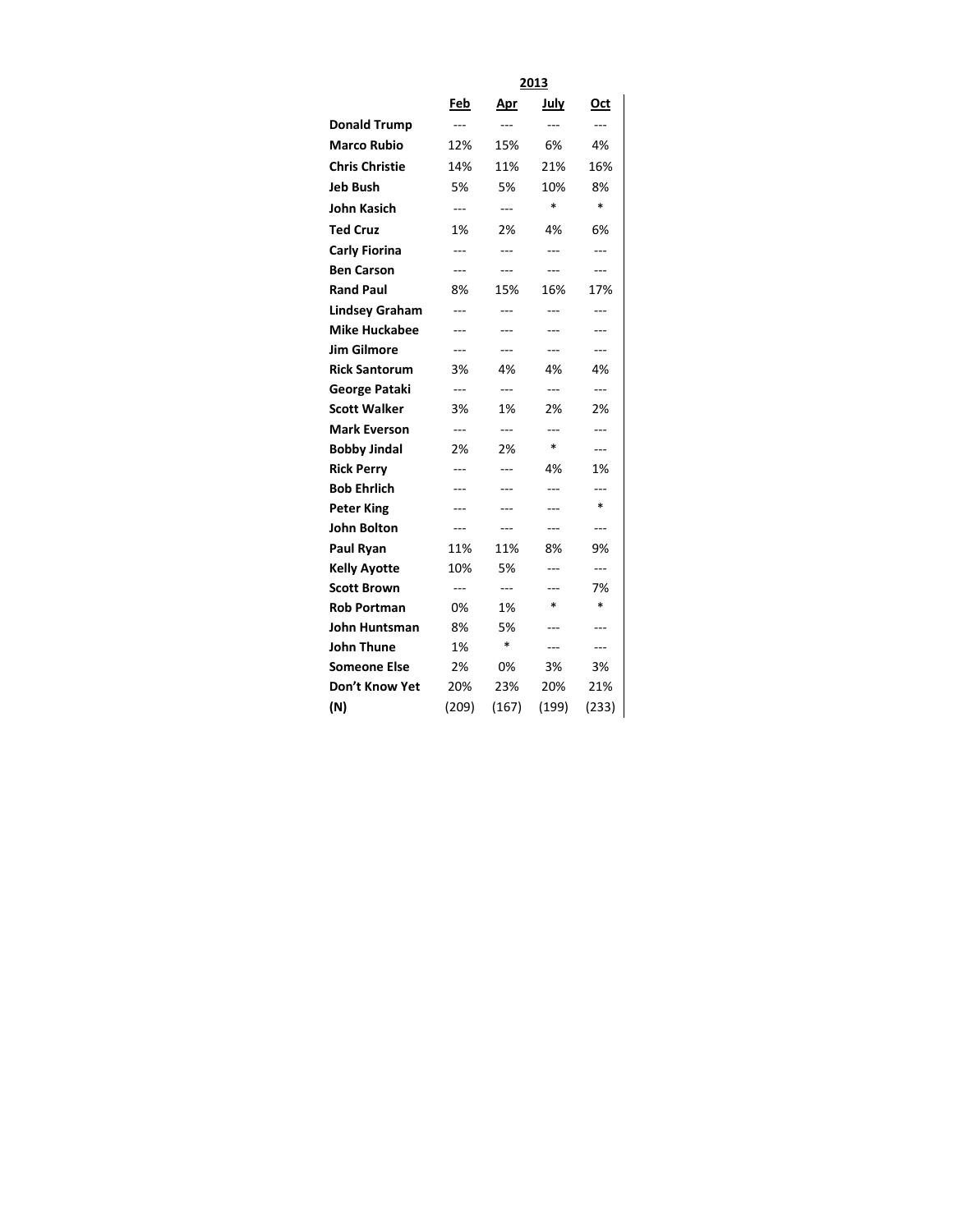# **Second Choice in 2016 NH Primary**

(Likely NH GOP Primary Voters)

| "If | was not running, who would be your second choice?" |  |  |
|-----|----------------------------------------------------|--|--|
|     |                                                    |  |  |

|                         | Apr. '14       | <b>July '14</b> | Oct. '14       | Feb. '15       | May '15        | June '15       | <b>July '15</b> | Sept '15 | Dec '15 | Jan '16 |
|-------------------------|----------------|-----------------|----------------|----------------|----------------|----------------|-----------------|----------|---------|---------|
| <b>Ted Cruz</b>         | 5%             | 5%              | 3%             | 5%             | 11%            | 4%             | 8%              | 4%       | 11%     | 20%     |
| <b>Marco Rubio</b>      | 11%            | 8%              | 5%             | 3%             | 13%            | 7%             | 10%             | 9%       | 20%     | 19%     |
| <b>Chris Christie</b>   | 4%             | 10%             | 7%             | 8%             | 7%             | 8%             | 9%              | 10%      | 12%     | 11%     |
| <b>Jeb Bush</b>         | 8%             | 8%              | 10%            | 11%            | 9%             | 14%            | 14%             | 10%      | 7%      | 10%     |
| <b>Donald Trump</b>     | 4%             | $---$           | $---$          | 6%             | 3%             | 10%            | 7%              | 8%       | 11%     | 8%      |
| <b>John Kasich</b>      | ---            | 1%              | *              | 2%             | 2%             | 1%             | 5%              | 7%       | 3%      | 6%      |
| <b>Ben Carson</b>       | $---$          | $---$           | $---$          | 6%             | 3%             | 5%             | 5%              | 12%      | 8%      | 5%      |
| <b>Carly Fiorina</b>    | $\overline{a}$ | $---$           | $\overline{a}$ | 1%             | 2%             | 8%             | 5%              | 13%      | 8%      | 4%      |
| <b>Rand Paul</b>        | 12%            | 9%              | 8%             | 10%            | 11%            | 5%             | 7%              | 3%       | 3%      | 4%      |
| <b>Mike Huckabee</b>    | $\overline{a}$ | 7%              | 7%             | 6%             | 5%             | 3%             | 4%              | 1%       | 1%      | 1%      |
| <b>Rick Santorum</b>    | 3%             | 2%              | 3%             | 1%             | 5%             | 3%             | 1%              | 0%       | 1%      | 1%      |
| <b>Jim Gilmore</b>      | $---$          | $---$           | $---$          | $\overline{a}$ | 0%             | 0%             | 0%              | $\ast$   | 0%      | 0%      |
| George Pataki           | $---$          | $---$           | $---$          | 2%             | 1%             | 4%             | 1%              | 1%       | 1%      | ---     |
| <b>Lindsey Graham</b>   | ---            | $---$           | $---$          | $---$          | $\ast$         | $\ast$         | $\ast$          | $\ast$   | 2%      | ---     |
| <b>Scott Walker</b>     | 4%             | 4%              | 5%             | 5%             | 9%             | 7%             | 6%              | 2%       | ---     | ---     |
| <b>Bobby Jindal</b>     | 3%             | 4%              | 2%             | 2%             | 1%             | 3%             | 1%              | $\ast$   | ---     | ---     |
| <b>Mark Everson</b>     | $\overline{a}$ | $\overline{a}$  | $\overline{a}$ | $\overline{a}$ | $\overline{a}$ | $\overline{a}$ | $---$           | 0%       | ---     | ---     |
| <b>Rick Perry</b>       | 1%             | 3%              | 5%             | 3%             | 3%             | 5%             | 2%              | $---$    | $- - -$ |         |
| <b>Bob Ehrlich</b>      | ---            | ---             | ---            | $\overline{a}$ | $\ast$         | 0%             | 0%              | ---      | ---     |         |
| <b>Peter King</b>       | $---$          | ---             | $---$          | 1%             | 0%             | 0%             | $---$           | ---      | ---     |         |
| <b>John Bolton</b>      | $---$          | $---$           | $---$          | 1%             | 1%             | ---            | $---$           | $---$    | $---$   |         |
| <b>Mitt Romney</b>      | ---            | ---             | ---            | 12%            | ---            | ---            | $---$           | $---$    | ---     | ---     |
| Paul Ryan               | 8%             | 7%              | 5%             | $---$          | $---$          | $---$          | ---             | ---      | ---     |         |
| <b>Kelly Ayotte</b>     | 11%            | ---             | $\overline{a}$ | $---$          | ---            | ---            | $---$           | $---$    | ---     | ---     |
| <b>Rob Portman</b>      | 1%             | 1%              | $\ast$         | $---$          | $---$          | $---$          | $---$           | ---      | ---     | ---     |
| <b>Someone Else</b>     | $\ast$         | 1%              | *              | 1%             | 2%             | 1%             | 0%              | 1%       | $\ast$  | 2%      |
| <b>No Second Choice</b> | 9%             | 14%             | 34%            | 6%             | 5%             | 3%             | 5%              | 8%       | 5%      | 4%      |
| Don't Know              | 17%            | 16%             | 5%             | 8%             | 7%             | 8%             | 11%             | 9%       | 8%      | 5%      |
| (N)                     | (187)          | (246)           | (274)          | (301)          | (250)          | (317)          | (269)           | (307)    | (360)   | (382)   |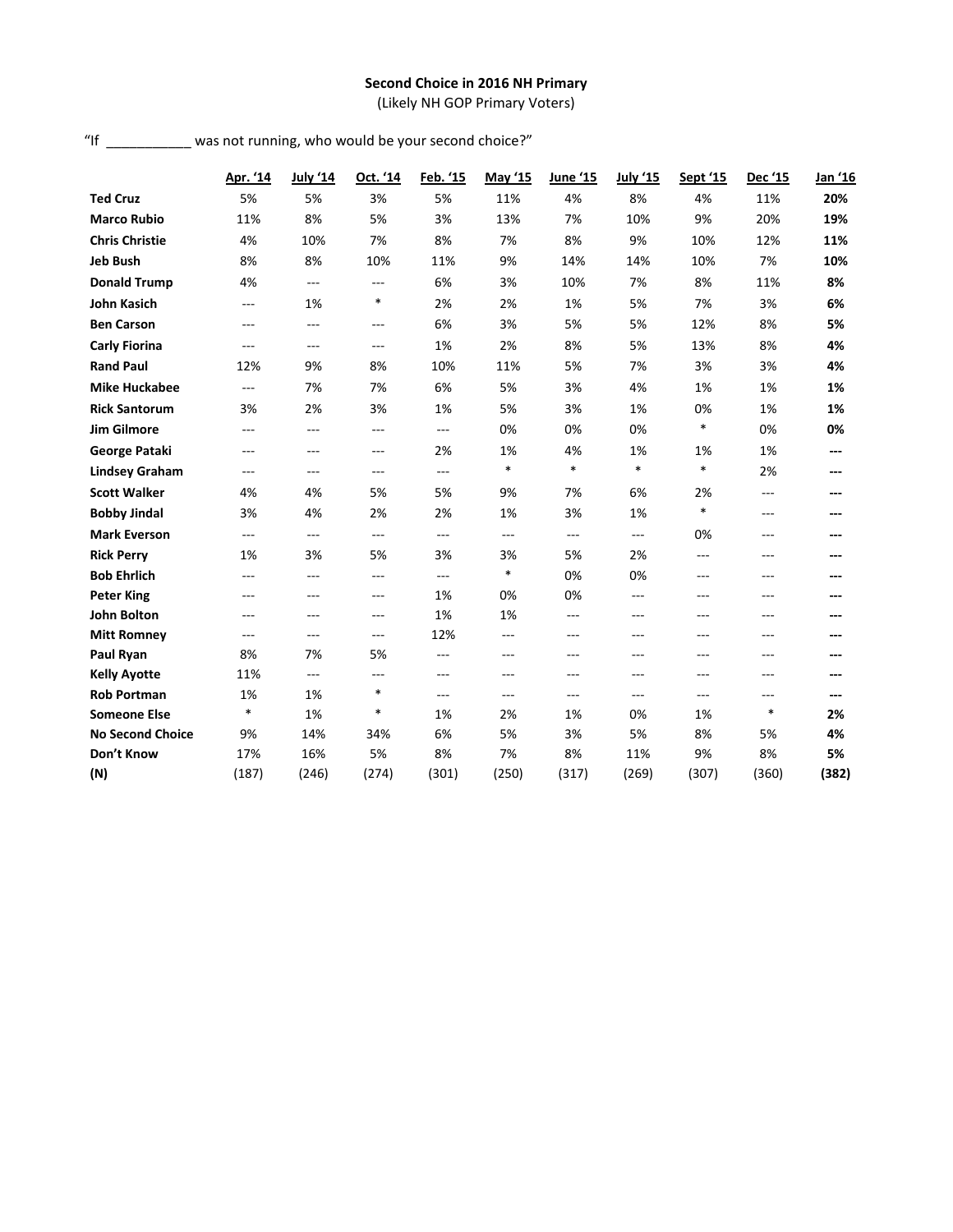# **Candidate You Wouldn't Vote For In 2016 NH Republican Primary** (Likely NH GOP Primary Voters)

"Which of the candidates who are either running or considering running for the Republican nomination would you NOT vote for under any circumstance?"

|                                          | 2014           |                |                |                | 2015      |          |                |           |           |           |               | 2016 |
|------------------------------------------|----------------|----------------|----------------|----------------|-----------|----------|----------------|-----------|-----------|-----------|---------------|------|
|                                          | Jan            | <b>Apr</b>     | <b>July</b>    | <u>Oct</u>     | Feb       | May      | June           | July      | Sept      | Dec       | Jan           |      |
| <b>Donald Trump</b>                      | 25%            | 27%            | ---            | $\overline{a}$ | 21%       | 21%      | 23%            | 29%       | 25%       | 26%       | 30%           |      |
| <b>Jeb Bush</b>                          | 2%             | 7%             | 9%             | 10%            | 8%        | 8%       | 10%            | 16%       | 11%       | 11%       | 18%           |      |
| <b>Chris Christie</b>                    | 9%             | 15%            | 16%            | 12%            | 10%       | 13%      | 10%            | 6%        | 5%        | 6%        | 9%            |      |
| <b>Rand Paul</b>                         | 3%             | 4%             | 3%             | 5%             | 5%        | 5%       | 4%             | 2%        | 10%       | 7%        | 5%            |      |
| <b>Carly Fiorina</b>                     | $\overline{a}$ | ---            | ---            | ---            | 1%        | 4%       | *              | 1%        | 1%        | 4%        | 4%            |      |
| <b>Ted Cruz</b>                          | 5%             | 4%             | 3%             | 4%             | 5%        | 5%       | 4%             | 1%        | 3%        | 3%        | 4%            |      |
| <b>Marco Rubio</b>                       | 2%             | 1%             | 1%             | *              | 1%        | 1%       | 2%             | 1%        | 0%        | 1%        | 4%            |      |
| <b>Jim Gilmore</b>                       | $---$          | $---$          | $\cdots$       | ---            | $---$     | 0%       | 0%             | $\ast$    | 1%        | 2%        | 3%            |      |
| <b>Mike Huckabee</b>                     | ---            | ---            | 4%             | 6%             | 3%        | 2%       | 3%             | 3%        | 8%        | 4%        | 2%            |      |
| <b>Ben Carson</b>                        | $\overline{a}$ | $---$          | ---            | ---            | $\ast$    | 1%       | 0%             | 1%        | 1%        | 5%        | 2%            |      |
| <b>John Kasich</b>                       | ---            | $---$          | $\ast$         | $\ast$         | 0%        | $\ast$   | $\ast$         | 0%        | $\ast$    | 2%        | 2%            |      |
| <b>Rick Santorum</b>                     | $---$          | 5%             | 7%             | 4%             | 3%        | 4%       | 2%             | 1%        | 2%        | 3%        | 1%            |      |
| <b>Lindsey Graham</b>                    | ---            | ---            | ---            | $\overline{a}$ | ---       | 2%       | 1%             | 4%        | 4%        | 3%        | ---           |      |
| George Pataki                            | $\overline{a}$ | $---$          | ---            | $---$          | *         | 4%       | 2%             | 2%        | 2%        | 2%        | ---           |      |
| <b>Mark Everson</b>                      | ---            | $---$          | ---            | ---            | ---       | ---      | $---$          | ---       | 1%        | ---       | ---           |      |
| <b>Bobby Jindal</b>                      | $---$          | $\ast$         | 1%             | 1%             | 1%        | 1%       | 2%             | $\ast$    | 1%        | ---       | ---           |      |
| <b>Scott Walker</b>                      | $\ast$         | 0%             | 3%             | $\ast$         | $\ast$    | 1%       | 2%             | *         | $\ast$    | ---       | ---           |      |
| <b>Rick Perry</b>                        | 2%             | 3%             | 7%             | 4%             | 2%        | 1%       | 1%             | 2%        | ---       | ---       | ---           |      |
| <b>Bob Ehrlich</b>                       | ---            | ---            | $---$          | ---            | ---       | 0%       | *              | 0%        | ---       | $---$     | ---           |      |
| <b>Peter King</b>                        | 1%             | $---$          | $---$          | $---$          | 1%        | 0%       | 1%             | ---       | $---$     | ---       | ---           |      |
| John Bolton                              | $-$            | $---$          | ---            | ---            | 0%        | 1%       | $-$            | $-$       | $-$ - $-$ | $---$     | ---           |      |
| <b>Mitt Romney</b>                       | ---            | ---            | ---            | ---            | 5%        | $---$    | $\overline{a}$ | ---       | $---$     | ---       | ---           |      |
| Paul Ryan                                | *              | 0%             | 1%             | 0%             | $---$     | $---$    | $---$          | $---$     | $---$     | $---$     | ---           |      |
| <b>Rob Portman</b>                       | $\ast$         | 0%             | $\ast$         | 1%             | ---       | ---      | ---            | ---       | ---       | ---       | ---           |      |
| <b>Kelly Ayotte</b>                      | 5%             | 4%             | $\overline{a}$ | $---$          | $---$     | $---$    | $-$            | $---$     | $-$ - $-$ | $---$     | $---$         |      |
| <b>Scott Brown</b>                       | 5%             | ---            | ---            | ---            | ---       | ---      | ---            | ---       | ---       | ---       | ---           |      |
| John Huntsman                            | $\overline{a}$ | $\overline{a}$ | ---            | $---$          | $---$     | ---      | $---$          | ---       | $-$ --    | $---$     | ---           |      |
| <b>John Thune</b><br><b>Someone Else</b> | ---<br>*       | ---<br>2%      | ---<br>$\ast$  | ---<br>*       | ---<br>1% | ---<br>* | $---$<br>1%    | ---<br>1% | ---<br>0% | ---<br>1% | ---<br>$\ast$ |      |
| All OK                                   | 21%            | 16%            | 23%            | 17%            | 11%       | 10%      | 13%            | 12%       | 10%       | 12%       | 10%           |      |
| Don't Know                               | 19%            | 14%            | 21%            | 34%            | 22%       | 18%      | 19%            | 17%       | 15%       | 9%        | 6%            |      |
| (N)                                      | (243)          | (185)          | (243)          | (271)          | (347)     | (285)    | (397)          | (307)     | (343)     | (399)     | (406)         |      |
|                                          |                |                |                |                |           |          |                |           |           |           |               |      |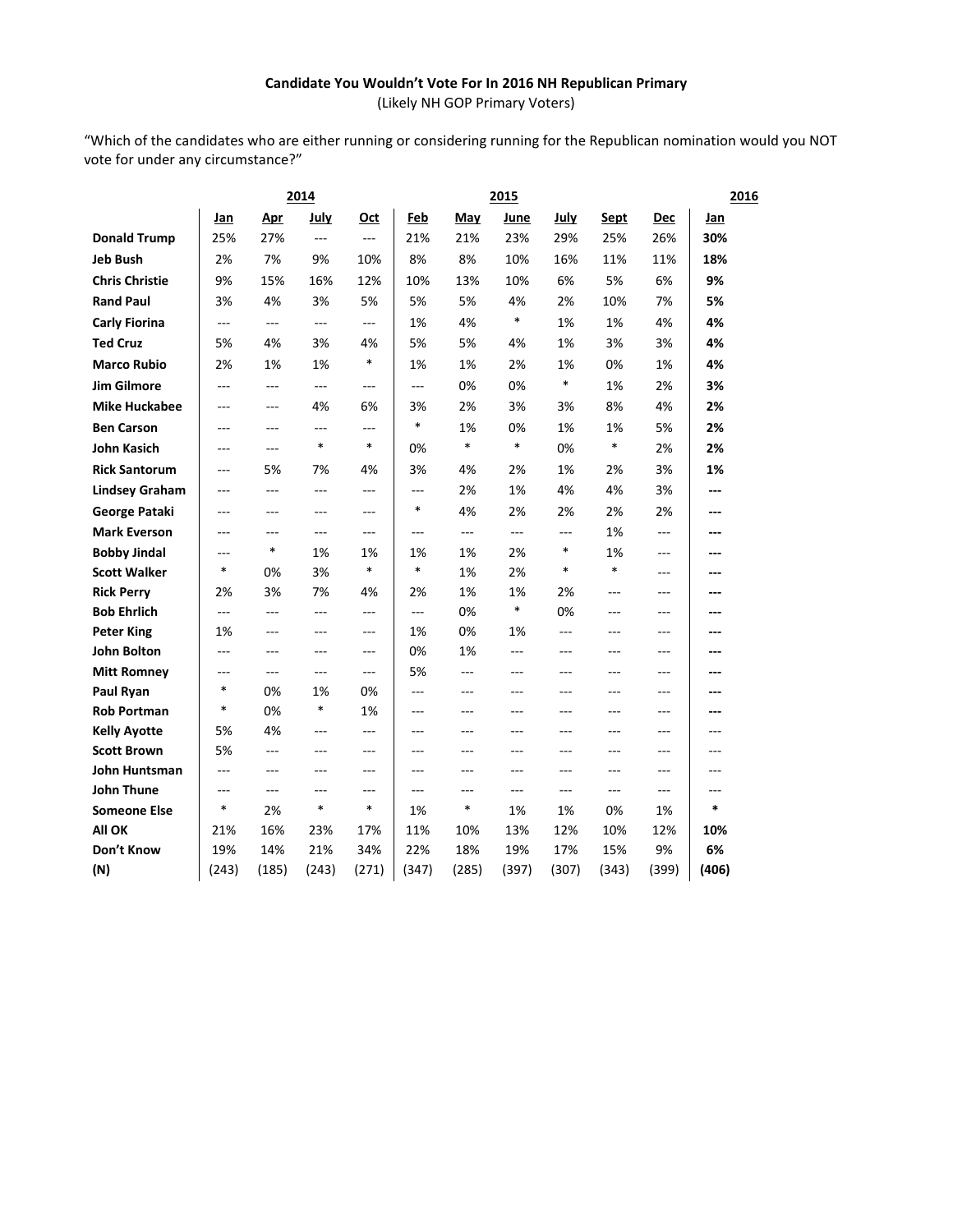|                       | 2013       |                |                |        |  |  |  |  |  |
|-----------------------|------------|----------------|----------------|--------|--|--|--|--|--|
|                       | <b>Feb</b> | Apr            | July           | Oct    |  |  |  |  |  |
| <b>Donald Trump</b>   | ---        | $\overline{a}$ | $---$          | ---    |  |  |  |  |  |
| Jeb Bush              | 6%         | 8%             | 11%            | 8%     |  |  |  |  |  |
| <b>Rand Paul</b>      | 6%         | 9%             | 3%             | 5%     |  |  |  |  |  |
| <b>Chris Christie</b> | 6%         | 11%            | 11%            | 7%     |  |  |  |  |  |
| <b>Ben Carson</b>     | ---        | $-$ --         | $---$          | $-$ -- |  |  |  |  |  |
| <b>Mike Huckabee</b>  | ---        | ---            | ---            | ---    |  |  |  |  |  |
| <b>Carly Fiorina</b>  | ---        |                |                |        |  |  |  |  |  |
| <b>Lindsey Graham</b> | ---        |                | ---            | ---    |  |  |  |  |  |
| <b>Ted Cruz</b>       | 1%         | $\ast$         | 3%             | 8%     |  |  |  |  |  |
| <b>Rick Santorum</b>  | 11%        | 13%            | 11%            | 6%     |  |  |  |  |  |
| George Pataki         | ---        | ---            | $---$          | ---    |  |  |  |  |  |
| John Kasich           | ---        | ---            | *              | 0%     |  |  |  |  |  |
| <b>Jim Gilmore</b>    | ---        | ---            | ---            | ---    |  |  |  |  |  |
| <b>Marco Rubio</b>    | 1%         | $\ast$         | 2%             | 2%     |  |  |  |  |  |
| <b>Mark Everson</b>   | ---        |                | $\overline{a}$ | ---    |  |  |  |  |  |
| <b>Bobby Jindal</b>   | 2%         | $\ast$         | 1%             | ---    |  |  |  |  |  |
| <b>Scott Walker</b>   | 2%         | $\ast$         | 0%             | $\ast$ |  |  |  |  |  |
| <b>Rick Perry</b>     | ---        | ---            | 5%             | 6%     |  |  |  |  |  |
| <b>Bob Ehrlich</b>    | $---$      |                | ---            | ---    |  |  |  |  |  |
| <b>Peter King</b>     | ---        | ---            | ---            | 5%     |  |  |  |  |  |
| John Bolton           | ---        | ---            | $---$          | ---    |  |  |  |  |  |
| Mitt Romney           | ---        | ---            | ---            | ---    |  |  |  |  |  |
| Paul Ryan             | 2%         | $\ast$         | $\ast$         | 1%     |  |  |  |  |  |
| Rob Portman           | 3%         | 1%             | 1%             | $\ast$ |  |  |  |  |  |
| <b>Kelly Ayotte</b>   | 6%         | 6%             | ---            | ---    |  |  |  |  |  |
| <b>Scott Brown</b>    | $---$      | $---$          | $---$          | 2%     |  |  |  |  |  |
| John Huntsman         | 4%         | 6%             | ---            | ---    |  |  |  |  |  |
| John Thune            | 1%         | $\ast$         | ---            | ---    |  |  |  |  |  |
| Someone Else          | 2%         | $\ast$         | *              | 1%     |  |  |  |  |  |
| All OK                | 15%        | 24%            | 25%            | 20%    |  |  |  |  |  |
| Don't Know            | 32%        | 21%            | 25%            | 28%    |  |  |  |  |  |
| (N)                   | (208)      | (168)          | (197)          | (232)  |  |  |  |  |  |

# **Most Important Issue To Primary Vote**

(Likely NH GOP Primary Voters)

"There are many issues facing the candidates in the election for president. In your opinion, which one issue is MOST IMPORTANT to YOUR VOTE in the presidential primary?"

|                                         | Feb. '15 | <b>May '15</b> | June '15 | July '15 | Sept '15 | Dec '15 | Jan. '16 |
|-----------------------------------------|----------|----------------|----------|----------|----------|---------|----------|
| <b>Foreign Policy/National Security</b> | 20%      | 22%            | 19%      | 22%      | 21%      | 50%     | 34%      |
| Jobs/Economy                            | 29%      | 27%            | 44%      | 25%      | 29%      | 18%     | 26%      |
| Immigration                             | 7%       | 8%             | 7%       | 18%      | 14%      | 12%     | 11%      |
| <b>Health Care</b>                      | 13%      | 8%             | 5%       | 7%       | 5%       | 4%      | 4%       |
| <b>Budget/National Debt</b>             | 5%       | 3%             | 4%       | 6%       | 8%       | 4%      | 3%       |
| <b>Gun Rights</b>                       | $\ast$   | $\ast$         | %        | %        | %        | %       | 2%       |
| <b>Social Issues</b>                    | 2%       | 2%             | 2%       | 4%       | 3%       | 1%      | 1%       |
| <b>Taxes</b>                            | 3%       | 5%             | 1%       | 0%       | 2%       | 1%      | 1%       |
| <b>Education</b>                        | 0%       | 1%             | 2%       | 1%       | 1%       | 1%      | 1%       |
| <b>Other/Don't Know</b>                 | 21%      | 24%            | 17%      | 18%      | 16%      | 10%     | 16%      |
| (N)                                     | (285)    | (283)          | (390)    | (288)    | (333)    | (394)   | (405)    |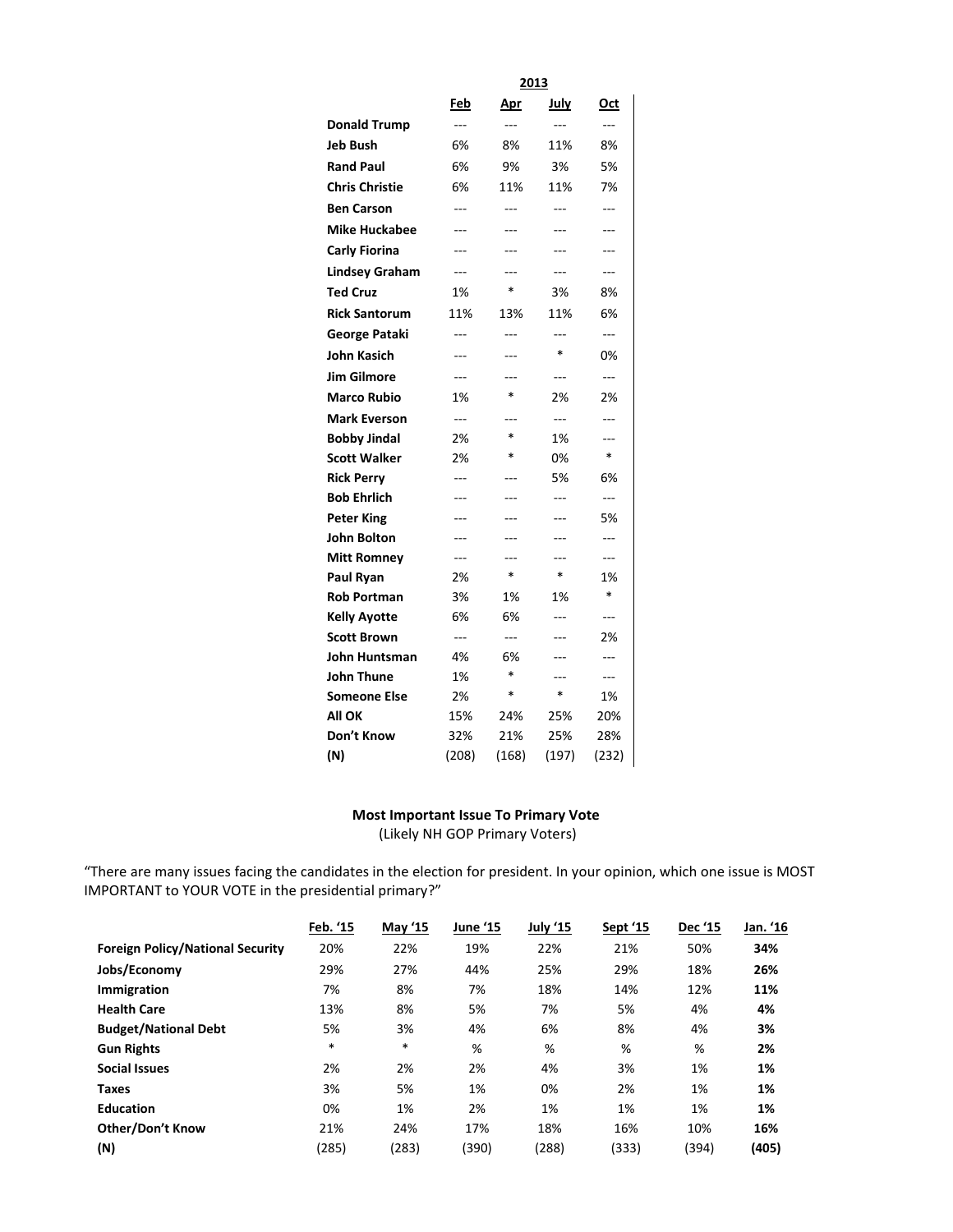## **Candidate Characteristics**

(Likely NH GOP Primary Voters)

"Which Republican candidate do you think can best handle ISIS?"

|                       | <b>Dec '15</b> | Jan '16 |
|-----------------------|----------------|---------|
| <b>Donald Trump</b>   | 33%            | 32%     |
| <b>Ted Cruz</b>       | 7%             | 14%     |
| Jeb Bush              | 11%            | 12%     |
| Marco Rubio           | 7%             | 10%     |
| <b>Chris Christie</b> | 9%             | 7%      |
| John Kasich           | 4%             | 4%      |
| <b>Rand Paul</b>      | 2%             | 4%      |
| <b>Ben Carson</b>     | 2%             | 2%      |
| Carly Fiorina         | 2%             | 2%      |
| <b>Mike Huckabee</b>  | 1%             | 0%      |
| <b>Rick Santorum</b>  | 0%             | 0%      |
| <b>Jim Gilmore</b>    | 0%             | 0%      |
| <b>Lindsey Graham</b> | 7%             | ---     |
| George Pataki         | 0%             | ---     |
| Someone Else          | 1%             | 1%      |
| Don't Know            | 15%            | 13%     |
| (N)                   | (398)          | (409)   |

"Which Republican candidate do you think can best handle the economy?"

|                       | June '15 | <u>July '15</u> | Jan. '16 |
|-----------------------|----------|-----------------|----------|
| <b>Donald Trump</b>   | 29%      | 43%             | 48%      |
| <b>Ted Cruz</b>       | 2%       | 1%              | 7%       |
| <b>Jeb Bush</b>       | 13%      | 8%              | 7%       |
| <b>John Kasich</b>    | 1%       | 6%              | 7%       |
| <b>Carly Fiorina</b>  | 7%       | 3%              | 6%       |
| <b>Chris Christie</b> | 4%       | 5%              | 6%       |
| <b>Rand Paul</b>      | 7%       | 5%              | 6%       |
| <b>Marco Rubio</b>    | 1%       | 1%              | 4%       |
| <b>Ben Carson</b>     | 2%       | 1%              | 1%       |
| <b>Mike Huckabee</b>  | 1%       | *               | $\ast$   |
| <b>Rick Santorum</b>  | $\ast$   | 1%              | 0%       |
| <b>Jim Gilmore</b>    | 0%       | 0%              | 0%       |
| <b>Rick Perry</b>     | 5%       | 1%              |          |
| George Pataki         | 2%       | 1%              |          |
| <b>Scott Walker</b>   | 6%       | 9%              |          |
| <b>Peter King</b>     | $\ast$   | ---             |          |
| <b>Bobby Jindal</b>   | *        | 2%              |          |
| <b>Lindsey Graham</b> | $\ast$   | $\ast$          |          |
| <b>Bob Ehrlich</b>    | 0%       | 0%              |          |
| <b>Someone Else</b>   | 1%       | $\ast$          | *        |
| Don't Know            | 17%      | 13%             | 9%       |
| (N)                   | (401)    | (308)           | (412)    |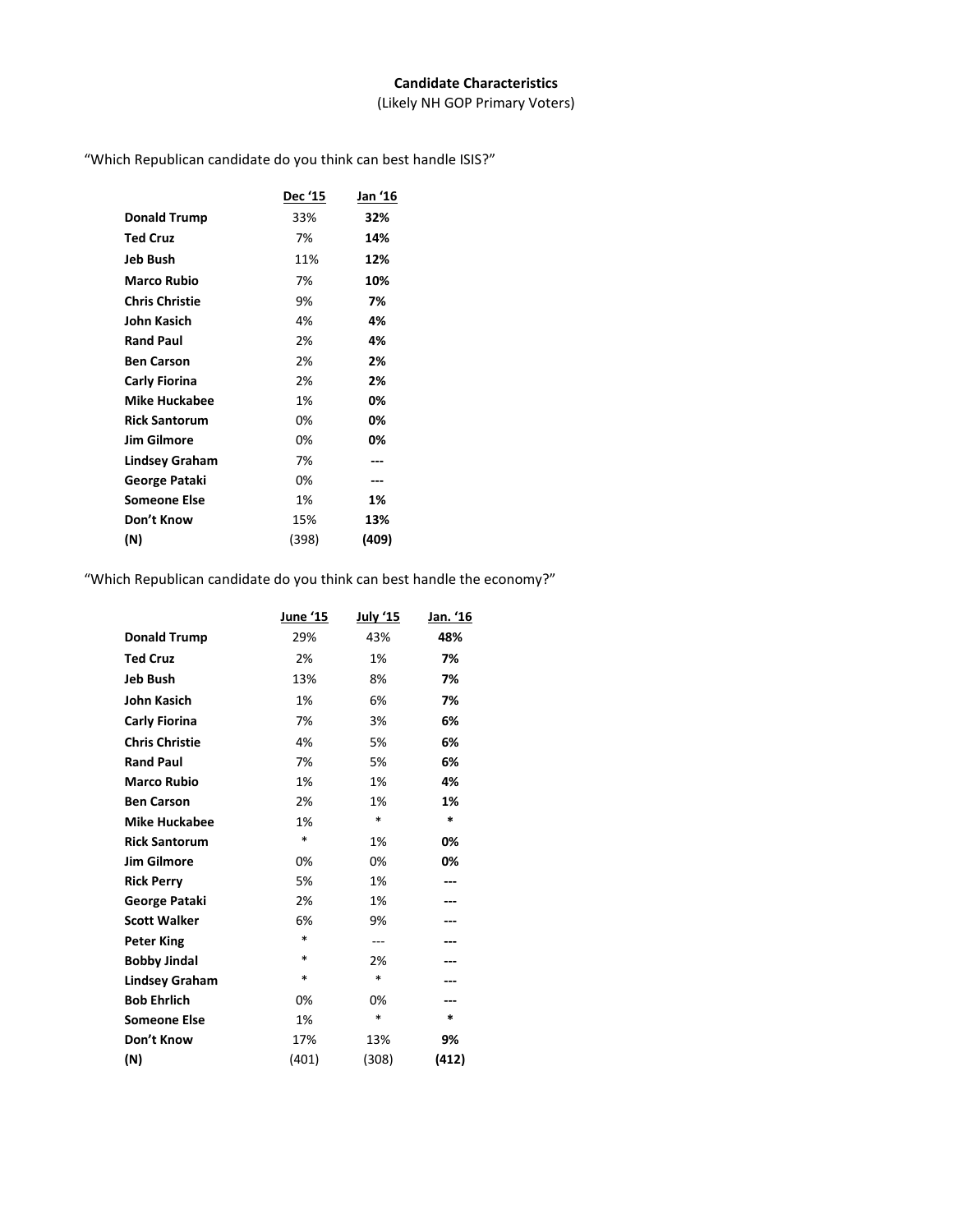Which Republican candidate do you think has the personal characteristics and qualities that you think a President should have?"

|                       | June '15 | Jan. '16 |
|-----------------------|----------|----------|
| <b>Donald Trump</b>   | 8%       | 16%      |
| <b>Ted Cruz</b>       | 3%       | 16%      |
| <b>Marco Rubio</b>    | 6%       | 14%      |
| Jeb Bush              | 19%      | 13%      |
| John Kasich           | 1%       | 7%       |
| <b>Ben Carson</b>     | 6%       | 6%       |
| <b>Chris Christie</b> | 3%       | 6%       |
| <b>Rand Paul</b>      | 8%       | 5%       |
| Carly Fiorina         | 4%       | 4%       |
| <b>Mike Huckabee</b>  | 3%       | 2%       |
| <b>Rick Santorum</b>  | $\ast$   | *        |
| <b>Jim Gilmore</b>    | 0%       | 0%       |
| George Pataki         | 2%       |          |
| <b>Scott Walker</b>   | 7%       |          |
| <b>Lindsey Graham</b> | 1%       | ---      |
| <b>Rick Perry</b>     | 4%       |          |
| <b>Bobby Jindal</b>   | 0%       |          |
| <b>Bob Ehrlich</b>    | 0%       | ---      |
| <b>Peter King</b>     | 0%       |          |
| <b>Someone Else</b>   | 2%       | *        |
| Don't Know            | 22%      | 9%       |
| (N)                   | (398)    | (409)    |

 $*$  = Less than 1% --- = Not Included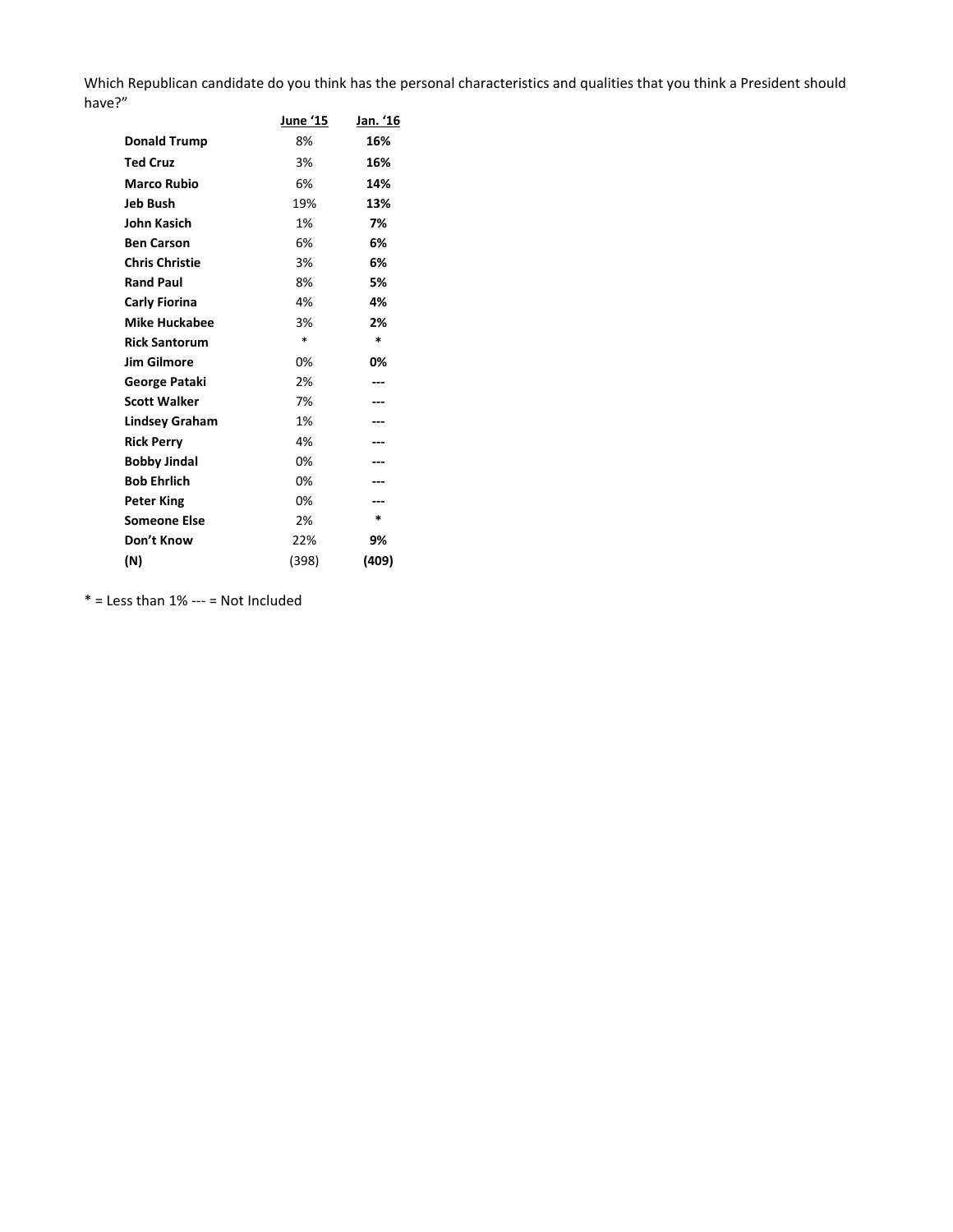# **GOP Favorability Ratings**

(Likely GOP Primary Voters)

"Next, I'd like to get your overall opinion of some REPUBLICANS who are running or may run for President in 2016. As I read each name, please say if you have a favorable or unfavorable opinion of this person - or if you have never heard of him or her."

"Former Florida Governor Jeb Bush?"

|          | Favorable | <b>Neutral</b> | <b>Unfavorable</b> | Don't Know | <b>Net</b> | <u>(N)</u> |
|----------|-----------|----------------|--------------------|------------|------------|------------|
| Jan '16  | 40%       | 7%             | 51%                | 2%         | $-11%$     | (413)      |
| Dec '15  | 42%       | 12%            | 45%                | 2%         | $-3%$      | (402)      |
| Sept '15 | 47%       | 14%            | 36%                | 3%         | $+11%$     | (343)      |
| July '15 | 46%       | 12%            | 38%                | 4%         | $+8%$      | (308)      |
| June '15 | 50%       | 12%            | 33%                | 5%         | $+17%$     | (400)      |
| May '15  | 45%       | 17%            | 34%                | 4%         | $+11%$     | (293)      |
| Feb. '15 | 47%       | 9%             | 33%                | 11%        | $+14%$     | (349)      |
| Oct. '14 | 49%       | 3%             | 28%                | 20%        | $+21%$     | (274)      |
| July '14 | 45%       | 7%             | 31%                | 18%        | $+14%$     | (251)      |
| Apr. '14 | 45%       | 9%             | 35%                | 11%        | $+10%$     | (187)      |
| Jan. '14 | 46%       | 8%             | 25%                | 21%        | $+21%$     | (246)      |
| Oct. '13 | 47%       | 8%             | 27%                | 18%        | $+20%$     | (236)      |
| July '13 | 53%       | 5%             | 27%                | 15%        | $+26%$     | (200)      |
| Apr. '13 | 48%       | 10%            | 34%                | 8%         | $+14%$     | (171)      |
| Feb. '13 | 53%       | 5%             | 31%                | 11%        | $+22%$     | (212)      |

# "Neurosurgeon Ben Carson?"

|          | Favorable | <b>Neutral</b> | <b>Unfavorable</b> | Don't Know | <u>Net</u> | (N)   |
|----------|-----------|----------------|--------------------|------------|------------|-------|
| Jan '16  | 46%       | 11%            | 36%                | 7%         | $+10%$     | (413) |
| Dec '15  | 47%       | 13%            | 35%                | 5%         | $+12%$     | (402) |
| Sept '15 | 60%       | 10%            | 18%                | 13%        | $+42%$     | (344) |
| July '15 | 40%       | 5%             | 14%                | 41%        | $+26%$     | (309) |
| June '15 | 40%       | 7%             | 13%                | 40%        | $+27%$     | (400) |
| May '15  | 34%       | 15%            | 12%                | 40%        | $+22%$     | (292) |
| Feb. '15 | 30%       | 8%             | 9%                 | 54%        | $+21%$     | (348) |

# "New Jersey Governor Chris Christie?"

|          | Favorable | <b>Neutral</b> | <b>Unfavorable</b> | Don't Know | <b>Net</b> | $(\underline{N})$ |
|----------|-----------|----------------|--------------------|------------|------------|-------------------|
| Jan '16  | 41%       | 9%             | 47%                | 3%         | -6%        | (413)             |
| Dec '15  | 53%       | 9%             | 34%                | 3%         | $+19%$     | (401)             |
| Sept '15 | 50%       | 8%             | 37%                | 5%         | $+13%$     | (342)             |
| July '15 | 41%       | 10%            | 41%                | 7%         | 0%         | (309)             |
| June '15 | 31%       | 14%            | 44%                | 12%        | $-13%$     | (400)             |
| May '15  | 39%       | 15%            | 40%                | 6%         | $-1%$      | (292)             |
| Feb. '15 | 41%       | 10%            | 36%                | 13%        | $+5%$      | (349)             |
| Oct. '14 | 44%       | 4%             | 35%                | 17%        | $+9%$      | (274)             |
| July '14 | 46%       | 6%             | 36%                | 13%        | $+10%$     | (251)             |
| Apr. '14 | 43%       | 10%            | 42%                | 5%         | $+1%$      | (187)             |
| Jan. '14 | 43%       | 9%             | 33%                | 15%        | $+10%$     | (246)             |
| Oct. '13 | 49%       | 6%             | 23%                | 23%        | $+26%$     | (236)             |
| July '13 | 59%       | 5%             | 24%                | 12%        | $+25%$     | (200)             |
| Apr. '13 | 56%       | 8%             | 26%                | 9%         | +30%       | (171)             |
| Feb. '13 | 60%       | 7%             | 21%                | 12%        | +39%       | (212)             |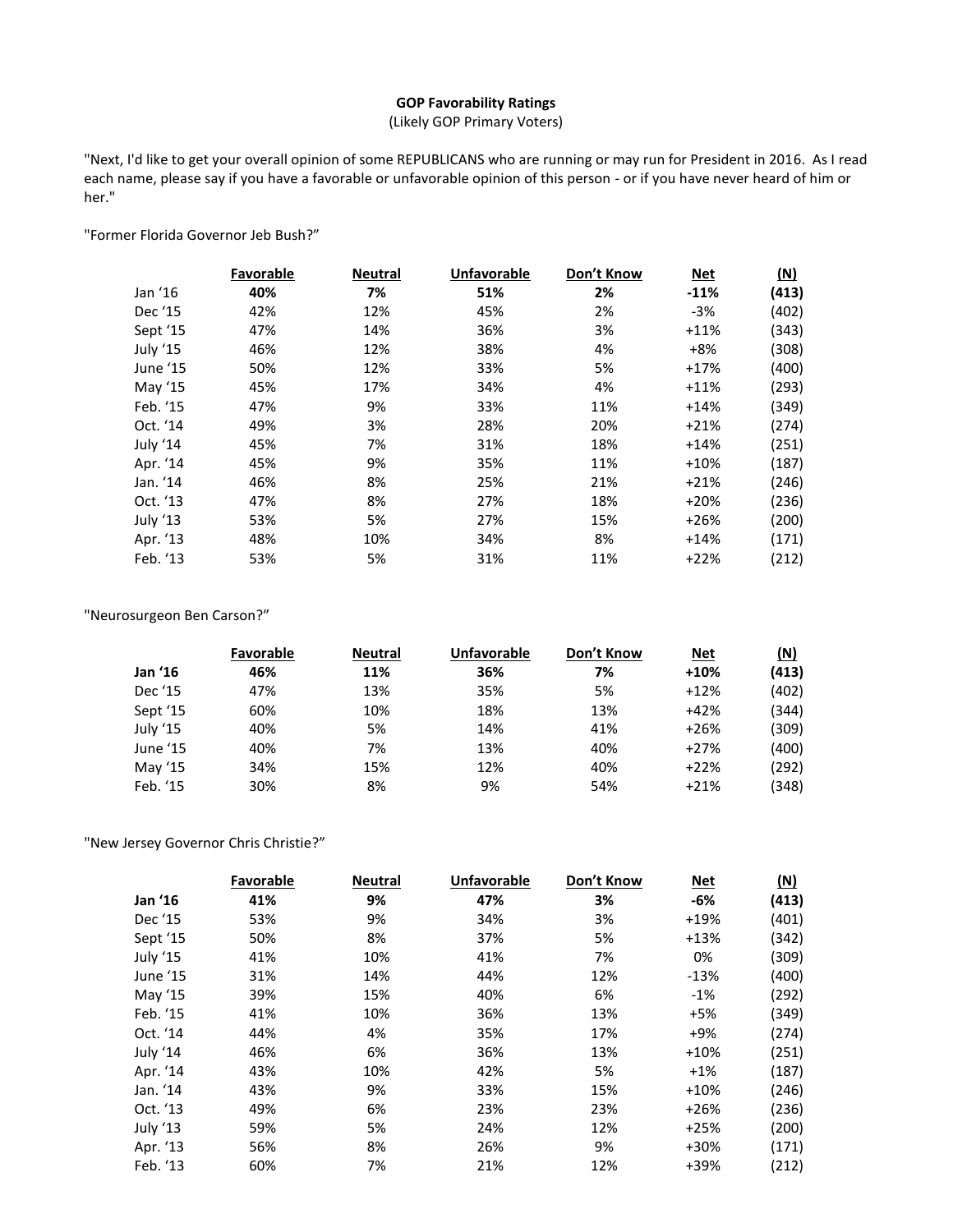# "Texas Senator Ted Cruz?"

|          | Favorable | <b>Neutral</b> | <b>Unfavorable</b> | Don't Know | <b>Net</b> | <u>(N)</u> |
|----------|-----------|----------------|--------------------|------------|------------|------------|
| Jan '16  | 55%       | 8%             | 30%                | 7%         | $+25%$     | (413)      |
| Dec '15  | 46%       | 10%            | 36%                | 8%         | $+10%$     | (402)      |
| Sept '15 | 42%       | 10%            | 35%                | 13%        | $+7%$      | (344)      |
| July '15 | 46%       | 10%            | 22%                | 21%        | $+24%$     | (309)      |
| June '15 | 32%       | 11%            | 31%                | 26%        | $+1%$      | (400)      |
| May '15  | 44%       | 14%            | 29%                | 13%        | $+15%$     | (293)      |
| Feb. '15 | 37%       | 8%             | 24%                | 31%        | $+13%$     | (349)      |
| Oct. '14 | 33%       | 6%             | 22%                | 39%        | $+11%$     | (275)      |
| July '14 | 39%       | 4%             | 22%                | 35%        | $+17%$     | (250)      |
| Apr. '14 | 42%       | 9%             | 18%                | 31%        | $+24%$     | (187)      |
| Jan. '14 | 37%       | 8%             | 18%                | 37%        | $+19%$     | (246)      |
| Oct. '13 | 32%       | 5%             | 19%                | 43%        | $+13%$     | (236)      |
| July '13 | 29%       | 6%             | 17%                | 48%        | $+12%$     | (200)      |
| Apr. '13 | 21%       | 8%             | 12%                | 59%        | $+9%$      | (171)      |
| Feb. '13 | 18%       | 6%             | 14%                | 62%        | $+4%$      | (212)      |

"Businesswoman Carly Fiorina?"

|          | <b>Favorable</b> | <b>Neutral</b> | Unfavorable | Don't Know | <u>Net</u> | <u>(N)</u> |
|----------|------------------|----------------|-------------|------------|------------|------------|
| Jan '16  | 49%              | 10%            | 30%         | 11%        | $+19%$     | (413)      |
| Dec '15  | 49%              | 12%            | 29%         | 10%        | $+20%$     | (400)      |
| Sept '15 | 62%              | 9%             | 15%         | 14%        | $+47%$     | (344)      |
| July '15 | 37%              | 7%             | 17%         | 39%        | $+20%$     | (309)      |
| June '15 | 39%              | 6%             | 15%         | 41%        | $+24%$     | (401)      |
| May '15  | 29%              | 12%            | 19%         | 39%        | $+10%$     | (292)      |
| Feb. '15 | 15%              | 9%             | 13%         | 62%        | $+2%$      | (349)      |

"Former Virginia Governor Jim Gilmore?"

|          | <b>Favorable</b> | <b>Neutral</b> | Unfavorable | Don't Know | <u>Net</u> | <u>(N)</u> |
|----------|------------------|----------------|-------------|------------|------------|------------|
| Jan '16  | 4%               | 12%            | 34%         | 51%        | $-30%$     | (412)      |
| Dec '15  | 3%               | 12%            | 30%         | 55%        | -27%       | (402)      |
| Sept '15 | 5%               | 12%            | 30%         | 54%        | $-25%$     | (341)      |
| July '15 | 5%               | 8%             | 18%         | 69%        | $-13%$     | (309)      |
| June '15 | 6%               | 6%             | 15%         | 73%        | $-9%$      | (400)      |
| May '15  | 4%               | 20%            | 12%         | 65%        | $-8%$      | (292)      |

"Former Arkansas Governor Mike Huckabee?"

|          | Favorable | <b>Neutral</b> | <b>Unfavorable</b> | Don't Know | <b>Net</b> | (N)   |
|----------|-----------|----------------|--------------------|------------|------------|-------|
| Jan '16  | 32%       | 11%            | 49%                | 8%         | $-17%$     | (413) |
| Dec '15  | 31%       | 13%            | 52%                | 4%         | $-21%$     | (402) |
| Sept '15 | 35%       | 15%            | 45%                | 5%         | $-10%$     | (344) |
| July '15 | 40%       | 11%            | 39%                | 10%        | $+1%$      | (309) |
| June '15 | 31%       | 13%            | 43%                | 13%        | $-12%$     | (400) |
| May '15  | 45%       | 18%            | 32%                | 5%         | $+13%$     | (292) |
| Feb. '15 | 45%       | 11%            | 31%                | 14%        | $+14%$     | (349) |
| Oct. '14 | 48%       | 6%             | 28%                | 17%        | $+20%$     | (275) |
| July '14 | 46%       | 7%             | 30%                | 16%        | $+16%$     | (251) |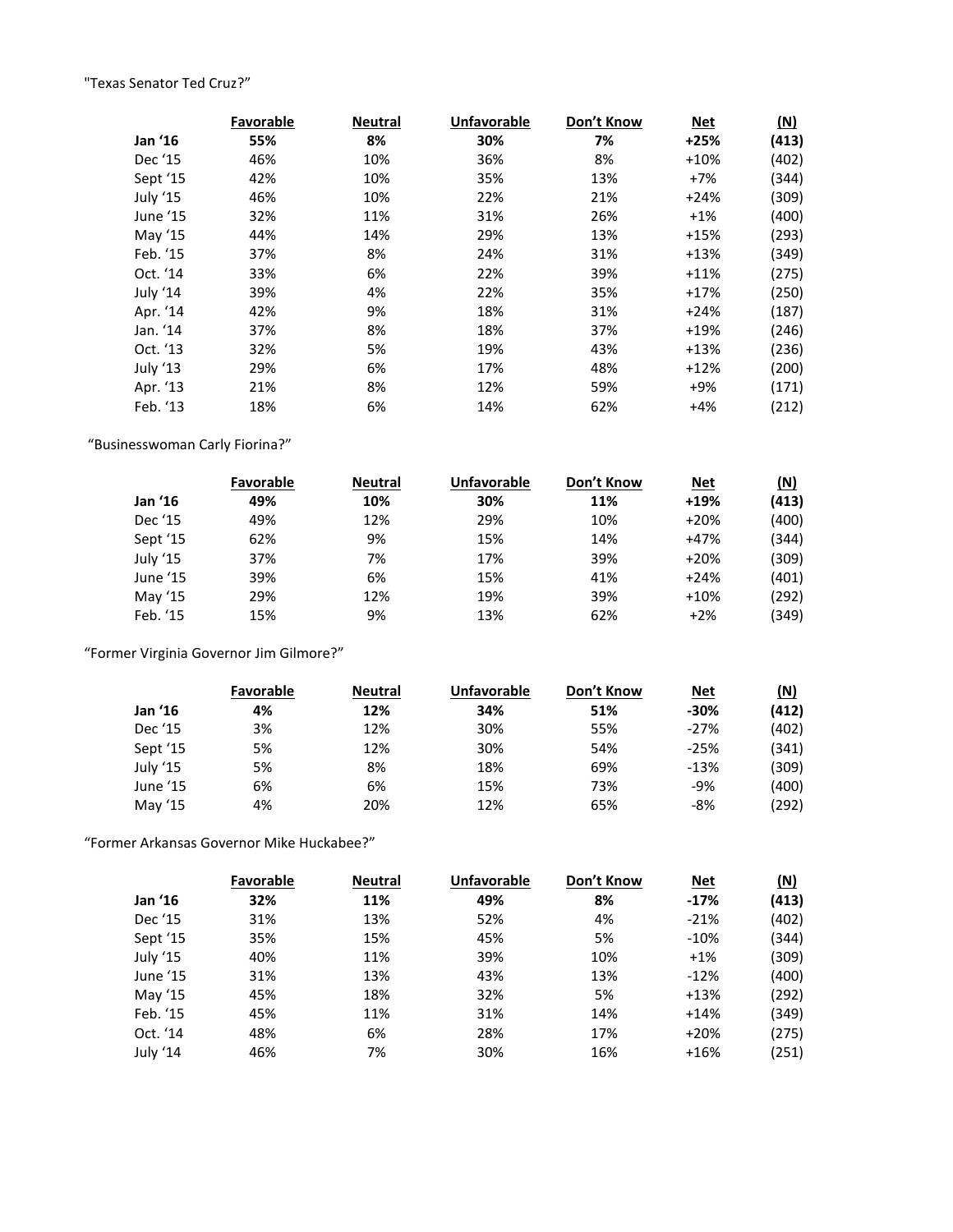"Ohio Governor John Kasich?"

|          | Favorable | <b>Neutral</b> | <b>Unfavorable</b> | Don't Know | Net    | (N)   |
|----------|-----------|----------------|--------------------|------------|--------|-------|
| Jan '16  | 38%       | 10%            | 37%                | 15%        | $+1%$  | (413) |
| Dec '15  | 36%       | 12%            | 35%                | 17%        | $+1%$  | (400) |
| Sept '15 | 45%       | 8%             | 24%                | 24%        | $+21%$ | (342) |
| July '15 | 34%       | 12%            | 17%                | 37%        | $+17%$ | (309) |
| June '15 | 20%       | 13%            | 13%                | 54%        | $+7%$  | (400) |
| May '15  | 20%       | 14%            | 17%                | 49%        | $+3%$  | (292) |
| Feb. '15 | 15%       | 12%            | 16%                | 57%        | $-1%$  | (349) |
| Oct. '14 | 17%       | 5%             | 12%                | 66%        | $+5%$  | (274) |
| July '14 | 22%       | 5%             | 12%                | 61%        | $+10%$ | (250) |
| Oct. '13 | 12%       | 5%             | 16%                | 74%        | $+3%$  | (236) |
| July '13 | 28%       | 5%             | 16%                | 52%        | $+12%$ | (200) |

# "Kentucky Senator Rand Paul?"

|          | <b>Favorable</b> | <b>Neutral</b> | <b>Unfavorable</b> | Don't Know | <b>Net</b> | <u>(N)</u> |
|----------|------------------|----------------|--------------------|------------|------------|------------|
| Jan '16  | 34%              | 11%            | 49%                | 7%         | $-15%$     | (413)      |
| Dec '15  | 34%              | 13%            | 49%                | 4%         | $-15%$     | (402)      |
| Sept '15 | 31%              | 14%            | 48%                | 7%         | $-17%$     | (344)      |
| July '15 | 44%              | 13%            | 32%                | 12%        | $+12%$     | (309)      |
| June '15 | 43%              | 15%            | 32%                | 10%        | $+11%$     | (400)      |
| May '15  | 51%              | 11%            | 31%                | 6%         | $+20%$     | (292)      |
| Feb. '15 | 53%              | 8%             | 27%                | 12%        | $+26%$     | (349)      |
| Oct. '14 | 50%              | 6%             | 23%                | 21%        | $+27%$     | (274)      |
| July '14 | 53%              | 8%             | 23%                | 16%        | +30%       | (251)      |
| Apr. '14 | 56%              | 8%             | 21%                | 15%        | +35%       | (187)      |
| Jan. '14 | 49%              | 8%             | 14%                | 28%        | +35%       | (246)      |
| Oct. '13 | 52%              | 4%             | 24%                | 20%        | $+28%$     | (236)      |
| July '13 | 57%              | 3%             | 20%                | 20%        | $+37%$     | (200)      |
| Apr. '13 | 54%              | 7%             | 19%                | 20%        | +35%       | (171)      |
| Feb. '13 | 45%              | 6%             | 26%                | 23%        | $+19%$     | (212)      |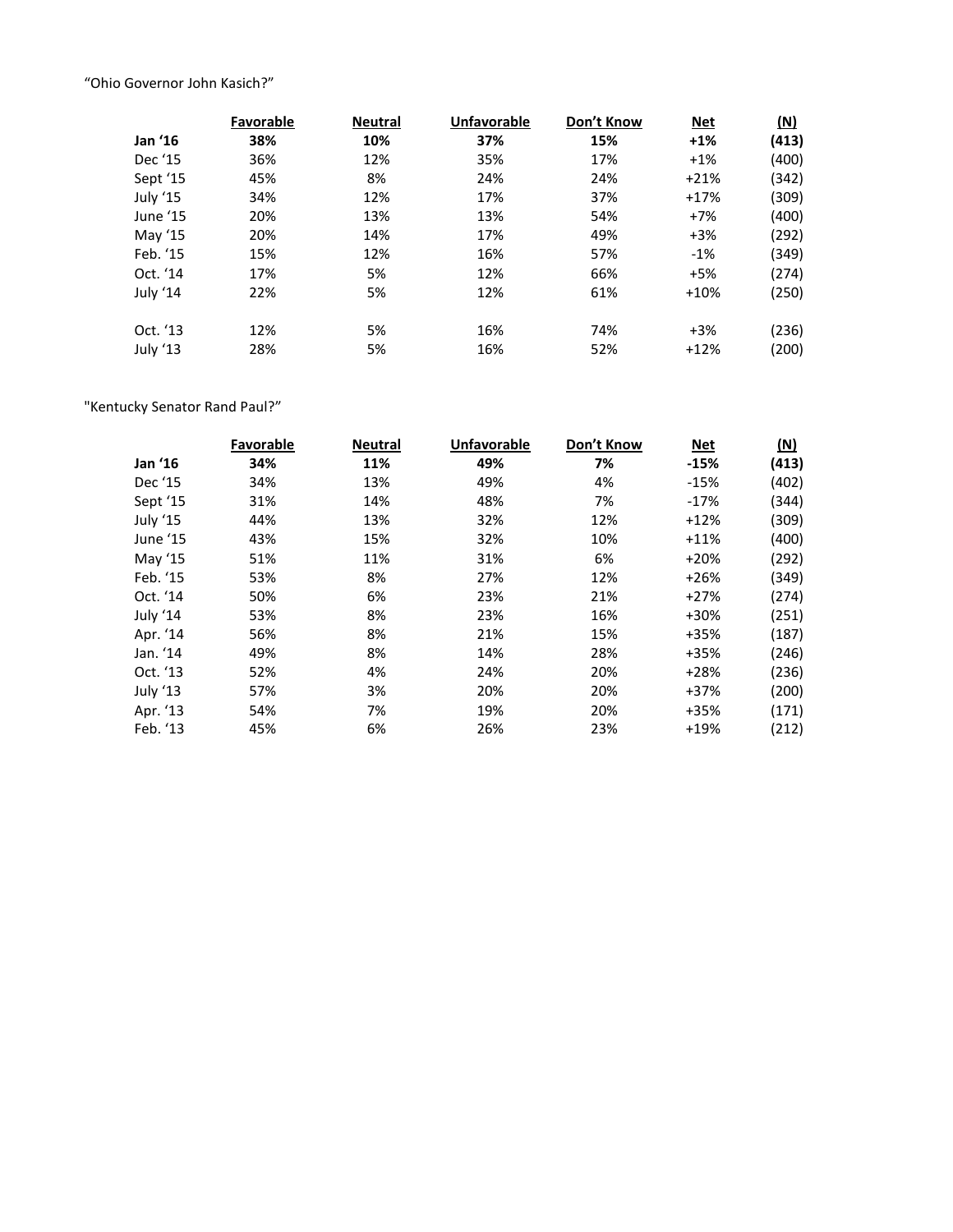"Florida Senator Marco Rubio?"

|          | <b>Favorable</b> | <b>Neutral</b> | <b>Unfavorable</b> | Don't Know | <b>Net</b> | $(\underline{N})$ |
|----------|------------------|----------------|--------------------|------------|------------|-------------------|
| Jan '16  | 58%              | 7%             | 32%                | 4%         | $+26%$     | (413)             |
| Dec '15  | 61%              | 9%             | 23%                | 7%         | +38%       | (402)             |
| Sept '15 | 58%              | 6%             | 22%                | 14%        | +36%       | (344)             |
| July '15 | 46%              | 11%            | 25%                | 19%        | $+21%$     | (309)             |
| June '15 | 49%              | 10%            | 21%                | 19%        | $+28%$     | (400)             |
| May '15  | 60%              | 11%            | 16%                | 12%        | $+44%$     | (292)             |
| Feb. '15 | 41%              | 10%            | 17%                | 33%        | $+24%$     | (348)             |
| Oct. '14 | 43%              | 6%             | 14%                | 37%        | $+29%$     | (274)             |
| July '14 | 46%              | 4%             | 19%                | 31%        | $+27%$     | (250)             |
| Apr. '14 | 52%              | 9%             | 12%                | 27%        | $+40%$     | (187)             |
| Jan. '14 | 42%              | 7%             | 11%                | 40%        | $+31%$     | (246)             |
| Oct. '13 | 41%              | 7%             | 18%                | 34%        | $+23%$     | (236)             |
| July '13 | 47%              | 6%             | 14%                | 33%        | +33%       | (200)             |
| Apr. '13 | 59%              | 8%             | 8%                 | 25%        | $+51%$     | (171)             |
| Feb. '13 | 56%              | 6%             | 6%                 | 31%        | +50%       | (212)             |

"Former Pennsylvania Senator Rick Santorum?"

|          | Favorable | <b>Neutral</b> | <b>Unfavorable</b> | Don't Know | <u>Net</u> | $(\underline{N})$ |
|----------|-----------|----------------|--------------------|------------|------------|-------------------|
| Jan '16  | 21%       | 11%            | 50%                | 17%        | $-29%$     | (412)             |
| Dec '15  | 20%       | 14%            | 50%                | 15%        | $-30%$     | (402)             |
| Sept '15 | 23%       | 9%             | 52%                | 16%        | $-29%$     | (344)             |
| July '15 | 29%       | 12%            | 39%                | 20%        | $-10%$     | (309)             |
| June '15 | 27%       | 14%            | 38%                | 21%        | $-11%$     | (400)             |
| May '15  | 35%       | 15%            | 37%                | 14%        | $-2%$      | (292)             |
| Feb. '15 | 29%       | 14%            | 34%                | 23%        | $-5%$      | (349)             |
| Oct. '14 | 31%       | 10%            | 31%                | 29%        | 0%         | (274)             |
| July '14 | 38%       | 7%             | 30%                | 25%        | $+8%$      | (250)             |
| Apr. '14 | 36%       | 9%             | 31%                | 25%        | $+5%$      | (187)             |
|          |           |                |                    |            |            |                   |
| Oct. '13 | 39%       | 9%             | 27%                | 25%        | $+12%$     | (236)             |
| July '13 | 44%       | 6%             | 37%                | 13%        | $+7%$      | (200)             |
| Apr. '13 | 39%       | 11%            | 38%                | 12%        | $+1%$      | (171)             |
| Feb. '13 | 40%       | 8%             | 42%                | 10%        | $-2%$      | (212)             |

# "Businessman Donald Trump?"

|          | <b>Favorable</b> | <b>Neutral</b> | <b>Unfavorable</b> | Don't Know | <u>Net</u> | (N)   |
|----------|------------------|----------------|--------------------|------------|------------|-------|
| Jan '16  | 54%              | 5%             | 40%                | 1%         | $+14%$     | (411) |
| Dec '15  | 57%              | 6%             | 36%                | 1%         | $+19%$     | (402) |
| Sept '15 | 55%              | 7%             | 38%                | 0%         | $+17%$     | (344) |
| July '15 | 51%              | 7%             | 40%                | 2%         | $+11%$     | (309) |
| June '15 | 38%              | 11%            | 48%                | 4%         | $-10%$     | (400) |
| May '15  | 27%              | 13%            | 56%                | 5%         | $-29%$     | (292) |
| Feb. '15 | 19%              | 9%             | 69%                | 3%         | -50%       | (349) |
| Apr. '14 | 23%              | 6%             | 66%                | 5%         | $-43%$     | (187) |
| Jan. '14 | 29%              | 8%             | 59%                | 5%         | $-30%$     | (246) |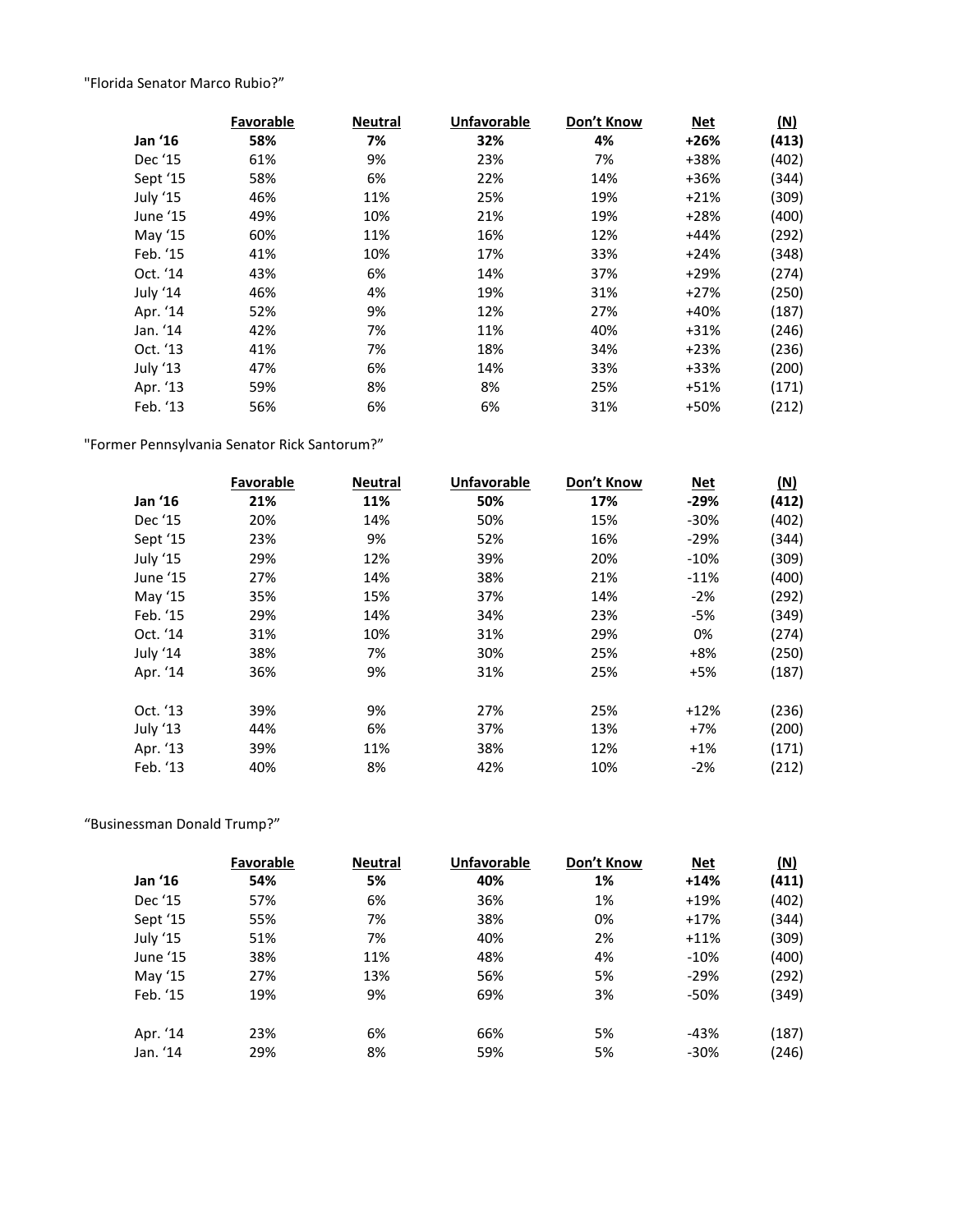## **Favorability Rating – Jeb Bush (Likely 2016 GOP Primary Voters)**

|                                     | Favorable | <b>Neutral</b> | <b>Unfavorable</b> | Don't Know | <u>(N)</u> |
|-------------------------------------|-----------|----------------|--------------------|------------|------------|
| <b>LIKELY NH GOP PRIMARY VOTERS</b> | 40%       | 7%             | 51%                | 2%         | 413        |
| Registered Undeclared               | 37%       | 7%             | 53%                | 3%         | 183        |
| Registered Republican               | 43%       | 8%             | 49%                | 1%         | 226        |
|                                     |           |                |                    |            |            |
| Democrat                            | 51%       | 7%             | 42%                | 0%         | 20         |
| Independent                         | 33%       | 14%            | 53%                | 0%         | 54         |
| Republican                          | 41%       | 6%             | 51%                | 2%         | 331        |
| Liberal                             | 38%       | 9%             | 53%                | 0%         | 17         |
| Moderate                            | 55%       | 8%             | 34%                | 2%         | 148        |
| Conservative                        | 30%       | 7%             | 62%                | 2%         | 222        |
| Voted in 2008, 2012 NH Primaries    | 38%       | 6%             | 55%                | 2%         | 297        |
| Voted in 2008 or 2012 NH Primary    | 40%       | 14%            | 43%                | 2%         | 60         |
|                                     | 52%       | 6%             | 40%                | 2%         | 56         |
| Did Not Vote in Either NH Primary   |           |                |                    |            |            |
| Union household                     | 33%       | 6%             | 60%                | 2%         | 40         |
| Non-union                           | 40%       | 7%             | 51%                | 2%         | 368        |
|                                     |           |                |                    |            |            |
| <b>Read Union Leader</b>            | 45%       | 8%             | 45%                | 1%         | 92         |
| <b>Read Boston Globe</b>            | 47%       | 5%             | 43%                | 4%         | 30         |
| Read Local Newspapers               | 51%       | 4%             | 43%                | 2%         | 120        |
| Watch WMUR                          | 44%       | 7%             | 46%                | 2%         | 248        |
| Listen to NHPR                      | 52%       | 2%             | 43%                | 3%         | 90         |
| Listen to Conserv. Talk Radio       | 22%       | 7%             | 70%                | 1%         | 83         |
| 18 to 34                            | 44%       | 8%             | 46%                | 3%         | 85         |
| 35 to 49                            | 29%       | 7%             | 63%                | 2%         | 106        |
| 50 to 64                            | 41%       | 5%             | 52%                | 2%         | 141        |
| 65 and over                         | 52%       | 13%            | 35%                | 0%         | 69         |
| Male                                | 41%       | 6%             | 51%                | 2%         | 219        |
| Female                              | 39%       | 8%             | 51%                | 2%         | 194        |
|                                     |           |                |                    |            |            |
| High school or less                 | 36%       | 4%             | 58%                | 2%         | 77         |
| Some college                        | 41%       | 4%             | 52%                | 3%         | 113        |
| College graduate                    | 37%       | 12%            | 49%                | 2%         | 144        |
| Post-graduate                       | 47%       | 6%             | 46%                | 0%         | 77         |
| Attend services 1 or more/week      | 41%       | 5%             | 52%                | 1%         | 107        |
| 1-2 times a month                   | 53%       | 8%             | 37%                | 2%         | 51         |
| Less often                          | 44%       | 5%             | 48%                | 3%         | 112        |
| Never                               | 30%       | 10%            | 59%                | 2%         | 137        |
|                                     |           |                |                    |            |            |
| North Country                       | 36%       | 1%             | 63%                | 0%         | 31         |
| Central / Lakes                     | 47%       | 8%             | 42%                | 2%         | 75         |
| <b>Connecticut Valley</b>           | 38%       | 3%             | 56%                | 3%         | 51         |
| Mass Border                         | 44%       | 6%             | 47%                | 3%         | 119        |
| Seacoast                            | 41%       | 14%            | 44%                | 2%         | 66         |
| Manchester Area                     | 29%       | 8%             | 63%                | 0%         | 71         |
| First Cong. Dist                    | 38%       | 9%             | 52%                | 1%         | 219        |
| Second Cong. Dist                   | 42%       | 5%             | 50%                | 3%         | 194        |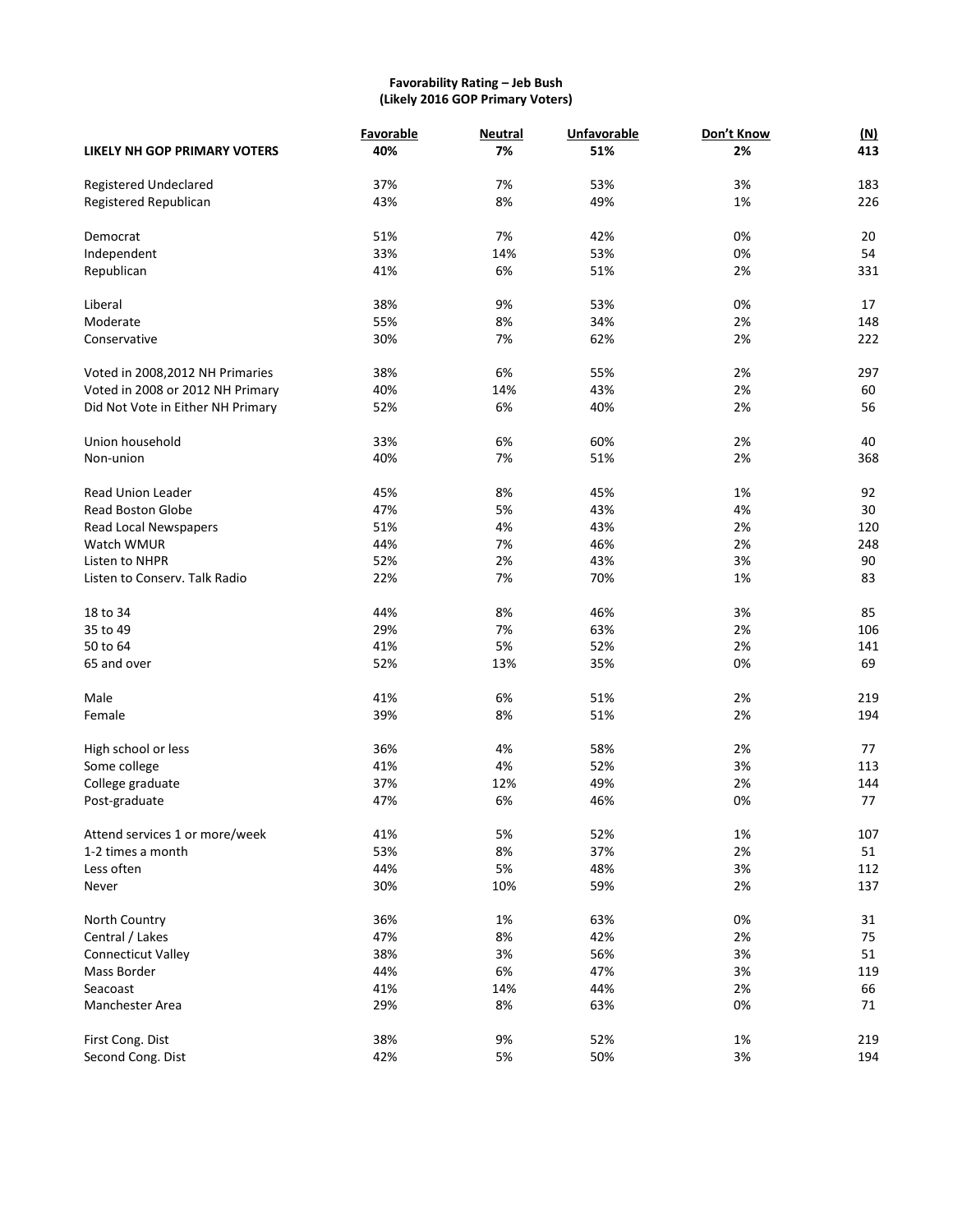## **Favorability Rating – Ben Carson (Likely 2016 GOP Primary Voters)**

|                                   | Favorable | <b>Neutral</b> | <b>Unfavorable</b> | Don't Know | (M) |
|-----------------------------------|-----------|----------------|--------------------|------------|-----|
| LIKELY NH GOP PRIMARY VOTERS      | 46%       | 11%            | 36%                | 7%         | 413 |
| Registered Undeclared             | 38%       | 12%            | 43%                | 7%         | 183 |
| Registered Republican             | 52%       | 10%            | 31%                | 7%         | 226 |
|                                   |           |                |                    |            |     |
| Democrat                          | 40%       | 10%            | 47%                | 4%         | 20  |
| Independent                       | 30%       | 18%            | 49%                | 3%         | 54  |
| Republican                        | 48%       | 10%            | 34%                | 8%         | 331 |
| Liberal                           | 31%       | 9%             | 59%                | 0%         | 17  |
| Moderate                          | 33%       | 11%            | 47%                | 9%         | 148 |
| Conservative                      | 59%       | 10%            | 26%                | 5%         | 222 |
| Voted in 2008, 2012 NH Primaries  | 53%       | 11%            | 32%                | 4%         | 297 |
| Voted in 2008 or 2012 NH Primary  | 28%       | 15%            | 44%                | 12%        | 60  |
| Did Not Vote in Either NH Primary | 28%       | 7%             | 49%                | 16%        | 56  |
| Union household                   | 36%       | 10%            | 53%                | 2%         | 40  |
| Non-union                         | 47%       | 11%            | 34%                | 7%         | 368 |
|                                   |           |                |                    |            |     |
| <b>Read Union Leader</b>          | 51%       | 8%             | 34%                | 7%         | 92  |
| <b>Read Boston Globe</b>          | 40%       | 4%             | 56%                | 0%         | 30  |
| Read Local Newspapers             | 42%       | 10%            | 39%                | 9%         | 120 |
| Watch WMUR                        | 45%       | 12%            | 37%                | 6%         | 248 |
| Listen to NHPR                    | 48%       | 9%             | 36%                | 6%         | 90  |
| Listen to Conserv. Talk Radio     | 71%       | 8%             | 19%                | 3%         | 83  |
| 18 to 34                          | 40%       | 10%            | 38%                | 12%        | 85  |
| 35 to 49                          | 43%       | 15%            | 31%                | 11%        | 106 |
| 50 to 64                          | 50%       | 8%             | 40%                | 2%         | 141 |
| 65 and over                       | 50%       | 10%            | 33%                | 6%         | 69  |
| Male                              | 46%       | 9%             | 38%                | 7%         | 219 |
| Female                            | 46%       | 13%            | 35%                | 7%         | 194 |
|                                   |           |                |                    |            |     |
| High school or less               | 50%       | 8%             | 36%                | 5%         | 77  |
| Some college                      | 52%       | 11%            | 28%                | 9%         | 113 |
| College graduate                  | 38%       | 13%            | 42%                | 7%         | 144 |
| Post-graduate                     | 47%       | 10%            | 37%                | 6%         | 77  |
| Attend services 1 or more/week    | 57%       | 8%             | 23%                | 12%        | 107 |
| 1-2 times a month                 | 49%       | 15%            | 24%                | 11%        | 51  |
| Less often                        | 50%       | 10%            | 39%                | 1%         | 112 |
| Never                             | 33%       | 12%            | 48%                | 7%         | 137 |
| North Country                     | 34%       | 7%             | 59%                | 0%         | 31  |
| Central / Lakes                   | 48%       | 9%             | 29%                | 14%        | 75  |
| <b>Connecticut Valley</b>         | 53%       | 11%            | 31%                | 5%         | 51  |
| Mass Border                       | 42%       | 13%            | 40%                | 4%         | 119 |
| Seacoast                          | 52%       | 7%             | 36%                | 6%         | 66  |
| Manchester Area                   | 46%       | 13%            | 31%                | 10%        | 71  |
| First Cong. Dist                  | 45%       | 10%            | 36%                | 9%         | 219 |
| Second Cong. Dist                 | 48%       | 11%            | 36%                | 5%         | 194 |
|                                   |           |                |                    |            |     |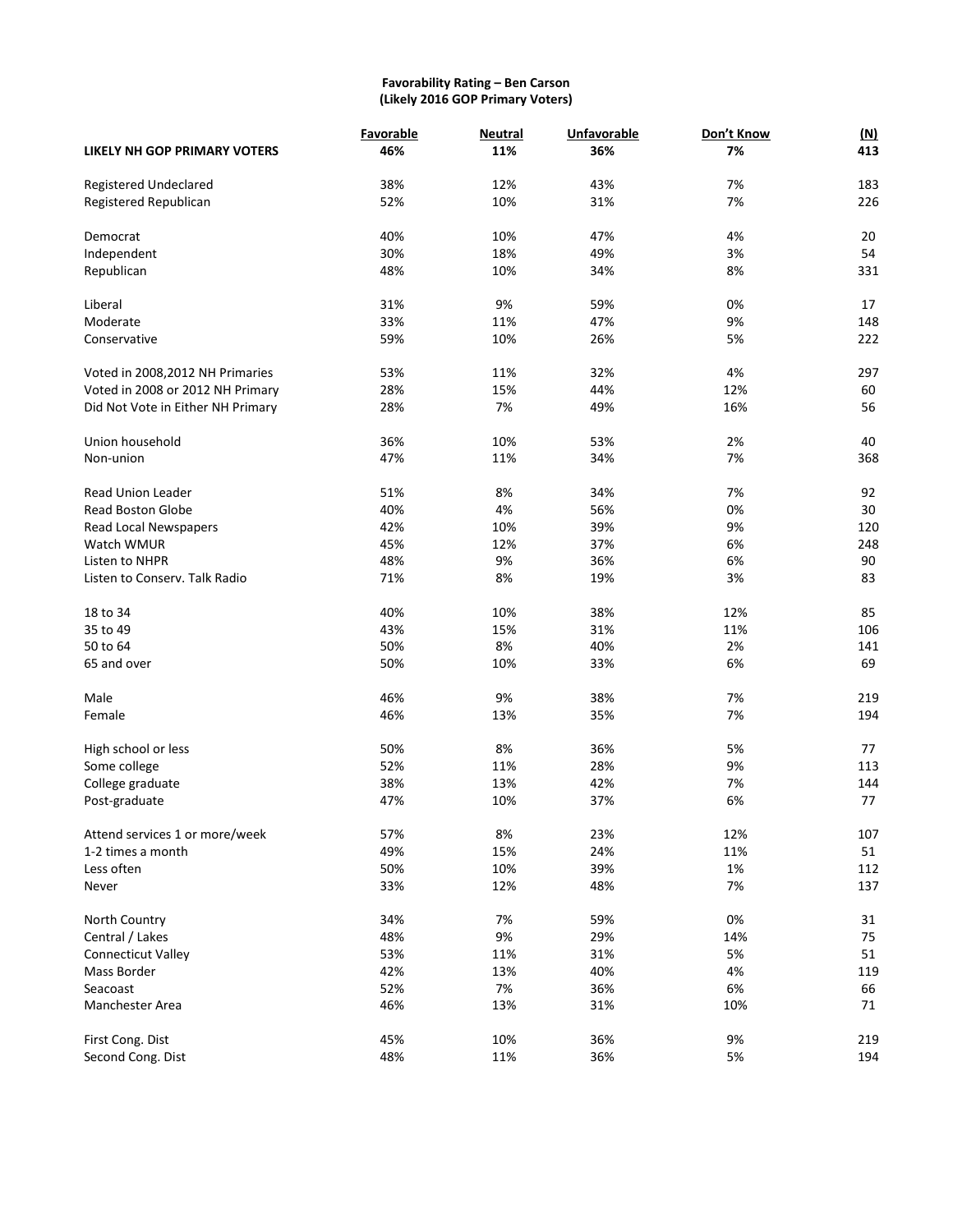#### **Favorability Rating – Chris Christie (Likely 2016 GOP Primary Voters)**

|                                   | Favorable | <b>Neutral</b> | Unfavorable | Don't Know | (M) |
|-----------------------------------|-----------|----------------|-------------|------------|-----|
| LIKELY NH GOP PRIMARY VOTERS      | 41%       | 9%             | 47%         | 3%         | 413 |
| Registered Undeclared             | 36%       | 11%            | 50%         | 2%         | 183 |
| Registered Republican             | 45%       | 6%             | 45%         | 4%         | 226 |
| Democrat                          | 27%       | 21%            | 52%         | 0%         | 20  |
| Independent                       | 36%       | 7%             | 56%         | 0%         | 54  |
| Republican                        | 43%       | 8%             | 45%         | 4%         | 331 |
| Liberal                           | 33%       | 13%            | 45%         | 9%         | 17  |
| Moderate                          | 49%       | 10%            | 38%         | 2%         | 148 |
| Conservative                      | 37%       | 7%             | 53%         | 3%         | 222 |
| Voted in 2008, 2012 NH Primaries  | 42%       | 8%             | 48%         | 2%         | 297 |
| Voted in 2008 or 2012 NH Primary  | 38%       | 13%            | 40%         | 8%         | 60  |
| Did Not Vote in Either NH Primary | 40%       | 7%             | 49%         | 5%         | 56  |
| Union household                   | 32%       | 13%            | 49%         | 5%         | 40  |
| Non-union                         | 42%       | 8%             | 47%         | 3%         | 368 |
| <b>Read Union Leader</b>          | 48%       | 11%            | 37%         | 4%         | 92  |
| <b>Read Boston Globe</b>          | 54%       | 3%             | 43%         | 0%         | 30  |
| Read Local Newspapers             | 40%       | 10%            | 47%         | 3%         | 120 |
| Watch WMUR                        | 45%       | 7%             | 46%         | 3%         | 248 |
| Listen to NHPR                    | 54%       | 2%             | 42%         | 2%         | 90  |
| Listen to Conserv. Talk Radio     | 37%       | 9%             | 54%         | 0%         | 83  |
| 18 to 34                          | 27%       | 15%            | 48%         | 10%        | 85  |
| 35 to 49                          | 37%       | 9%             | 53%         | 2%         | 106 |
| 50 to 64                          | 47%       | 6%             | 45%         | 1%         | 141 |
| 65 and over                       | 55%       | 6%             | 37%         | 2%         | 69  |
| Male                              | 36%       | 9%             | 53%         | 2%         | 219 |
| Female                            | 47%       | 8%             | 40%         | 4%         | 194 |
| High school or less               | 35%       | 5%             | 55%         | 4%         | 77  |
| Some college                      | 36%       | 7%             | 52%         | 5%         | 113 |
| College graduate                  | 47%       | 10%            | 40%         | 2%         | 144 |
| Post-graduate                     | 44%       | 11%            | 43%         | 2%         | 77  |
| Attend services 1 or more/week    | 41%       | 10%            | 46%         | 4%         | 107 |
| 1-2 times a month                 | 50%       | 10%            | 36%         | 4%         | 51  |
| Less often                        | 36%       | 8%             | 52%         | 4%         | 112 |
| Never                             | 41%       | 9%             | 49%         | 1%         | 137 |
| North Country                     | 38%       | 4%             | 58%         | 0%         | 31  |
| Central / Lakes                   | 44%       | 11%            | 40%         | 4%         | 75  |
| <b>Connecticut Valley</b>         | 35%       | 9%             | 55%         | 2%         | 51  |
| Mass Border                       | 40%       | 11%            | 46%         | 3%         | 119 |
| Seacoast                          | 42%       | 4%             | 53%         | 0%         | 66  |
| Manchester Area                   | 46%       | 8%             | 40%         | 7%         | 71  |
| First Cong. Dist                  | 49%       | 7%             | 42%         | 2%         | 219 |
| Second Cong. Dist                 | 33%       | 11%            | 52%         | 5%         | 194 |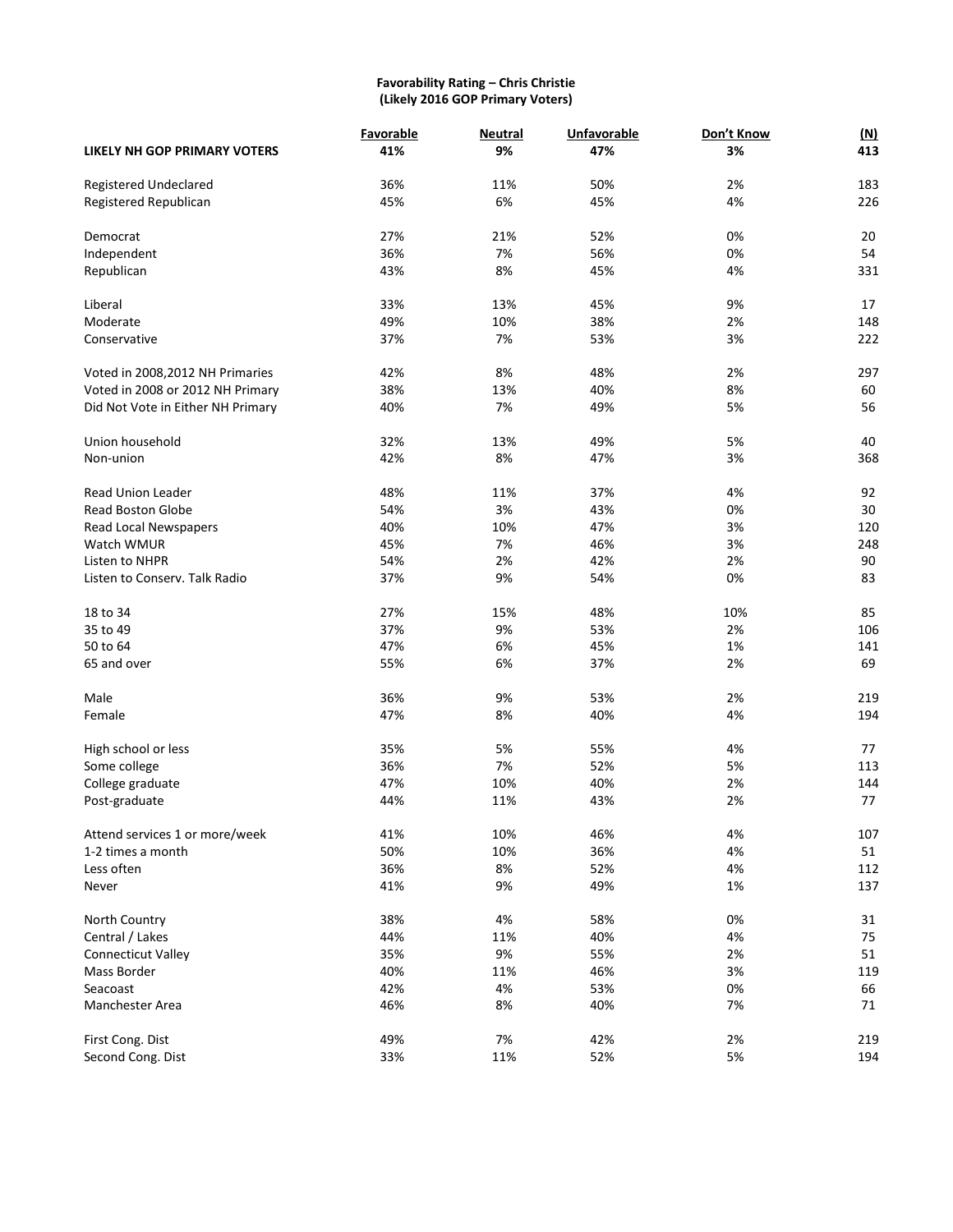## **Favorability Rating – Ted Cruz (Likely 2016 GOP Primary Voters)**

|                                   | Favorable | <b>Neutral</b> | <b>Unfavorable</b> | Don't Know | (M) |
|-----------------------------------|-----------|----------------|--------------------|------------|-----|
| LIKELY NH GOP PRIMARY VOTERS      | 55%       | 8%             | 30%                | 7%         | 413 |
| Registered Undeclared             | 54%       | 9%             | 30%                | 8%         | 183 |
| Registered Republican             | 55%       | 7%             | 31%                | 6%         | 226 |
| Democrat                          | 41%       | 12%            | 47%                | 0%         | 20  |
| Independent                       | 40%       | 15%            | 38%                | 7%         | 54  |
| Republican                        | 59%       | 7%             | 28%                | 7%         | 331 |
| Liberal                           | 24%       | 13%            | 42%                | 21%        | 17  |
| Moderate                          | 37%       | 8%             | 49%                | 5%         | 148 |
| Conservative                      | 72%       | 7%             | 16%                | 5%         | 222 |
| Voted in 2008, 2012 NH Primaries  | 61%       | 7%             | 28%                | 4%         | 297 |
| Voted in 2008 or 2012 NH Primary  | 41%       | 11%            | 38%                | 10%        | 60  |
| Did Not Vote in Either NH Primary | 39%       | 11%            | 33%                | 17%        | 56  |
| Union household                   | 60%       | 8%             | 30%                | 2%         | 40  |
| Non-union                         | 54%       | 8%             | 31%                | 7%         | 368 |
| <b>Read Union Leader</b>          | 62%       | 7%             | 27%                | 3%         | 92  |
| <b>Read Boston Globe</b>          | 52%       | 10%            | 36%                | 3%         | 30  |
| Read Local Newspapers             | 53%       | 12%            | 29%                | 7%         | 120 |
| Watch WMUR                        | 51%       | 11%            | 32%                | 6%         | 248 |
| Listen to NHPR                    | 45%       | 4%             | 47%                | 4%         | 90  |
| Listen to Conserv. Talk Radio     | 84%       | 2%             | 10%                | 4%         | 83  |
| 18 to 34                          | 57%       | 6%             | 29%                | 9%         | 85  |
| 35 to 49                          | 56%       | 2%             | 32%                | 10%        | 106 |
| 50 to 64                          | 55%       | 10%            | 30%                | 6%         | 141 |
| 65 and over                       | 53%       | 13%            | 32%                | 2%         | 69  |
| Male                              | 58%       | 8%             | 28%                | 6%         | 219 |
| Female                            | 52%       | 8%             | 33%                | 8%         | 194 |
| High school or less               | 57%       | 8%             | 26%                | 9%         | 77  |
| Some college                      | 59%       | 9%             | 23%                | 9%         | 113 |
| College graduate                  | 55%       | 6%             | 32%                | 7%         | 144 |
| Post-graduate                     | 46%       | 10%            | 43%                | 1%         | 77  |
| Attend services 1 or more/week    | 66%       | 2%             | 29%                | 3%         | 107 |
| 1-2 times a month                 | 59%       | 11%            | 22%                | 7%         | 51  |
| Less often                        | 58%       | 5%             | 30%                | 7%         | 112 |
| Never                             | 43%       | 13%            | 34%                | 10%        | 137 |
| North Country                     | 44%       | 12%            | 33%                | 11%        | 31  |
| Central / Lakes                   | 61%       | 7%             | 21%                | 11%        | 75  |
| <b>Connecticut Valley</b>         | 53%       | 11%            | 32%                | 4%         | 51  |
| Mass Border                       | 56%       | 5%             | 32%                | 6%         | 119 |
| Seacoast                          | 54%       | 10%            | 32%                | 5%         | 66  |
| Manchester Area                   | 54%       | 8%             | 34%                | 4%         | 71  |
| First Cong. Dist                  | 57%       | 7%             | 29%                | 6%         | 219 |
| Second Cong. Dist                 | 53%       | 8%             | 32%                | 7%         | 194 |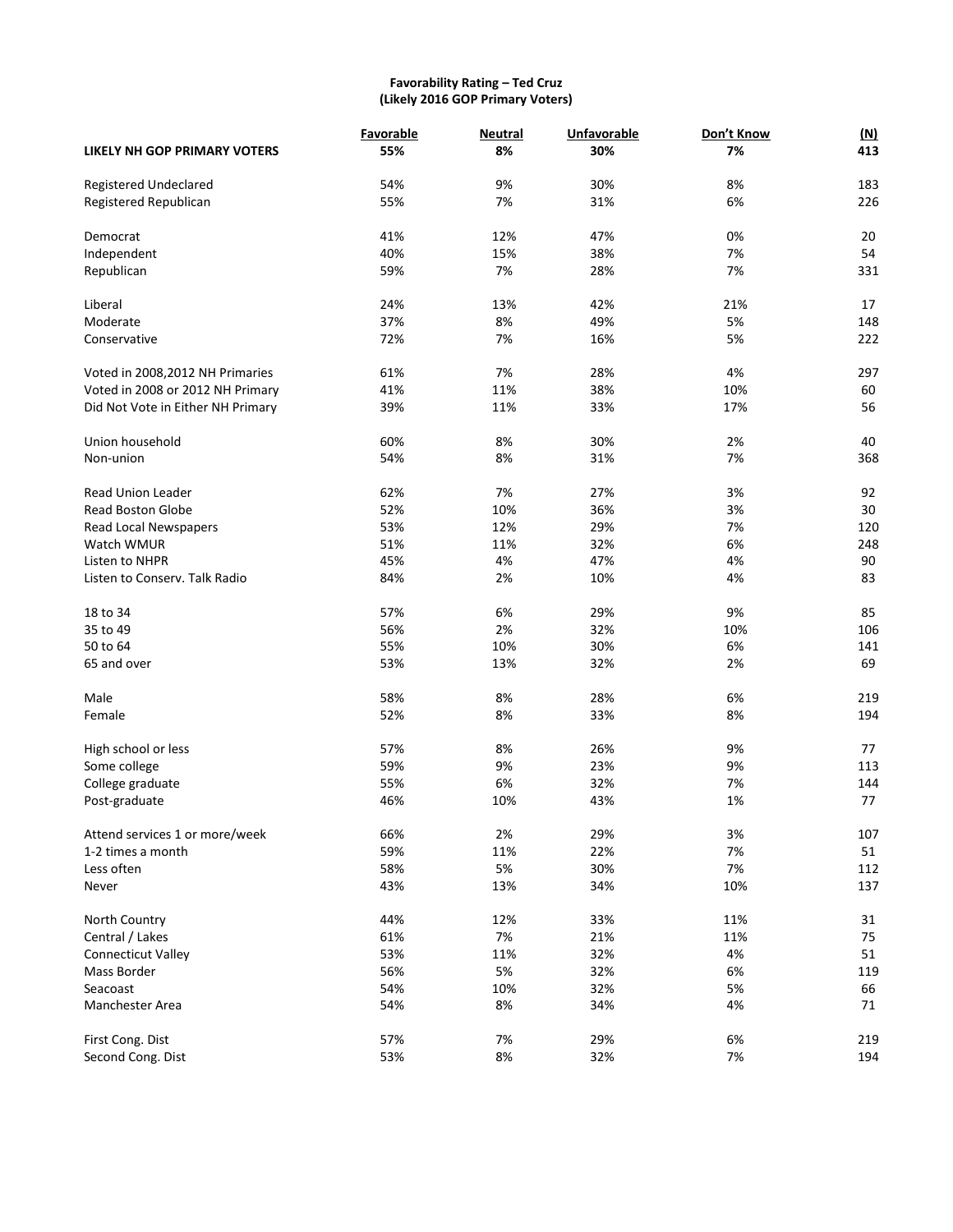#### **Favorability Rating – Carly Fiorina (Likely 2016 GOP Primary Voters)**

|                                     | Favorable | <b>Neutral</b> | <b>Unfavorable</b><br>30% | Don't Know<br>11% | <u>(N)</u><br>413 |
|-------------------------------------|-----------|----------------|---------------------------|-------------------|-------------------|
| <b>LIKELY NH GOP PRIMARY VOTERS</b> | 49%       | 10%            |                           |                   |                   |
| Registered Undeclared               | 41%       | 10%            | 37%                       | 11%               | 183               |
| Registered Republican               | 55%       | 10%            | 25%                       | 11%               | 226               |
| Democrat                            | 54%       | 3%             | 26%                       | 18%               | 20                |
| Independent                         | 45%       | 11%            | 42%                       | 2%                | 54                |
| Republican                          | 50%       | 10%            | 28%                       | 12%               | 331               |
| Liberal                             | 18%       | 0%             | 58%                       | 23%               | 17                |
| Moderate                            | 50%       | 10%            | 29%                       | 11%               | 148               |
| Conservative                        | 53%       | 9%             | 29%                       | 9%                | 222               |
| Voted in 2008, 2012 NH Primaries    | 55%       | 9%             | 29%                       | 7%                | 297               |
| Voted in 2008 or 2012 NH Primary    | 35%       | 14%            | 37%                       | 15%               | 60                |
| Did Not Vote in Either NH Primary   | 28%       | 8%             | 31%                       | 33%               | 56                |
| Union household                     | 42%       | 10%            | 32%                       | 17%               | 40                |
| Non-union                           | 49%       | 10%            | 30%                       | 11%               | 368               |
| <b>Read Union Leader</b>            | 54%       | 11%            | 28%                       | 8%                | 92                |
| <b>Read Boston Globe</b>            | 59%       | 3%             | 31%                       | 7%                | 30                |
| Read Local Newspapers               | 47%       | 10%            | 29%                       | 14%               | 120               |
| Watch WMUR                          | 50%       | 12%            | 29%                       | 10%               | 248               |
| Listen to NHPR                      | 61%       | 8%             | 20%                       | 11%               | 90                |
| Listen to Conserv. Talk Radio       | 60%       | 4%             | 32%                       | 4%                | 83                |
| 18 to 34                            | 26%       | 15%            | 34%                       | 25%               | 85                |
| 35 to 49                            | 52%       | 14%            | 24%                       | 9%                | 106               |
| 50 to 64                            | 58%       | 6%             | 30%                       | 7%                | 141               |
| 65 and over                         | 56%       | 6%             | 30%                       | 8%                | 69                |
| Male                                | 46%       | 6%             | 35%                       | 13%               | 219               |
| Female                              | 52%       | 14%            | 26%                       | 9%                | 194               |
| High school or less                 | 43%       | 4%             | 36%                       | 18%               | 77                |
| Some college                        | 43%       | 12%            | 26%                       | 19%               | 113               |
| College graduate                    | 51%       | 9%             | 33%                       | 7%                | 144               |
| Post-graduate                       | 59%       | 15%            | 25%                       | 1%                | 77                |
| Attend services 1 or more/week      | 52%       | 11%            | 28%                       | 9%                | 107               |
| 1-2 times a month                   | 55%       | 17%            | 12%                       | 15%               | 51                |
| Less often                          | 47%       | 7%             | 37%                       | 10%               | 112               |
| Never                               | 46%       | 9%             | 31%                       | 14%               | 137               |
| North Country                       | 34%       | 9%             | 43%                       | 13%               | 31                |
| Central / Lakes                     | 51%       | 7%             | 29%                       | 13%               | 75                |
| <b>Connecticut Valley</b>           | 36%       | 7%             | 40%                       | 17%               | 51                |
| Mass Border                         | 48%       | 11%            | 35%                       | 7%                | 119               |
| Seacoast                            | 63%       | 11%            | 16%                       | 10%               | 66                |
| Manchester Area                     | 49%       | 13%            | 25%                       | 13%               | 71                |
| First Cong. Dist                    | 52%       | 10%            | 28%                       | 10%               | 219               |
| Second Cong. Dist                   | 44%       | 9%             | 33%                       | 13%               | 194               |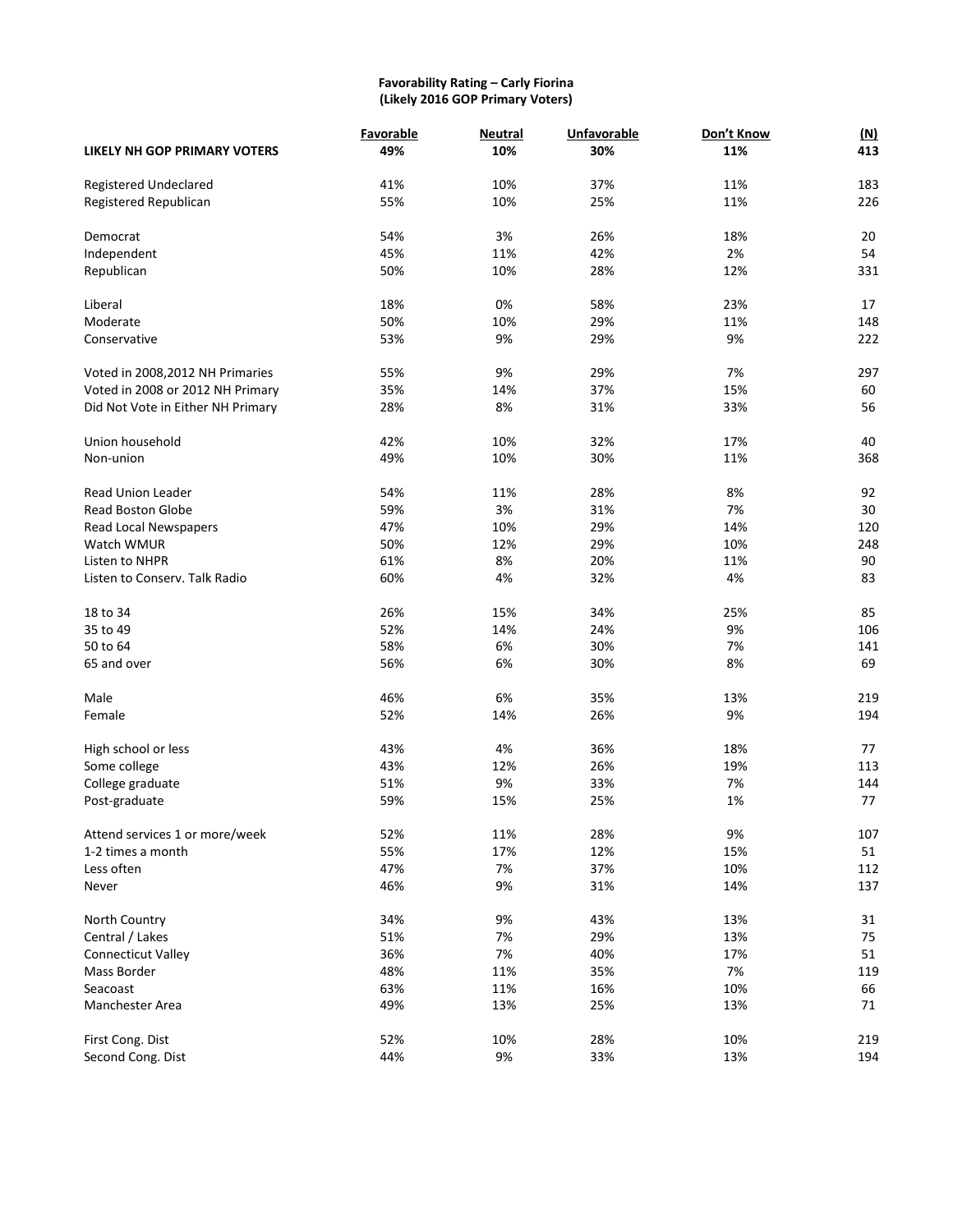#### **Favorability Rating – Jim Gilmore (Likely 2016 GOP Primary Voters)**

|                                     | Favorable | <b>Neutral</b> | Unfavorable | Don't Know | <u>(N)</u> |
|-------------------------------------|-----------|----------------|-------------|------------|------------|
| <b>LIKELY NH GOP PRIMARY VOTERS</b> | 4%        | 12%            | 34%         | 51%        | 412        |
| Registered Undeclared               | 4%        | 9%             | 33%         | 54%        | 183        |
| Registered Republican               | 4%        | 14%            | 34%         | 48%        | 226        |
|                                     |           |                |             |            |            |
| Democrat                            | 11%       | 13%            | 21%         | 55%        | 20         |
| Independent                         | 1%        | 21%            | 33%         | 44%        | 54         |
| Republican                          | 4%        | 10%            | 34%         | 51%        | 330        |
| Liberal                             | 0%        | 0%             | 50%         | 50%        | 17         |
| Moderate                            | 3%        | 13%            | 29%         | 55%        | 148        |
| Conservative                        | 4%        | 10%            | 37%         | 48%        | 222        |
|                                     | 3%        | 13%            | 38%         | 46%        | 296        |
| Voted in 2008, 2012 NH Primaries    |           |                |             |            |            |
| Voted in 2008 or 2012 NH Primary    | 3%        | 16%            | 22%         | 59%        | 60         |
| Did Not Vote in Either NH Primary   | 10%       | 1%             | 25%         | 65%        | 56         |
| Union household                     | 5%        | 7%             | 29%         | 59%        | 40         |
| Non-union                           | 3%        | 12%            | 34%         | 50%        | 368        |
| <b>Read Union Leader</b>            | 7%        | 17%            | 39%         | 37%        | 92         |
| <b>Read Boston Globe</b>            | 7%        | 11%            | 45%         | 37%        | 30         |
| Read Local Newspapers               | 6%        | 9%             | 32%         | 54%        | 119        |
| Watch WMUR                          | 4%        | 11%            | 36%         | 50%        | 247        |
| Listen to NHPR                      | 5%        | 13%            | 30%         | 52%        | 90         |
| Listen to Conserv. Talk Radio       | 4%        | 9%             | 44%         | 43%        | 82         |
|                                     |           |                |             |            |            |
| 18 to 34                            | 8%        | 13%            | 23%         | 57%        | 85         |
| 35 to 49                            | 2%        | 4%             | 35%         | 60%        | 106        |
| 50 to 64                            | 3%        | 15%            | 37%         | 46%        | 141        |
| 65 and over                         | 4%        | 15%            | 42%         | 40%        | 69         |
| Male                                | 5%        | 12%            | 39%         | 44%        | 218        |
| Female                              | 3%        | 12%            | 27%         | 58%        | 194        |
|                                     |           |                |             |            |            |
| High school or less                 | 9%        | 7%             | 34%         | 50%        | 77         |
| Some college                        | 3%        | 13%            | 32%         | 52%        | 112        |
| College graduate                    | 1%        | 13%            | 39%         | 47%        | 144        |
| Post-graduate                       | 3%        | 13%            | 28%         | 56%        | 77         |
| Attend services 1 or more/week      | 8%        | 10%            | 36%         | 46%        | 107        |
| 1-2 times a month                   | 2%        | 16%            | 22%         | 60%        | 51         |
| Less often                          | 2%        | 8%             | 37%         | 53%        | 112        |
| Never                               | 3%        | 15%            | 33%         | 49%        | 137        |
|                                     |           |                |             |            |            |
| North Country                       | 0%        | 3%             | 42%         | 55%        | 31         |
| Central / Lakes                     | 7%        | 11%            | 21%         | 61%        | 75         |
| <b>Connecticut Valley</b>           | 2%        | 6%             | 40%         | 52%        | 51         |
| Mass Border                         | 5%        | 13%            | 41%         | 41%        | 118        |
| Seacoast                            | 2%        | 17%            | 29%         | 52%        | 66         |
| Manchester Area                     | 5%        | 13%            | 31%         | 51%        | 71         |
| First Cong. Dist                    | 2%        | 12%            | 31%         | 55%        | 219        |
| Second Cong. Dist                   | 6%        | 12%            | 37%         | 45%        | 193        |
|                                     |           |                |             |            |            |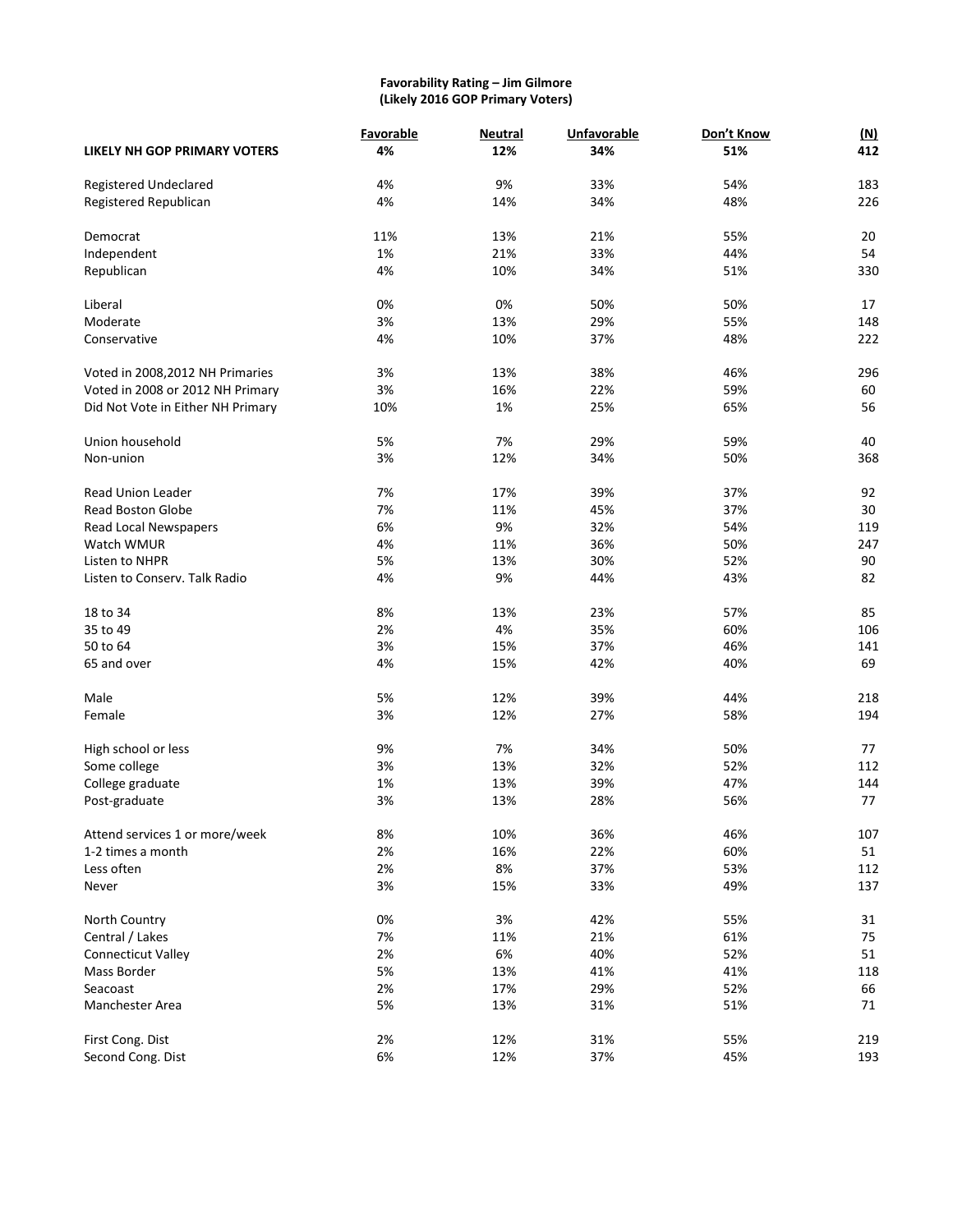#### **Favorability Rating – Mike Huckabee (Likely 2016 GOP Primary Voters)**

|                                     | Favorable | <b>Neutral</b> | <b>Unfavorable</b><br>49% | Don't Know<br>8% | <u>(N)</u><br>413 |
|-------------------------------------|-----------|----------------|---------------------------|------------------|-------------------|
| <b>LIKELY NH GOP PRIMARY VOTERS</b> | 32%       | 11%            |                           |                  |                   |
| Registered Undeclared               | 25%       | 13%            | 50%                       | 11%              | 183               |
| Registered Republican               | 38%       | 10%            | 46%                       | 6%               | 226               |
| Democrat                            | 38%       | 14%            | 43%                       | 6%               | 20                |
| Independent                         | 24%       | 24%            | 49%                       | 3%               | 54                |
| Republican                          | 33%       | 8%             | 49%                       | 9%               | 331               |
| Liberal                             | 18%       | 2%             | 56%                       | 23%              | 17                |
| Moderate                            | 24%       | 11%            | 57%                       | 8%               | 148               |
| Conservative                        | 39%       | 11%            | 44%                       | 6%               | 222               |
| Voted in 2008, 2012 NH Primaries    | 37%       | 11%            | 48%                       | 4%               | 297               |
| Voted in 2008 or 2012 NH Primary    | 25%       | 17%            | 43%                       | 15%              | 60                |
| Did Not Vote in Either NH Primary   | 13%       | 7%             | 59%                       | 21%              | 56                |
| Union household                     | 50%       | 8%             | 41%                       | 2%               | 40                |
| Non-union                           | 30%       | 11%            | 50%                       | 9%               | 368               |
| <b>Read Union Leader</b>            | 33%       | 12%            | 51%                       | 4%               | 92                |
| <b>Read Boston Globe</b>            | 27%       | 5%             | 64%                       | 4%               | 30                |
| Read Local Newspapers               | 32%       | 8%             | 51%                       | 9%               | 120               |
| Watch WMUR                          | 31%       | 11%            | 50%                       | 8%               | 248               |
| Listen to NHPR                      | 30%       | 4%             | 55%                       | 11%              | 90                |
| Listen to Conserv. Talk Radio       | 41%       | 11%            | 47%                       | 1%               | 83                |
| 18 to 34                            | 25%       | 13%            | 44%                       | 18%              | 85                |
| 35 to 49                            | 33%       | 10%            | 46%                       | 12%              | 106               |
| 50 to 64                            | 35%       | 11%            | 53%                       | 1%               | 141               |
| 65 and over                         | 31%       | 12%            | 53%                       | 5%               | 69                |
| Male                                | 33%       | 9%             | 51%                       | 6%               | 219               |
| Female                              | 31%       | 14%            | 46%                       | 10%              | 194               |
|                                     |           |                |                           |                  |                   |
| High school or less                 | 32%       | 4%             | 51%                       | 13%              | 77                |
| Some college                        | 38%       | 17%            | 37%                       | 8%               | 113               |
| College graduate                    | 30%       | 11%            | 53%                       | 6%               | 144               |
| Post-graduate                       | 25%       | 10%            | 58%                       | 7%               | 77                |
| Attend services 1 or more/week      | 45%       | 7%             | 40%                       | 8%               | 107               |
| 1-2 times a month                   | 33%       | 16%            | 41%                       | 9%               | 51                |
| Less often                          | 30%       | 7%             | 53%                       | 10%              | 112               |
| Never                               | 23%       | 15%            | 54%                       | 7%               | 137               |
| North Country                       | 31%       | 14%            | 45%                       | 10%              | 31                |
| Central / Lakes                     | 38%       | 10%            | 37%                       | 16%              | 75                |
| <b>Connecticut Valley</b>           | 31%       | 8%             | 55%                       | 7%               | 51                |
| Mass Border                         | 30%       | 11%            | 53%                       | 7%               | 119               |
| Seacoast                            | 22%       | 14%            | 61%                       | 3%               | 66                |
| Manchester Area                     | 40%       | 12%            | 40%                       | 8%               | 71                |
| First Cong. Dist                    | 32%       | 12%            | 49%                       | 7%               | 219               |
| Second Cong. Dist                   | 32%       | 10%            | 48%                       | 9%               | 194               |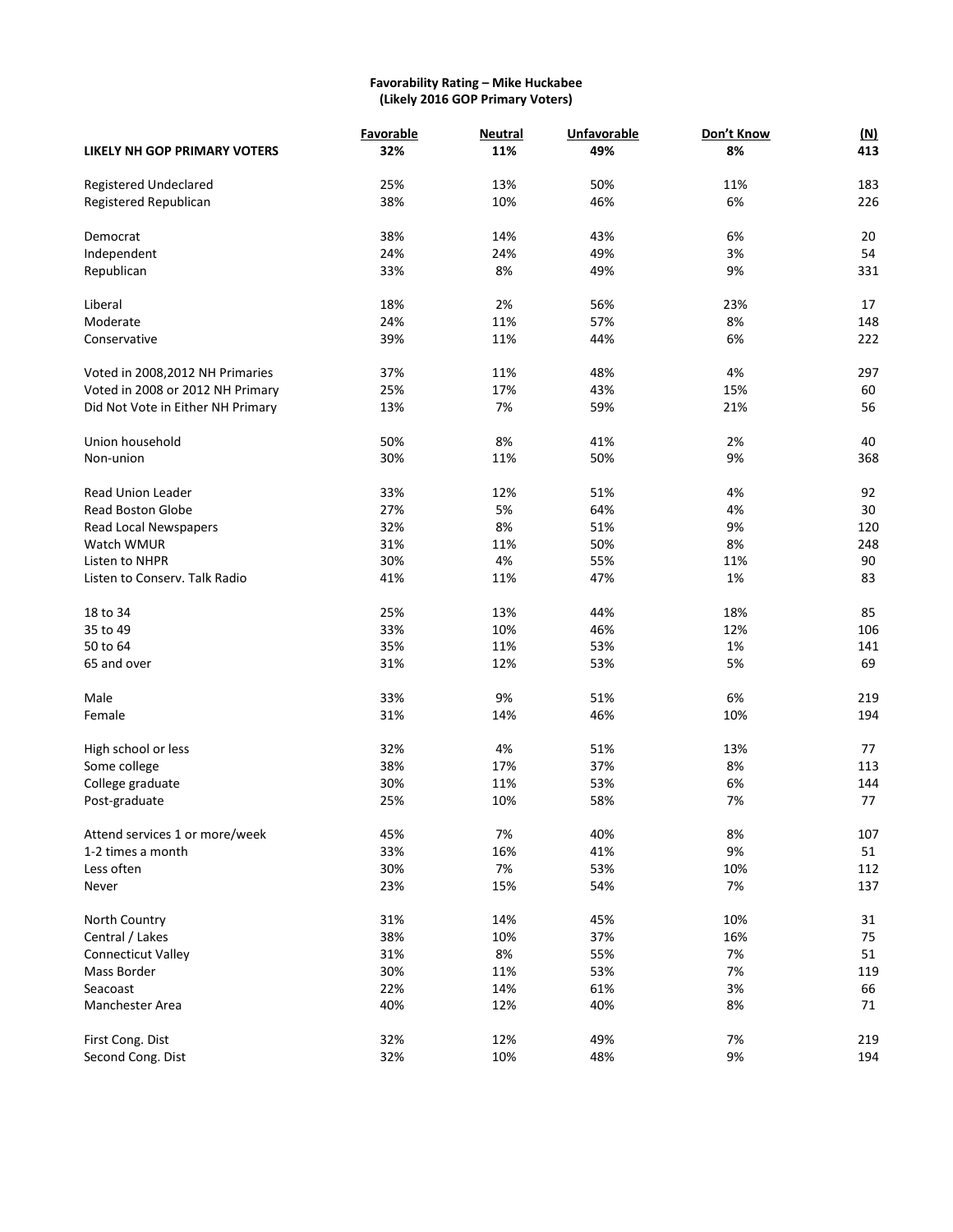#### **Favorability Rating – John Kasich (Likely 2016 GOP Primary Voters)**

|                                   | Favorable | <b>Neutral</b> | <b>Unfavorable</b> | Don't Know | (M) |
|-----------------------------------|-----------|----------------|--------------------|------------|-----|
| LIKELY NH GOP PRIMARY VOTERS      | 38%       | 10%            | 37%                | 15%        | 413 |
| Registered Undeclared             | 39%       | 10%            | 35%                | 17%        | 183 |
| Registered Republican             | 37%       | 10%            | 38%                | 14%        | 226 |
| Democrat                          | 52%       | 10%            | 24%                | 15%        | 20  |
| Independent                       | 39%       | 17%            | 32%                | 12%        | 54  |
| Republican                        | 37%       | 9%             | 39%                | 16%        | 331 |
| Liberal                           | 34%       | 12%            | 33%                | 21%        | 17  |
| Moderate                          | 51%       | 12%            | 21%                | 17%        | 148 |
| Conservative                      | 31%       | 10%            | 47%                | 12%        | 222 |
| Voted in 2008, 2012 NH Primaries  | 38%       | 10%            | 41%                | 12%        | 297 |
| Voted in 2008 or 2012 NH Primary  | 32%       | 16%            | 33%                | 20%        | 60  |
| Did Not Vote in Either NH Primary | 40%       | 7%             | 23%                | 29%        | 56  |
| Union household                   | 42%       | 6%             | 36%                | 16%        | 40  |
| Non-union                         | 37%       | 11%            | 38%                | 15%        | 368 |
| <b>Read Union Leader</b>          | 43%       | 11%            | 39%                | 8%         | 92  |
| <b>Read Boston Globe</b>          | 64%       | 6%             | 29%                | 0%         | 30  |
| Read Local Newspapers             | 45%       | 7%             | 33%                | 14%        | 120 |
| Watch WMUR                        | 44%       | 10%            | 35%                | 11%        | 248 |
| Listen to NHPR                    | 46%       | 12%            | 29%                | 13%        | 90  |
| Listen to Conserv. Talk Radio     | 25%       | 11%            | 56%                | 8%         | 83  |
| 18 to 34                          | 31%       | 14%            | 25%                | 31%        | 85  |
| 35 to 49                          | 28%       | 11%            | 39%                | 22%        | 106 |
| 50 to 64                          | 42%       | 7%             | 44%                | 7%         | 141 |
| 65 and over                       | 53%       | 12%            | 30%                | 4%         | 69  |
| Male                              | 38%       | 10%            | 39%                | 14%        | 219 |
| Female                            | 37%       | 11%            | 35%                | 17%        | 194 |
| High school or less               | 27%       | 5%             | 40%                | 29%        | 77  |
| Some college                      | 40%       | 9%             | 37%                | 14%        | 113 |
| College graduate                  | 35%       | 13%            | 39%                | 13%        | 144 |
| Post-graduate                     | 50%       | 12%            | 30%                | 8%         | 77  |
| Attend services 1 or more/week    | 39%       | 9%             | 39%                | 13%        | 107 |
| 1-2 times a month                 | 40%       | 18%            | 29%                | 13%        | 51  |
| Less often                        | 42%       | 7%             | 40%                | 11%        | 112 |
| Never                             | 33%       | 10%            | 35%                | 22%        | 137 |
| North Country                     | 29%       | 14%            | 29%                | 28%        | 31  |
| Central / Lakes                   | 39%       | 9%             | 34%                | 18%        | 75  |
| <b>Connecticut Valley</b>         | 30%       | 7%             | 51%                | 12%        | 51  |
| Mass Border                       | 40%       | 7%             | 36%                | 17%        | 119 |
| Seacoast                          | 46%       | 12%            | 32%                | 10%        | 66  |
| Manchester Area                   | 34%       | 15%            | 39%                | 12%        | 71  |
| First Cong. Dist                  | 36%       | 12%            | 37%                | 15%        | 219 |
| Second Cong. Dist                 | 39%       | 8%             | 37%                | 16%        | 194 |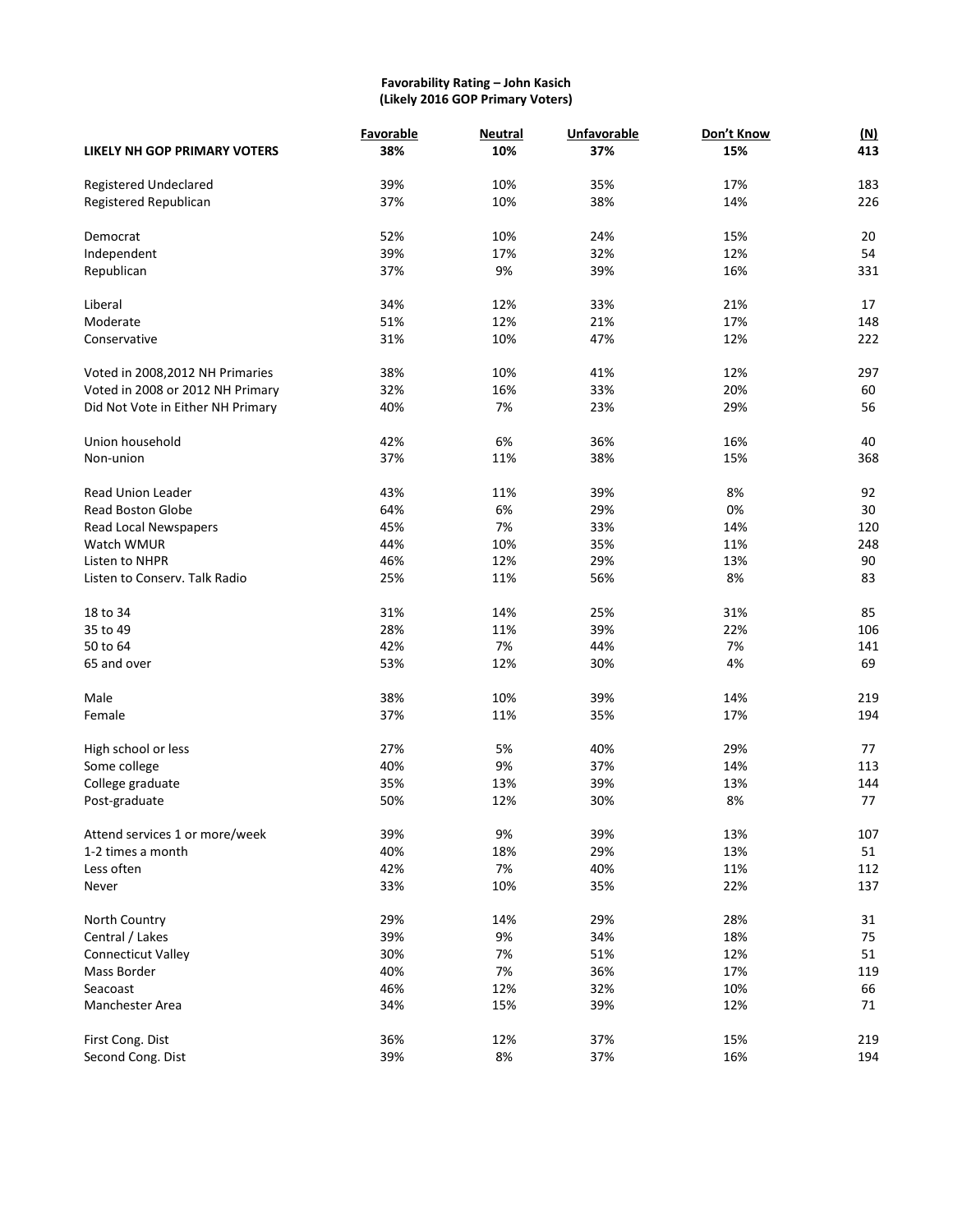#### **Favorability Rating – Rand Paul (Likely 2016 GOP Primary Voters)**

|                                   | Favorable | <b>Neutral</b> | <b>Unfavorable</b><br>49% | Don't Know | (M)<br>413 |
|-----------------------------------|-----------|----------------|---------------------------|------------|------------|
| LIKELY NH GOP PRIMARY VOTERS      | 34%       | 11%            |                           | 7%         |            |
| Registered Undeclared             | 35%       | 12%            | 47%                       | 6%         | 183        |
| Registered Republican             | 33%       | 9%             | 51%                       | 8%         | 226        |
| Democrat                          | 42%       | 5%             | 46%                       | 6%         | 20         |
| Independent                       | 45%       | 13%            | 37%                       | 5%         | 54         |
| Republican                        | 32%       | 10%            | 51%                       | 7%         | 331        |
| Liberal                           | 20%       | 5%             | 66%                       | 9%         | 17         |
| Moderate                          | 33%       | 10%            | 50%                       | 6%         | 148        |
| Conservative                      | 36%       | 9%             | 47%                       | 7%         | 222        |
| Voted in 2008, 2012 NH Primaries  | 33%       | 10%            | 51%                       | 6%         | 297        |
| Voted in 2008 or 2012 NH Primary  | 43%       | 7%             | 45%                       | 5%         | 60         |
| Did Not Vote in Either NH Primary | 25%       | 17%            | 44%                       | 14%        | 56         |
| Union household                   | 36%       | 9%             | 53%                       | 2%         | 40         |
| Non-union                         | 33%       | 11%            | 49%                       | 7%         | 368        |
| <b>Read Union Leader</b>          | 35%       | 12%            | 51%                       | 1%         | 92         |
| <b>Read Boston Globe</b>          | 28%       | 14%            | 56%                       | 2%         | 30         |
| Read Local Newspapers             | 28%       | 9%             | 58%                       | 6%         | 120        |
| Watch WMUR                        | 31%       | 9%             | 55%                       | 6%         | 248        |
| Listen to NHPR                    | 35%       | 5%             | 49%                       | 12%        | 90         |
| Listen to Conserv. Talk Radio     | 41%       | 8%             | 50%                       | 1%         | 83         |
| 18 to 34                          | 46%       | 13%            | 32%                       | 10%        | 85         |
| 35 to 49                          | 33%       | 13%            | 43%                       | 11%        | 106        |
| 50 to 64                          | 31%       | 9%             | 57%                       | 4%         | 141        |
| 65 and over                       | 25%       | 9%             | 62%                       | 4%         | 69         |
| Male                              | 37%       | 8%             | 50%                       | 6%         | 219        |
| Female                            | 30%       | 14%            | 48%                       | 8%         | 194        |
| High school or less               | 35%       | 8%             | 48%                       | 9%         | 77         |
| Some college                      | 39%       | 8%             | 45%                       | 8%         | 113        |
| College graduate                  | 27%       | 14%            | 55%                       | 4%         | 144        |
| Post-graduate                     | 36%       | 12%            | 44%                       | 8%         | 77         |
| Attend services 1 or more/week    | 32%       | 9%             | 50%                       | 9%         | 107        |
| 1-2 times a month                 | 29%       | 9%             | 50%                       | 13%        | 51         |
| Less often                        | 36%       | 6%             | 52%                       | 6%         | 112        |
| Never                             | 36%       | 17%            | 43%                       | 3%         | 137        |
| North Country                     | 32%       | 12%            | 55%                       | 0%         | 31         |
| Central / Lakes                   | 34%       | 13%            | 44%                       | 9%         | 75         |
| <b>Connecticut Valley</b>         | 27%       | 15%            | 56%                       | 2%         | 51         |
| Mass Border                       | 38%       | 5%             | 49%                       | 9%         | 119        |
| Seacoast                          | 32%       | 14%            | 49%                       | 5%         | 66         |
| Manchester Area                   | 33%       | 12%            | 47%                       | 8%         | 71         |
| First Cong. Dist                  | 35%       | 11%            | 48%                       | 6%         | 219        |
| Second Cong. Dist                 | 32%       | 10%            | 50%                       | 8%         | 194        |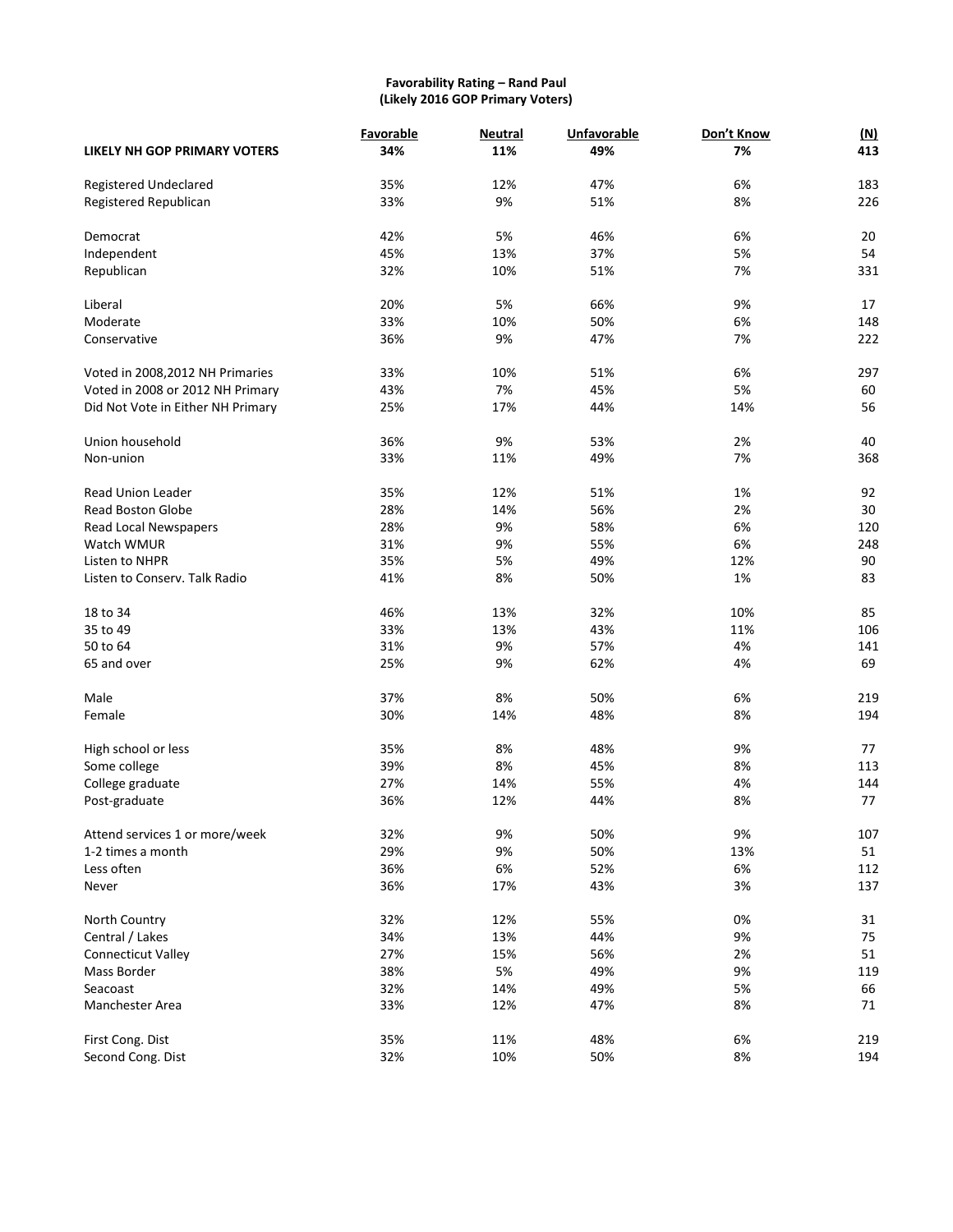#### **Favorability Rating – Marco Rubio (Likely 2016 GOP Primary Voters)**

|                                     | Favorable | <b>Neutral</b> | <b>Unfavorable</b><br>32% | Don't Know<br>4% | <u>(N)</u><br>413 |
|-------------------------------------|-----------|----------------|---------------------------|------------------|-------------------|
| <b>LIKELY NH GOP PRIMARY VOTERS</b> | 58%       | 7%             |                           |                  |                   |
| Registered Undeclared               | 53%       | 5%             | 38%                       | 5%               | 183               |
| Registered Republican               | 63%       | 9%             | 26%                       | 3%               | 226               |
| Democrat                            | 36%       | 10%            | 44%                       | 10%              | 20                |
| Independent                         | 47%       | 7%             | 43%                       | 3%               | 54                |
| Republican                          | 62%       | 6%             | 28%                       | 3%               | 331               |
| Liberal                             | 48%       | 5%             | 30%                       | 17%              | 17                |
| Moderate                            | 57%       | 5%             | 37%                       | 1%               | 148               |
| Conservative                        | 62%       | 8%             | 26%                       | 4%               | 222               |
| Voted in 2008, 2012 NH Primaries    | 60%       | 8%             | 29%                       | 3%               | 297               |
| Voted in 2008 or 2012 NH Primary    | 48%       | 5%             | 40%                       | 7%               | 60                |
| Did Not Vote in Either NH Primary   | 59%       | 2%             | 35%                       | 4%               | 56                |
| Union household                     | 58%       | 1%             | 32%                       | 9%               | 40                |
| Non-union                           | 58%       | 8%             | 32%                       | 2%               | 368               |
| <b>Read Union Leader</b>            | 66%       | 7%             | 25%                       | 1%               | 92                |
| <b>Read Boston Globe</b>            | 55%       | 11%            | 30%                       | 4%               | 30                |
| Read Local Newspapers               | 59%       | 4%             | 32%                       | 4%               | 120               |
| Watch WMUR                          | 61%       | 7%             | 29%                       | 3%               | 248               |
| Listen to NHPR                      | 59%       | 6%             | 32%                       | 3%               | 90                |
| Listen to Conserv. Talk Radio       | 63%       | 7%             | 29%                       | 1%               | 83                |
| 18 to 34                            | 49%       | 6%             | 37%                       | 8%               | 85                |
| 35 to 49                            | 60%       | 7%             | 31%                       | 2%               | 106               |
| 50 to 64                            | 60%       | 6%             | 31%                       | 3%               | 141               |
| 65 and over                         | 63%       | 9%             | 27%                       | 1%               | 69                |
|                                     |           |                |                           |                  |                   |
| Male                                | 49%       | 8%             | 38%                       | 4%               | 219               |
| Female                              | 68%       | 5%             | 24%                       | 3%               | 194               |
| High school or less                 | 52%       | 6%             | 36%                       | 6%               | 77                |
| Some college                        | 62%       | 6%             | 27%                       | 5%               | 113               |
| College graduate                    | 57%       | 8%             | 33%                       | 3%               | 144               |
| Post-graduate                       | 60%       | 8%             | 32%                       | 0%               | 77                |
| Attend services 1 or more/week      | 62%       | 7%             | 30%                       | 1%               | 107               |
| 1-2 times a month                   | 72%       | 9%             | 12%                       | 7%               | 51                |
| Less often                          | 55%       | 7%             | 34%                       | 4%               | 112               |
| Never                               | 54%       | 4%             | 38%                       | 4%               | 137               |
| North Country                       | 55%       | 8%             | 32%                       | 5%               | 31                |
| Central / Lakes                     | 55%       | 8%             | 31%                       | 6%               | 75                |
| <b>Connecticut Valley</b>           | 45%       | 4%             | 48%                       | 3%               | 51                |
| Mass Border                         | 56%       | 7%             | 34%                       | 3%               | 119               |
| Seacoast                            | 66%       | 5%             | 27%                       | 2%               | 66                |
| Manchester Area                     | 68%       | 7%             | 20%                       | 4%               | 71                |
| First Cong. Dist                    | 64%       | 7%             | 26%                       | 3%               | 219               |
| Second Cong. Dist                   | 52%       | 6%             | 38%                       | 4%               | 194               |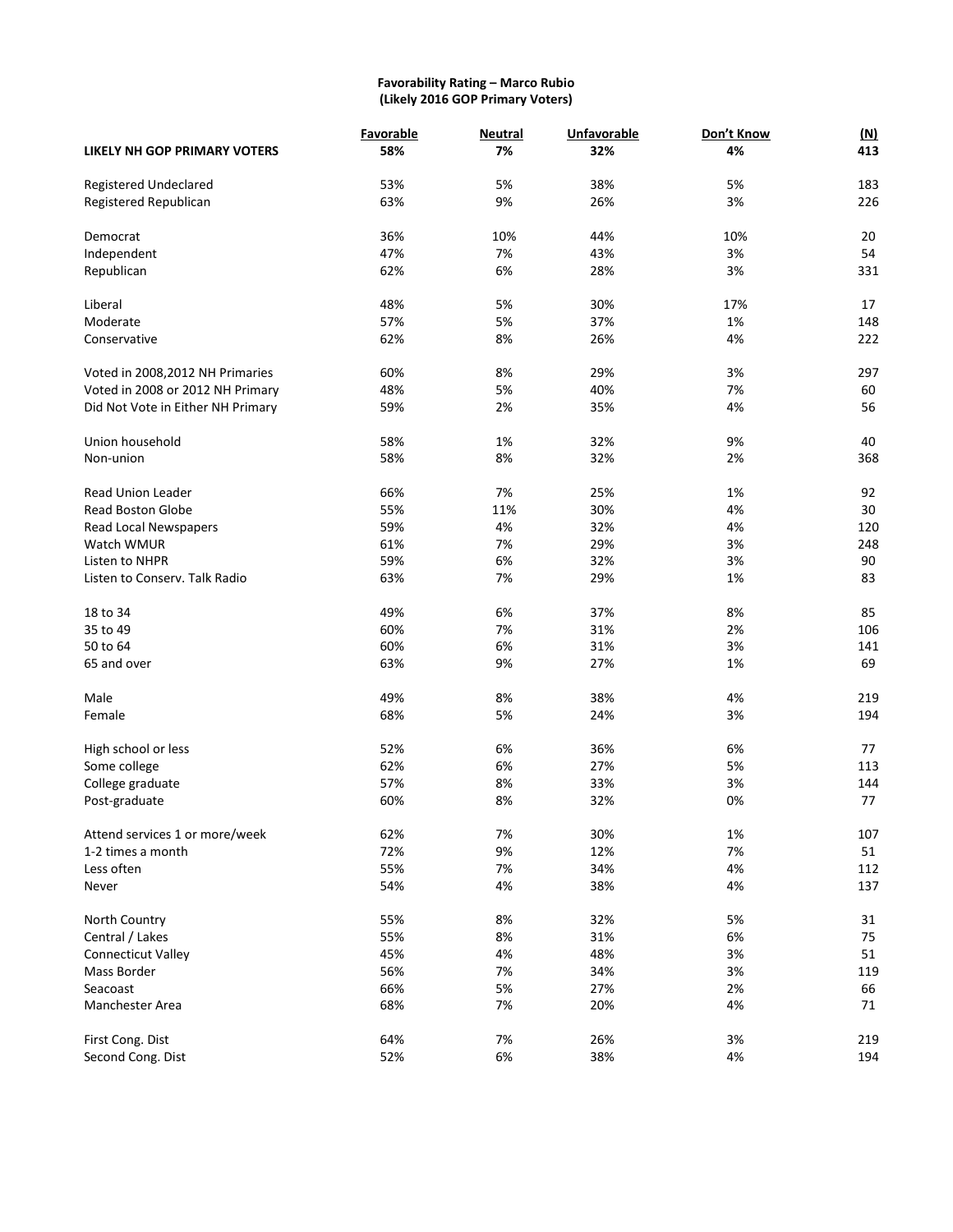#### **Favorability Rating – Rick Santorum (Likely 2016 GOP Primary Voters)**

|                                   | Favorable | <b>Neutral</b> | <b>Unfavorable</b> | Don't Know | (M) |
|-----------------------------------|-----------|----------------|--------------------|------------|-----|
| LIKELY NH GOP PRIMARY VOTERS      | 21%       | 13%            | 50%                | 17%        | 412 |
| Registered Undeclared             | 15%       | 14%            | 52%                | 19%        | 183 |
| Registered Republican             | 25%       | 12%            | 47%                | 15%        | 225 |
| Democrat                          | 22%       | 7%             | 45%                | 25%        | 20  |
| Independent                       | 14%       | 23%            | 48%                | 15%        | 54  |
| Republican                        | 21%       | 12%            | 50%                | 17%        | 330 |
| Liberal                           | 9%        | 11%            | 47%                | 33%        | 17  |
| Moderate                          | 13%       | 13%            | 56%                | 19%        | 147 |
| Conservative                      | 27%       | 13%            | 47%                | 12%        | 222 |
| Voted in 2008, 2012 NH Primaries  | 25%       | 13%            | 51%                | 11%        | 297 |
| Voted in 2008 or 2012 NH Primary  | 11%       | 18%            | 43%                | 29%        | 59  |
| Did Not Vote in Either NH Primary | 10%       | 7%             | 51%                | 32%        | 56  |
| Union household                   | 24%       | 15%            | 38%                | 23%        | 40  |
| Non-union                         | 20%       | 13%            | 51%                | 16%        | 367 |
| <b>Read Union Leader</b>          | 26%       | 11%            | 55%                | 8%         | 92  |
| <b>Read Boston Globe</b>          | 18%       | 6%             | 65%                | 11%        | 30  |
| Read Local Newspapers             | 18%       | 17%            | 47%                | 18%        | 120 |
| Watch WMUR                        | 21%       | 14%            | 49%                | 16%        | 248 |
| Listen to NHPR                    | 21%       | 9%             | 52%                | 18%        | 90  |
| Listen to Conserv. Talk Radio     | 33%       | 11%            | 50%                | 6%         | 83  |
| 18 to 34                          | 12%       | 15%            | 45%                | 27%        | 85  |
| 35 to 49                          | 17%       | 10%            | 51%                | 23%        | 106 |
| 50 to 64                          | 26%       | 13%            | 51%                | 11%        | 140 |
| 65 and over                       | 20%       | 17%            | 54%                | 8%         | 69  |
| Male                              | 22%       | 12%            | 50%                | 16%        | 219 |
| Female                            | 19%       | 15%            | 49%                | 17%        | 193 |
| High school or less               | 17%       | 2%             | 58%                | 23%        | 77  |
| Some college                      | 21%       | 18%            | 44%                | 17%        | 113 |
| College graduate                  | 22%       | 14%            | 49%                | 14%        | 143 |
| Post-graduate                     | 20%       | 15%            | 50%                | 15%        | 77  |
| Attend services 1 or more/week    | 31%       | 15%            | 41%                | 13%        | 107 |
| 1-2 times a month                 | 24%       | 17%            | 37%                | 21%        | 51  |
| Less often                        | 15%       | 11%            | 56%                | 18%        | 112 |
| Never                             | 14%       | 12%            | 56%                | 17%        | 136 |
| North Country                     | 17%       | 5%             | 58%                | 19%        | 31  |
| Central / Lakes                   | 25%       | 10%            | 45%                | 20%        | 75  |
| <b>Connecticut Valley</b>         | 23%       | 13%            | 49%                | 15%        | 50  |
| Mass Border                       | 16%       | 13%            | 52%                | 19%        | 119 |
| Seacoast                          | 21%       | 17%            | 49%                | 13%        | 66  |
| Manchester Area                   | 23%       | 17%            | 47%                | 14%        | 71  |
| First Cong. Dist                  | 21%       | 13%            | 49%                | 17%        | 219 |
| Second Cong. Dist                 | 20%       | 13%            | 51%                | 17%        | 193 |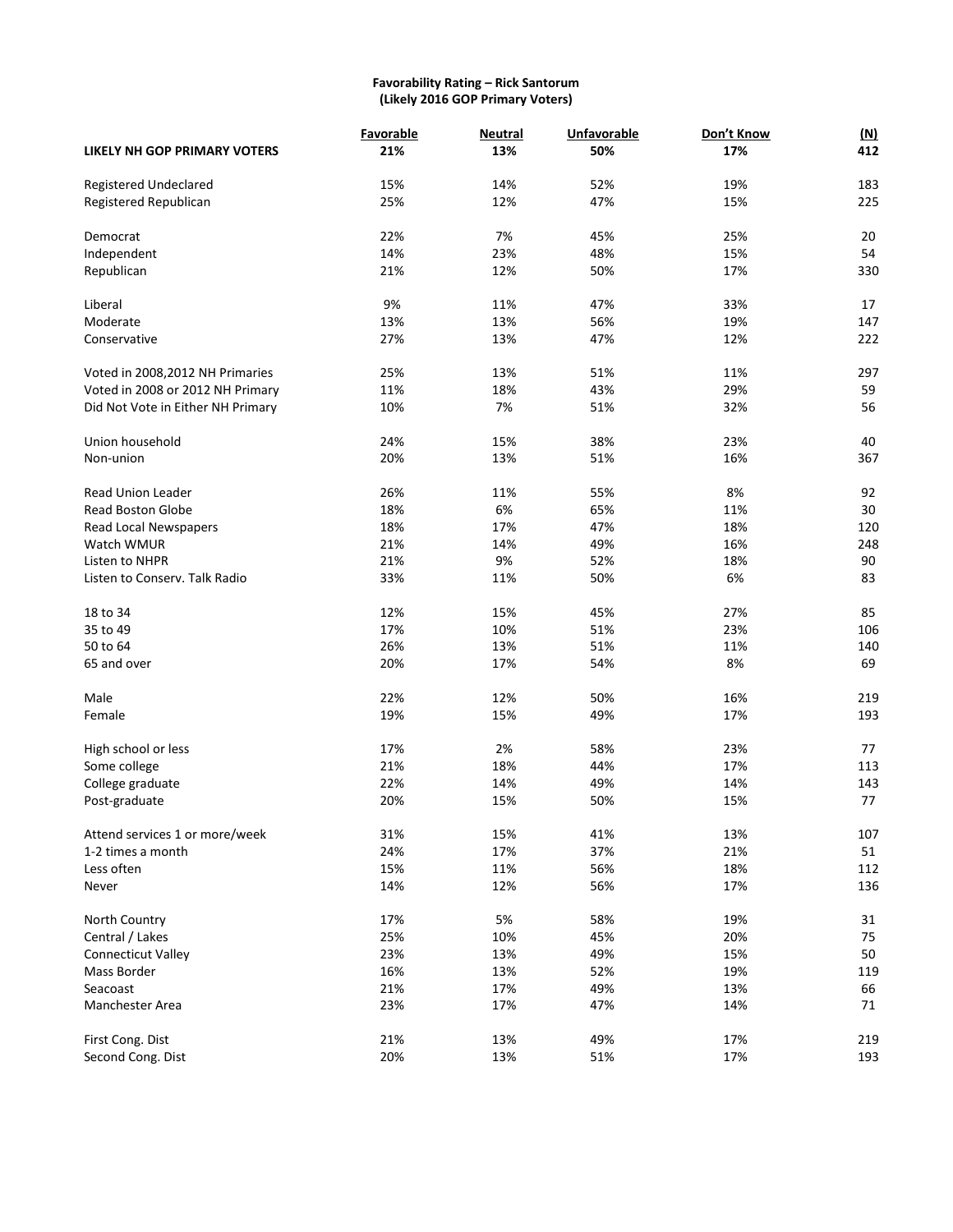#### **Favorability Rating – Donald Trump (Likely 2016 GOP Primary Voters)**

|                                   | Favorable | <b>Neutral</b> | <b>Unfavorable</b> | Don't Know | (M) |
|-----------------------------------|-----------|----------------|--------------------|------------|-----|
| LIKELY NH GOP PRIMARY VOTERS      | 54%       | 5%             | 40%                | 1%         | 411 |
| <b>Registered Undeclared</b>      | 56%       | 4%             | 40%                | 1%         | 183 |
| Registered Republican             | 52%       | 7%             | 41%                | 1%         | 225 |
| Democrat                          | 19%       | 0%             | 81%                | 0%         | 20  |
| Independent                       | 53%       | 0%             | 47%                | 0%         | 54  |
| Republican                        | 57%       | 6%             | 36%                | 1%         | 329 |
| Liberal                           | 74%       | 0%             | 26%                | 0%         | 17  |
| Moderate                          | 44%       | 8%             | 47%                | 1%         | 146 |
| Conservative                      | 58%       | 4%             | 38%                | 1%         | 222 |
| Voted in 2008, 2012 NH Primaries  | 55%       | 5%             | 40%                | 1%         | 295 |
| Voted in 2008 or 2012 NH Primary  | 54%       | 7%             | 39%                | 1%         | 60  |
| Did Not Vote in Either NH Primary | 49%       | 7%             | 45%                | 0%         | 56  |
| Union household                   | 48%       | 0%             | 50%                | 2%         | 40  |
| Non-union                         | 55%       | 6%             | 39%                | 1%         | 367 |
| <b>Read Union Leader</b>          | 50%       | 8%             | 42%                | 1%         | 91  |
| <b>Read Boston Globe</b>          | 60%       | 4%             | 36%                | 0%         | 30  |
| Read Local Newspapers             | 51%       | 5%             | 43%                | 1%         | 119 |
| Watch WMUR                        | 52%       | 6%             | 42%                | 0%         | 247 |
| Listen to NHPR                    | 42%       | 8%             | 50%                | 0%         | 90  |
| Listen to Conserv. Talk Radio     | 70%       | 4%             | 26%                | 0%         | 83  |
| 18 to 34                          | 40%       | 11%            | 49%                | 0%         | 85  |
| 35 to 49                          | 58%       | 3%             | 39%                | 0%         | 105 |
| 50 to 64                          | 58%       | 4%             | 36%                | 1%         | 140 |
| 65 and over                       | 54%       | 3%             | 42%                | 2%         | 69  |
| Male                              | 59%       | 8%             | 32%                | 1%         | 218 |
| Female                            | 47%       | 2%             | 49%                | 1%         | 194 |
| High school or less               | 60%       | 5%             | 34%                | 1%         | 77  |
| Some college                      | 54%       | 6%             | 38%                | 2%         | 112 |
| College graduate                  | 54%       | 5%             | 40%                | 0%         | 143 |
| Post-graduate                     | 47%       | 4%             | 49%                | 0%         | 77  |
| Attend services 1 or more/week    | 44%       | 8%             | 48%                | 0%         | 105 |
| 1-2 times a month                 | 33%       | 4%             | 61%                | 2%         | 51  |
| Less often                        | 61%       | 5%             | 34%                | 1%         | 112 |
| Never                             | 64%       | 4%             | 32%                | 1%         | 137 |
| North Country                     | 59%       | 5%             | 33%                | 3%         | 31  |
| Central / Lakes                   | 60%       | 3%             | 36%                | 2%         | 75  |
| <b>Connecticut Valley</b>         | 61%       | 2%             | 35%                | 1%         | 50  |
| Mass Border                       | 51%       | 7%             | 42%                | 0%         | 119 |
| Seacoast                          | 51%       | 6%             | 43%                | 0%         | 66  |
| Manchester Area                   | 47%       | 7%             | 46%                | 0%         | 71  |
| First Cong. Dist                  | 48%       | 6%             | 46%                | 0%         | 219 |
| Second Cong. Dist                 | 60%       | 4%             | 34%                | 1%         | 192 |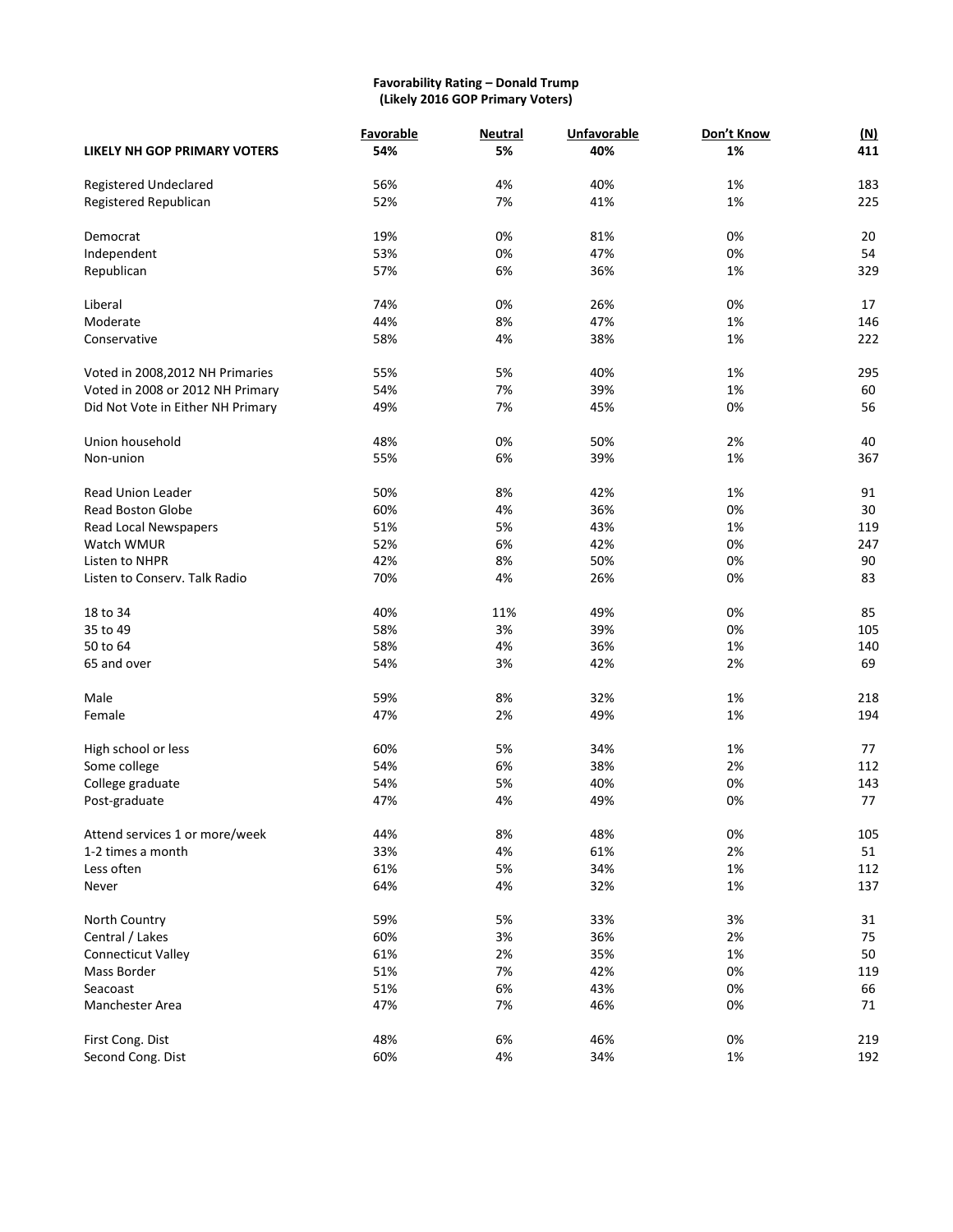## **Decided 2016 GOP Primary Vote (Likely 2016 GOP Primary Voters)**

|                                     | Def.           | Leaning                | <b>Still Trying</b> |            |  |  |
|-------------------------------------|----------------|------------------------|---------------------|------------|--|--|
|                                     | <b>Decided</b> | <b>Towards Someone</b> | <b>To Decide</b>    | <u>(N)</u> |  |  |
| <b>LIKELY NH GOP PRIMARY VOTERS</b> | 31%            | 26%                    | 43%                 | 412        |  |  |
| Registered Undeclared               | 29%            | 24%                    | 47%                 | 183        |  |  |
| Registered Republican               | 32%            | 28%                    | 40%                 | 226        |  |  |
| Democrat                            | 23%            | 18%                    | 59%                 | 19         |  |  |
| Independent                         | 39%            | 23%                    | 38%                 | 54         |  |  |
| Republican                          | 30%            | 28%                    | 43%                 | 331        |  |  |
| Liberal                             | 51%            | 21%                    | 29%                 | 17         |  |  |
| Moderate                            | 29%            | 21%                    | 51%                 | 147        |  |  |
| Conservative                        | 29%            | 32%                    | 39%                 | 222        |  |  |
| Voted in 2008, 2012 NH Primaries    | 30%            | 26%                    | 44%                 | 296        |  |  |
| Voted in 2008 or 2012 NH Primary    | 34%            | 28%                    | 39%                 | 60         |  |  |
| Did Not Vote in Either NH Primary   | 30%            | 27%                    | 43%                 | 56         |  |  |
| Union household                     | 32%            | 26%                    | 42%                 | 40         |  |  |
| Non-union                           | 31%            | 26%                    | 43%                 | 368        |  |  |
| <b>Read Union Leader</b>            | 29%            | 20%                    | 51%                 | 92         |  |  |
| <b>Read Boston Globe</b>            | 36%            | 26%                    | 38%                 | 30         |  |  |
| Read Local Newspapers               | 27%            | 25%                    | 48%                 | 119        |  |  |
| Watch WMUR                          | 27%            | 23%                    | 50%                 | 247        |  |  |
| Listen to NHPR                      | 22%            | 27%                    | 51%                 | 89         |  |  |
| Listen to Conserv. Talk Radio       | 32%            | 30%                    | 37%                 | 83         |  |  |
| 18 to 34                            | 35%            | 28%                    | 37%                 | 85         |  |  |
| 35 to 49                            | 25%            | 26%                    | 50%                 | 106        |  |  |
| 50 to 64                            | 30%            | 29%                    | 40%                 | 141        |  |  |
| 65 and over                         | 35%            | 20%                    | 45%                 | 69         |  |  |
| Male                                | 31%            | 28%                    | 41%                 | 219        |  |  |
| Female                              | 30%            | 25%                    | 45%                 | 193        |  |  |
| High school or less                 | 39%            | 25%                    | 36%                 | 77         |  |  |
| Some college                        | 29%            | 29%                    | 42%                 | 113        |  |  |
| College graduate                    | 27%            | 23%                    | 50%                 | 143        |  |  |
| Post-graduate                       | 33%            | 29%                    | 39%                 | 77         |  |  |
| Attend services 1 or more/week      | 29%            | 28%                    | 43%                 | 106        |  |  |
| 1-2 times a month                   | 15%            | 29%                    | 56%                 | 51         |  |  |
| Less often                          | 27%            | 30%                    | 43%                 | 112        |  |  |
| Never                               | 41%            | 20%                    | 39%                 | 137        |  |  |
| North Country                       | 41%            | 17%                    | 42%                 | $30\,$     |  |  |
| Central / Lakes                     | 27%            | 25%                    | 48%                 | 75         |  |  |
| <b>Connecticut Valley</b>           | 43%            | 28%                    | 30%                 | 51         |  |  |
| Mass Border                         | 26%            | 34%                    | 40%                 | 119        |  |  |
| Seacoast                            | 28%            | 18%                    | 54%                 | 66         |  |  |
| Manchester Area                     | 30%            | 27%                    | 43%                 | 71         |  |  |
| First Cong. Dist                    | 28%            | 23%                    | 50%                 | 219        |  |  |
| Second Cong. Dist                   | 34%            | 31%                    | 35%                 | 193        |  |  |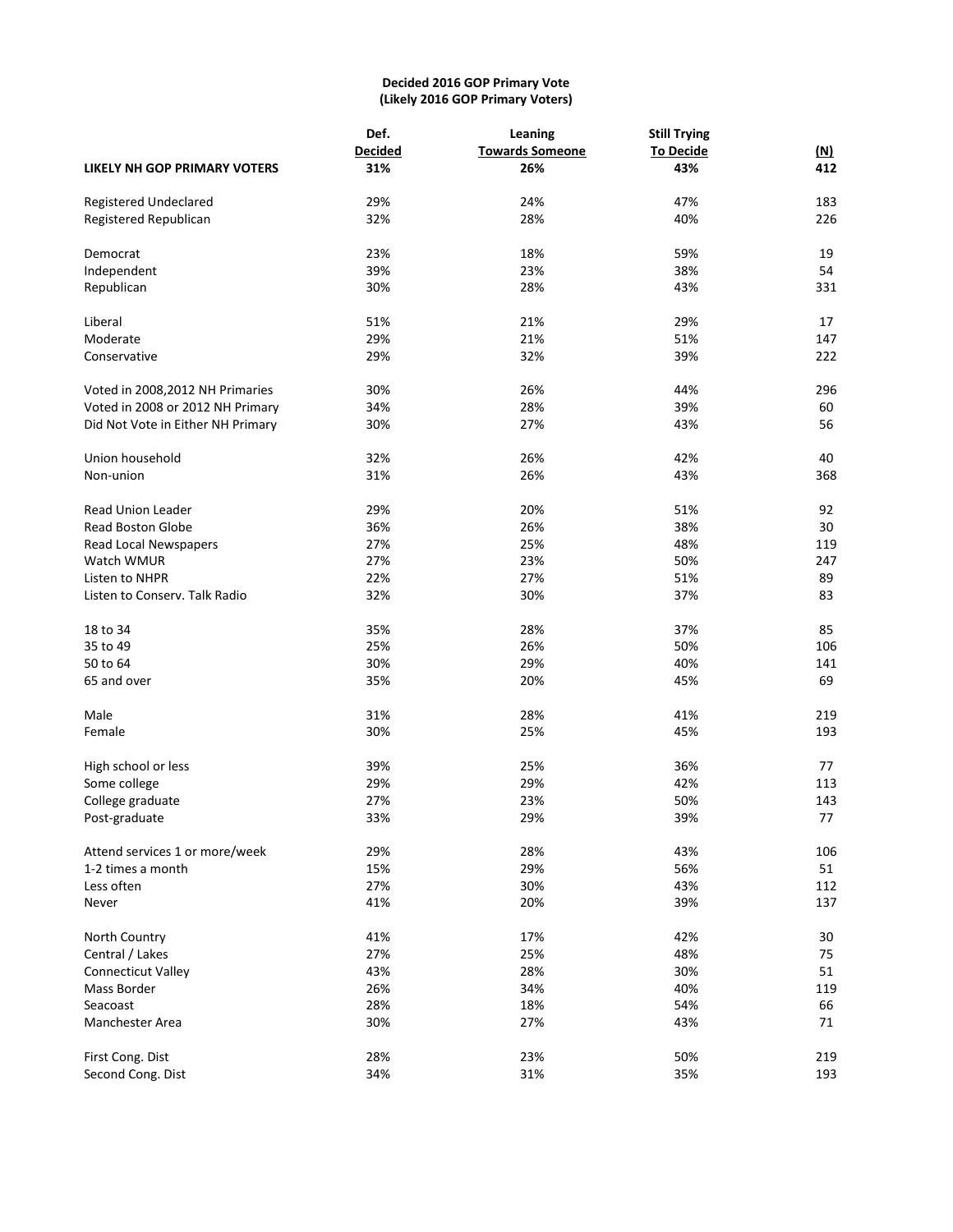## **GOP 2016 Primary Support (Likely 2016 GOP Primary Voters)**

|                                     | <b>Donald</b>       | Ted         | Marco               | Jeb                | Rand              | <b>Chris</b>          | John         | Someone    |                        |                    |
|-------------------------------------|---------------------|-------------|---------------------|--------------------|-------------------|-----------------------|--------------|------------|------------------------|--------------------|
| <b>LIKELY NH GOP PRIMARY VOTERS</b> | <b>Trump</b><br>34% | Cruz<br>14% | <b>Rubio</b><br>10% | <b>Bush</b><br>10% | <b>Paul</b><br>6% | <b>Christie</b><br>6% | Kasich<br>6% | Else<br>8% | <b>Undecided</b><br>6% | <u>(N=)</u><br>408 |
| Registered Undeclared               | 37%                 | 11%         | 8%                  | 9%                 | 9%                | 8%                    | 4%           | 9%         | 5%                     | 182                |
| Registered Republican               | 32%                 | 16%         | 11%                 | 11%                | 4%                | 4%                    | 7%           | 7%         | 8%                     | 222                |
| Democrat                            | 20%                 | 7%          | 0%                  | 22%                | 0%                | 12%                   | 25%          | 4%         | 10%                    | 19                 |
| Independent                         | 39%                 | 8%          | 5%                  | 2%                 | 18%               | 10%                   | 7%           | 4%         | 6%                     | 52                 |
| Republican                          | 34%                 | 15%         | 11%                 | 10%                | 5%                | 5%                    | 5%           | 8%         | 6%                     | 329                |
| Liberal                             | 74%                 | 4%          | 0%                  | 9%                 | 0%                | 3%                    | 11%          | 0%         | 0%                     | 15                 |
| Moderate                            | 22%                 | 6%          | 10%                 | 14%                | 7%                | 9%                    | 9%           | 17%        | 6%                     | 146                |
| Conservative                        | 37%                 | 22%         | 11%                 | 6%                 | 6%                | 4%                    | 4%           | 3%         | 7%                     | 221                |
| Voted in 2008, 2012 NH Primaries    | 31%                 | 16%         | 9%                  | 9%                 | 5%                | 7%                    | 5%           | 9%         | 7%                     | 293                |
| Voted in 2008 or 2012 NH Primary    | 41%                 | 9%          | 7%                  | 6%                 | 17%               | 7%                    | 6%           | 5%         | 2%                     | 60                 |
| Did Not Vote in Either NH Primary   | 41%                 | 8%          | 15%                 | 16%                | 0%                | 1%                    | 9%           | 4%         | 5%                     | 55                 |
| Union household                     | 35%                 | 8%          | 7%                  | 9%                 | 11%               | 6%                    | 4%           | 6%         | 12%                    | 39                 |
| Non-union                           | 34%                 | 15%         | 10%                 | 10%                | 6%                | 6%                    | 6%           | 8%         | 6%                     | 365                |
| <b>Read Union Leader</b>            | 24%                 | 19%         | 8%                  | 17%                | 5%                | 7%                    | 9%           | 5%         | 6%                     | 92                 |
| <b>Read Boston Globe</b>            | 46%                 | 7%          | 7%                  | 14%                | 0%                | 8%                    | 10%          | 4%         | 2%                     | 30                 |
| Read Local Newspapers               | 32%                 | 10%         | 10%                 | 12%                | 4%                | 6%                    | 10%          | 11%        | 7%                     | 119                |
| Watch WMUR                          | 31%                 | 12%         | 10%                 | 11%                | 5%                | 9%                    | 8%           | 7%         | 6%                     | 246                |
| Listen to NHPR                      | 25%                 | 5%          | 13%                 | 11%                | 9%                | 10%                   | 6%           | 11%        | 10%                    | 89                 |
| Listen to Conserv. Talk Radio       | 41%                 | 34%         | 6%                  | 1%                 | 5%                | 3%                    | 1%           | 2%         | 8%                     | 82                 |
| 18 to 34                            | 34%                 | 16%         | 11%                 | 11%                | 13%               | 3%                    | 2%           | 5%         | 4%                     | 83                 |
| 35 to 49                            | 40%                 | 11%         | 8%                  | 4%                 | 8%                | 7%                    | 2%           | 10%        | 8%                     | 106                |
| 50 to 64                            | 36%                 | 15%         | 10%                 | 12%                | 3%                | 6%                    | 7%           | 9%         | 4%                     | 140                |
| 65 and over                         | 22%                 | 15%         | 13%                 | 10%                | 2%                | 9%                    | 13%          | 7%         | 9%                     | 68                 |
| Male                                | 38%                 | 14%         | 8%                  | 11%                | 7%                | 4%                    | 4%           | 8%         | 7%                     | 216                |
| Female                              | 30%                 | 15%         | 12%                 | 8%                 | 6%                | 8%                    | 8%           | 8%         | 6%                     | 192                |
| High school or less                 | 43%                 | 20%         | 10%                 | 12%                | 6%                | 2%                    | 2%           | 1%         | 4%                     | 77                 |
| Some college                        | 39%                 | 14%         | 10%                 | 10%                | 5%                | 5%                    | 6%           | 8%         | 4%                     | 113                |
| College graduate                    | 30%                 | 12%         | 12%                 | 7%                 | 4%                | 8%                    | 8%           | 10%        | 9%                     | 139                |
| Post-graduate                       | 26%                 | 13%         | 5%                  | 12%                | 12%               | 8%                    | 5%           | 11%        | 7%                     | 77                 |
| Attend services 1 or more/week      | 27%                 | 23%         | 12%                 | 11%                | 0%                | 1%                    | 6%           | 12%        | 9%                     | 106                |
| 1-2 times a month                   | 17%                 | 14%         | 14%                 | 17%                | 5%                | 13%                   | 0%           | 9%         | 11%                    | 51                 |
| Less often                          | 39%                 | 10%         | 9%                  | 8%                 | 8%                | 7%                    | 6%           | 7%         | 6%                     | 111                |
| Never                               | 43%                 | 11%         | 8%                  | 5%                 | 10%               | 7%                    | 8%           | 6%         | 3%                     | 135                |
| North Country                       | 49%                 | 12%         | 11%                 | 14%                | 4%                | 3%                    | 5%           | 0%         | 4%                     | 30                 |
| Central / Lakes                     | 31%                 | 9%          | 10%                 | 11%                | 7%                | 9%                    | 6%           | 8%         | 9%                     | 75                 |
| <b>Connecticut Valley</b>           | 43%                 | 7%          | 16%                 | 10%                | 4%                | 1%                    | 4%           | 14%        | 1%                     | 51                 |
| Mass Border                         | 35%                 | 15%         | 7%                  | 10%                | 4%                | 7%                    | 5%           | 8%         | 7%                     | 118                |
| Seacoast                            | 25%                 | 14%         | 10%                 | 9%                 | 8%                | 2%                    | 9%           | 13%        | 10%                    | 66                 |
| Manchester Area                     | 31%                 | 24%         | 9%                  | 6%                 | 9%                | 11%                   | 5%           | 2%         | 4%                     | 69                 |
| First Cong. Dist                    | 27%                 | 18%         | 8%                  | 10%                | 8%                | 8%                    | 6%           | 8%         | 7%                     | 215                |
| Second Cong. Dist                   | 42%                 | 10%         | 12%                 | 9%                 | 4%                | 4%                    | 6%           | 7%         | 6%                     | 193                |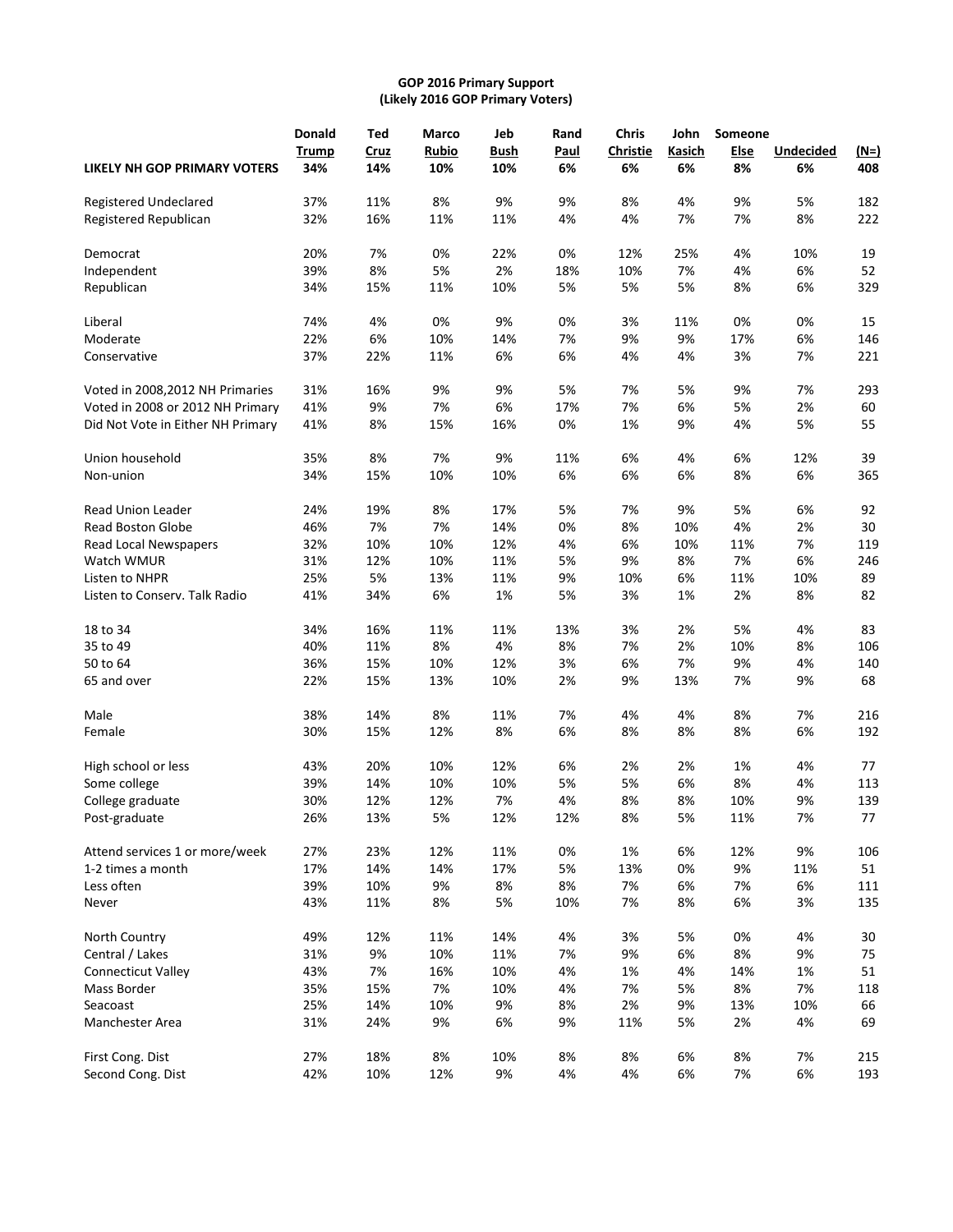## **GOP 2016 Primary – Second Choice (Likely 2016 GOP Primary Voters)**

|                                     | <b>Ted</b> | <b>Marco</b> | <b>Chris</b>    | Jeb         | Donald       | Someone     | <b>No Second</b> | Don't |        |
|-------------------------------------|------------|--------------|-----------------|-------------|--------------|-------------|------------------|-------|--------|
|                                     | Cruz       | <b>Rubio</b> | <b>Christie</b> | <b>Bush</b> | <b>Trump</b> | <b>Else</b> | Choice           | Know  | $(N=)$ |
| <b>LIKELY NH GOP PRIMARY VOTERS</b> | 20%        | 19%          | 11%             | 10%         | 8%           | 22%         | 4%               | 5%    | 382    |
| Registered Undeclared               | 20%        | 20%          | 10%             | 12%         | 7%           | 22%         | 3%               | 6%    | 174    |
| Registered Republican               | 19%        | 19%          | 12%             | 9%          | 9%           | 22%         | 5%               | 5%    | 205    |
| Democrat                            | 0%         | 6%           | 22%             | 22%         | 0%           | 36%         | 12%              | 2%    | 17     |
| Independent                         | 13%        | 22%          | 4%              | 12%         | 3%           | 30%         | 4%               | 12%   | 49     |
| Republican                          | 23%        | 20%          | 11%             | 10%         | 10%          | 19%         | 3%               | 5%    | 310    |
| Liberal                             | 12%        | 11%          | 29%             | 6%          | 4%           | 7%          | 15%              | 17%   | 15     |
| Moderate                            | 11%        | 19%          | 12%             | 18%         | 7%           | 23%         | 3%               | 6%    | 137    |
| Conservative                        | 26%        | 21%          | 9%              | 6%          | 10%          | 23%         | 3%               | 3%    | 206    |
| Voted in 2008,2012 NH Primaries     | 22%        | 21%          | 10%             | 10%         | 10%          | 20%         | 3%               | 4%    | 271    |
| Voted in 2008 or 2012 NH Primary    | 13%        | 12%          | 7%              | 12%         | 3%           | 35%         | 8%               | 11%   | 59     |
| Did Not Vote in Either NH Primary   | 19%        | 17%          | 17%             | 13%         | 5%           | 21%         | 2%               | 6%    | 52     |
| Union household                     | 30%        | 16%          | 2%              | 17%         | 8%           | 19%         | 2%               | 6%    | 34     |
| Non-union                           | 19%        | 19%          | 12%             | 10%         | 8%           | 22%         | 4%               | 5%    | 345    |
| <b>Read Union Leader</b>            | 18%        | 21%          | 15%             | 6%          | 7%           | 27%         | 2%               | 4%    | 86     |
| <b>Read Boston Globe</b>            | 24%        | 26%          | 16%             | 9%          | 3%           | 16%         | 6%               | 0%    | 29     |
| Read Local Newspapers               | 20%        | 19%          | 9%              | 12%         | 5%           | 24%         | 5%               | 6%    | 111    |
| Watch WMUR                          | 17%        | 20%          | 11%             | 11%         | 8%           | 20%         | 5%               | 7%    | 231    |
| Listen to NHPR                      | 17%        | 15%          | 17%             | 17%         | 10%          | 21%         | 1%               | 3%    | 80     |
| Listen to Conserv. Talk Radio       | 31%        | 28%          | 5%              | 5%          | 11%          | 15%         | 4%               | 2%    | 76     |
| 18 to 34                            | 20%        | 12%          | 6%              | 10%         | 6%           | 35%         | 2%               | 8%    | 80     |
| 35 to 49                            | 19%        | 23%          | 11%             | 16%         | 4%           | 20%         | 2%               | 4%    | 97     |
| 50 to 64                            | 21%        | 20%          | 12%             | 7%          | 12%          | 19%         | 6%               | 5%    | 134    |
| 65 and over                         | 16%        | 20%          | 13%             | 11%         | 10%          | 20%         | 6%               | 3%    | 61     |
| Male                                | 25%        | 16%          | 9%              | 7%          | 10%          | 23%         | 4%               | 7%    | 202    |
| Female                              | 14%        | 23%          | 13%             | 14%         | 6%           | 21%         | 4%               | 4%    | 180    |
| High school or less                 | 20%        | 18%          | 6%              | 9%          | 9%           | 25%         | 4%               | 9%    | 75     |
| Some college                        | 22%        | 21%          | 9%              | 6%          | 7%           | 25%         | 4%               | 6%    | 108    |
| College graduate                    | 18%        | 17%          | 13%             | 13%         | 12%          | 17%         | 5%               | 4%    | 127    |
| Post-graduate                       | 21%        | 21%          | 14%             | 14%         | 3%           | 25%         | 1%               | 2%    | 71     |
| Attend services 1 or more/week      | 22%        | 21%          | 11%             | 6%          | 4%           | 29%         | 3%               | 5%    | 97     |
| 1-2 times a month                   | 10%        | 13%          | 19%             | 22%         | 10%          | 26%         | 0%               | 0%    | 45     |
| Less often                          | 25%        | 15%          | 7%              | 14%         | 11%          | 15%         | 8%               | 6%    | 105    |
| Never                               | 19%        | 24%          | 10%             | 8%          | 8%           | 22%         | 3%               | 6%    | 131    |
| North Country                       | 16%        | 25%          | 7%              | 0%          | 10%          | 30%         | 7%               | 5%    | 29     |
| Central / Lakes                     | 18%        | 11%          | 15%             | 13%         | 15%          | 21%         | 1%               | 5%    | 68     |
| <b>Connecticut Valley</b>           | 26%        | 13%          | 12%             | 7%          | 3%           | 20%         | 12%              | 7%    | 51     |
| Mass Border                         | 23%        | 20%          | 9%              | 13%         | 6%           | 21%         | 2%               | 5%    | 109    |
| Seacoast                            | 24%        | 26%          | 10%             | 15%         | 8%           | 16%         | 0%               | 2%    | 59     |
| Manchester Area                     | 11%        | 22%          | 9%              | 7%          | 7%           | 29%         | 6%               | 9%    | 66     |
| First Cong. Dist                    | 17%        | 22%          | 12%             | 12%         | 9%           | 21%         | 1%               | 6%    | 200    |
| Second Cong. Dist                   | 23%        | 16%          | 9%              | 8%          | 8%           | 24%         | 7%               | 5%    | 182    |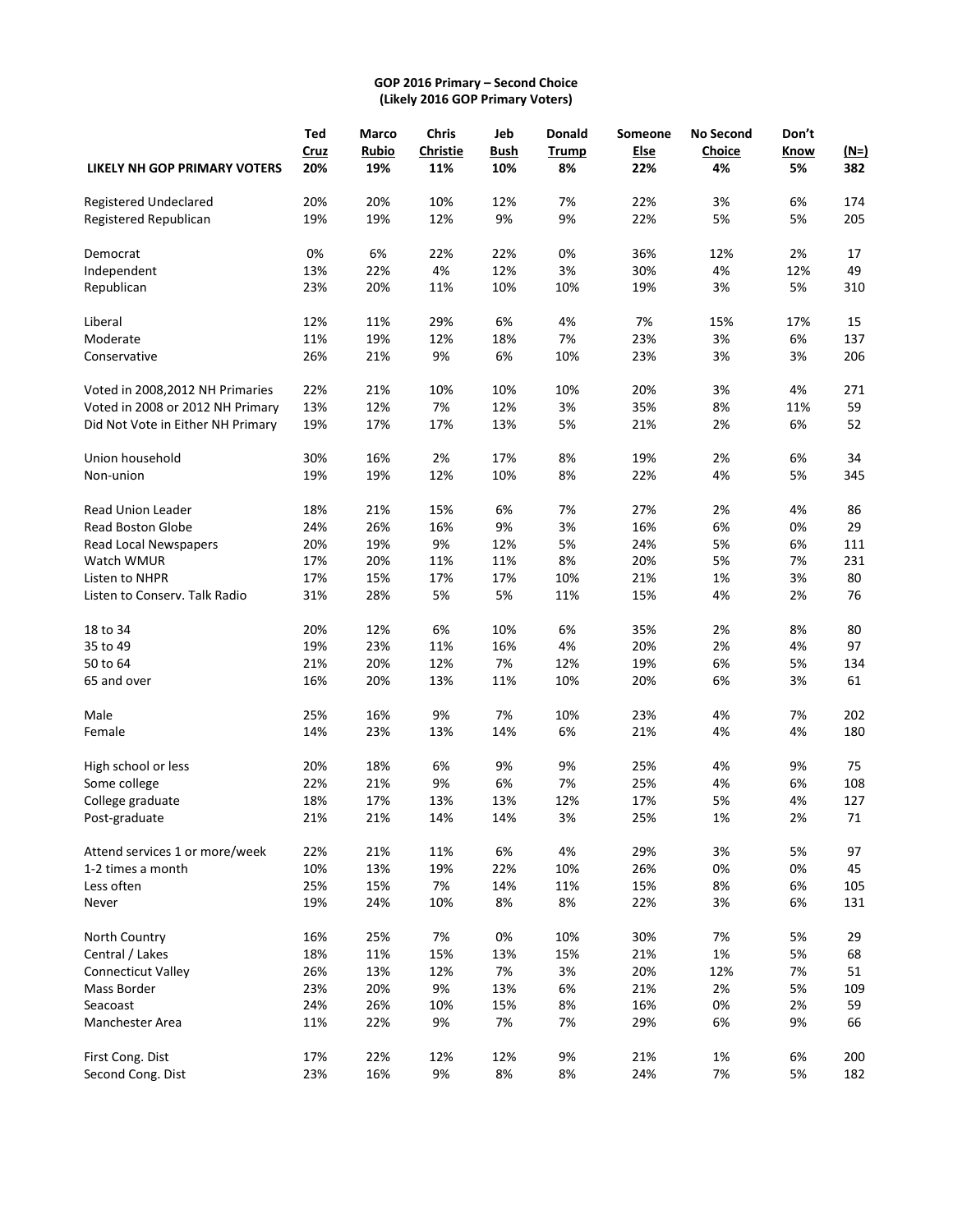## **GOP 2016 Primary – Would NOT Support (Likely 2016 GOP Primary Voters)**

|                                     | Donald       | Jeb         | <b>Chris</b>    | Rand        | Carly   | Someone     | All               | Don't |        |
|-------------------------------------|--------------|-------------|-----------------|-------------|---------|-------------|-------------------|-------|--------|
|                                     | <b>Trump</b> | <b>Bush</b> | <b>Christie</b> | <b>Paul</b> | Fiorina | <b>Else</b> | <b>Acceptable</b> | Know  | $(N=)$ |
| <b>LIKELY NH GOP PRIMARY VOTERS</b> | 30%          | 18%         | 9%              | 5%          | 4%      | 18%         | 10%               | 6%    | 406    |
| Registered Undeclared               | 28%          | 20%         | 11%             | 6%          | 4%      | 18%         | 5%                | 9%    | 182    |
| Registered Republican               | 32%          | 17%         | 8%              | 5%          | 4%      | 17%         | 14%               | 4%    | 220    |
| Democrat                            | 58%          | 10%         | 13%             | 0%          | 0%      | 9%          | 0%                | 9%    | 18     |
| Independent                         | 33%          | 14%         | 16%             | 5%          | 2%      | 10%         | 11%               | 9%    | 52     |
| Republican                          | 27%          | 20%         | 7%              | 6%          | 4%      | 20%         | 10%               | 5%    | 328    |
| Liberal                             | 9%           | 35%         | 11%             | 4%          | 5%      | 28%         | 5%                | 3%    | 13     |
| Moderate                            | 39%          | 10%         | 7%              | 3%          | 4%      | 26%         | 7%                | 5%    | 146    |
| Conservative                        | 25%          | 23%         | 11%             | 6%          | 4%      | 13%         | 11%               | 7%    | 222    |
| Voted in 2008, 2012 NH Primaries    | 29%          | 19%         | 8%              | 7%          | 5%      | 19%         | 9%                | 4%    | 292    |
| Voted in 2008 or 2012 NH Primary    | 26%          | 20%         | 11%             | 0%          | 3%      | 17%         | 14%               | 9%    | 59     |
| Did Not Vote in Either NH Primary   | 38%          | 10%         | 11%             | 3%          | 0%      | 12%         | 12%               | 14%   | 55     |
| Union household                     | 28%          | 20%         | 8%              | 7%          | 9%      | 22%         | 3%                | 2%    | 38     |
| Non-union                           | 30%          | 18%         | 9%              | 5%          | 3%      | 17%         | 11%               | 6%    | 363    |
| Read Union Leader                   | 33%          | 13%         | 7%              | 4%          | 4%      | 23%         | 12%               | 5%    | 92     |
| <b>Read Boston Globe</b>            | 27%          | 15%         | 3%              | 11%         | 0%      | 36%         | 5%                | 2%    | 29     |
| <b>Read Local Newspapers</b>        | 35%          | 16%         | 8%              | 6%          | 3%      | 15%         | 11%               | 7%    | 118    |
| Watch WMUR                          | 31%          | 14%         | 9%              | 6%          | 4%      | 18%         | 10%               | 7%    | 244    |
| Listen to NHPR                      | 42%          | 15%         | 6%              | 5%          | 3%      | 21%         | 5%                | 3%    | 89     |
| Listen to Conserv. Talk Radio       | 18%          | 37%         | 10%             | 8%          | 4%      | 13%         | 6%                | 5%    | 83     |
| 18 to 34                            | 36%          | 13%         | 10%             | 4%          | 3%      | 16%         | 9%                | 7%    | 81     |
| 35 to 49                            | 31%          | 26%         | 11%             | 4%          | 6%      | 16%         | 4%                | 3%    | 105    |
| 50 to 64                            | 26%          | 19%         | 10%             | 5%          | 3%      | 21%         | 10%               | 6%    | 139    |
| 65 and over                         | 29%          | 12%         | 4%              | 9%          | 3%      | 14%         | 21%               | 8%    | 68     |
| Male                                | 24%          | 21%         | 7%              | 6%          | 4%      | 19%         | 13%               | 6%    | 216    |
| Female                              | 36%          | 15%         | 11%             | 4%          | 4%      | 17%         | 6%                | 6%    | 190    |
| High school or less                 | 26%          | 12%         | 23%             | 4%          | 2%      | 21%         | 7%                | 5%    | 76     |
| Some college                        | 28%          | 17%         | 8%              | 5%          | 4%      | 12%         | 17%               | 8%    | 111    |
| College graduate                    | 32%          | 18%         | 4%              | 6%          | 6%      | 19%         | 9%                | 6%    | 141    |
| Post-graduate                       | 32%          | 26%         | 5%              | 6%          | 3%      | 22%         | 4%                | 3%    | 77     |
| Attend services 1 or more/week      | 37%          | 13%         | 8%              | 7%          | 4%      | 15%         | 11%               | 5%    | 105    |
| 1-2 times a month                   | 47%          | 22%         | 7%              | 5%          | 0%      | 7%          | 4%                | 9%    | 51     |
| Less often                          | 22%          | 18%         | 10%             | 4%          | 5%      | 22%         | 13%               | 6%    | 110    |
| Never                               | 25%          | 20%         | 10%             | 5%          | 4%      | 22%         | 10%               | 6%    | 134    |
| North Country                       | 26%          | 19%         | 21%             | 10%         | 0%      | 13%         | 6%                | 4%    | 30     |
| Central / Lakes                     | 29%          | 17%         | 7%              | 4%          | 5%      | 14%         | 15%               | 10%   | 74     |
| <b>Connecticut Valley</b>           | 33%          | 23%         | 1%              | 6%          | 1%      | 14%         | 16%               | 6%    | 49     |
| Mass Border                         | 28%          | 21%         | 11%             | 7%          | 5%      | 22%         | 3%                | 4%    | 119    |
| Seacoast                            | 26%          | 15%         | 11%             | 7%          | 3%      | 18%         | 16%               | 4%    | 66     |
| Manchester Area                     | 39%          | 13%         | 6%              | $1\%$       | 5%      | 19%         | 7%                | 9%    | 67     |
| First Cong. Dist                    | 32%          | 17%         | 9%              | 6%          | 6%      | 16%         | 10%               | 5%    | 217    |
| Second Cong. Dist                   | 28%          | 20%         | 9%              | 5%          | 2%      | 19%         | 10%               | 8%    | 188    |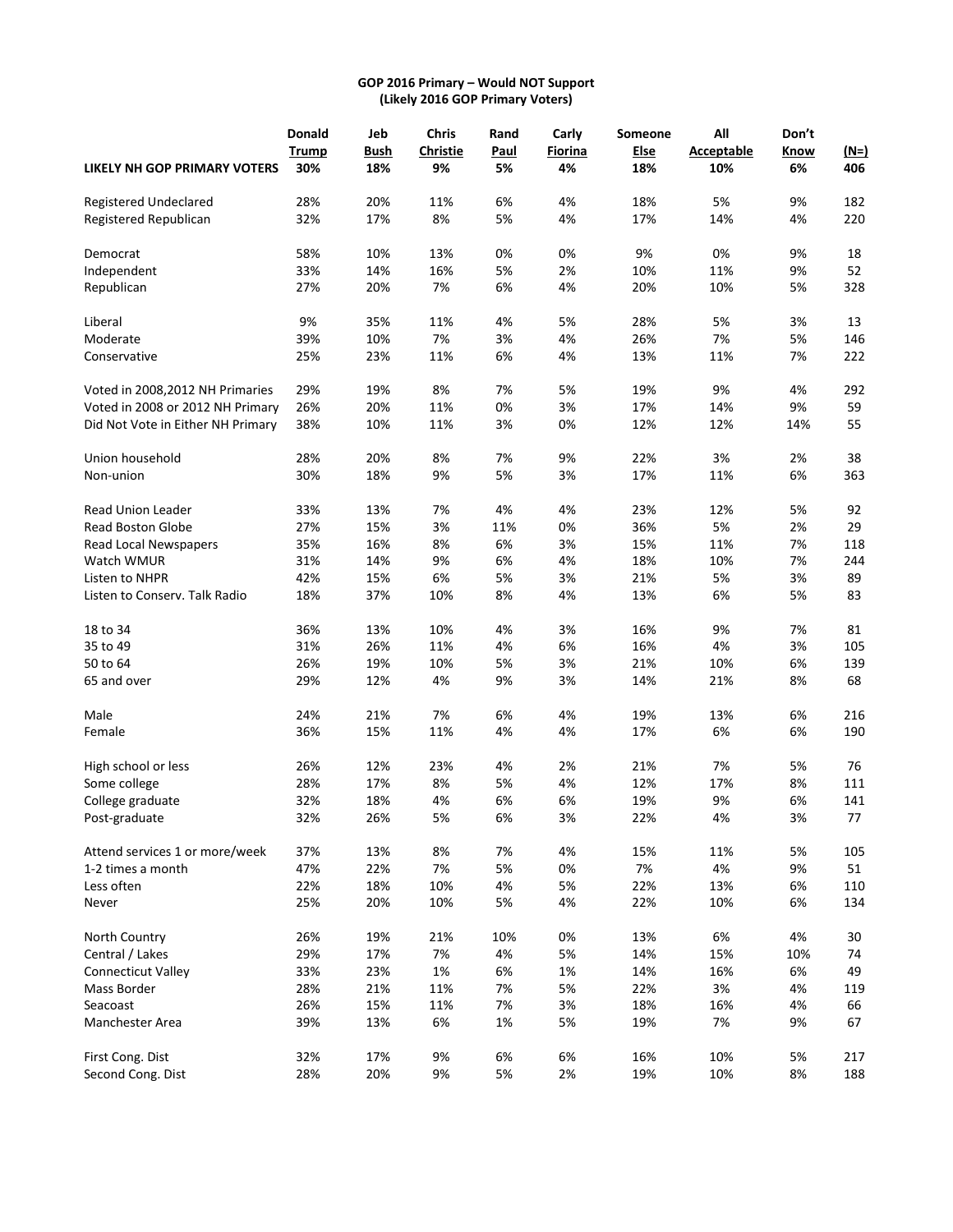## **Who has the Personal Characteristics and Qualities a President Should Have? (Likely 2016 GOP Primary Voters)**

|                                     | <b>Donald</b> | Ted  | Marco        | Jeb         | John   | <b>Chris</b>    | Someone | Don't |        |
|-------------------------------------|---------------|------|--------------|-------------|--------|-----------------|---------|-------|--------|
|                                     | Trump         | Cruz | <b>Rubio</b> | <b>Bush</b> | Kasich | <b>Christie</b> | Else    | Know  | $(M=)$ |
| <b>LIKELY NH GOP PRIMARY VOTERS</b> | 16%           | 16%  | 14%          | 13%         | 7%     | 6%              | 18%     | 9%    | 409    |
| Registered Undeclared               | 18%           | 13%  | 12%          | 13%         | 9%     | 6%              | 19%     | 10%   | 183    |
| Registered Republican               | 16%           | 19%  | 15%          | 13%         | 6%     | 6%              | 17%     | 8%    | 222    |
| Democrat                            | 7%            | 5%   | 13%          | 31%         | 19%    | 0%              | 6%      | 18%   | 18     |
| Independent                         | 17%           | 8%   | 9%           | 4%          | 12%    | 5%              | 26%     | 18%   | 54     |
| Republican                          | 17%           | 18%  | 15%          | 14%         | 6%     | 7%              | 17%     | 7%    | 329    |
| Liberal                             | 34%           | 4%   | 6%           | 13%         | 9%     | 10%             | 11%     | 14%   | 16     |
| Moderate                            | 13%           | 7%   | 9%           | 19%         | 13%    | 10%             | 19%     | 11%   | 145    |
| Conservative                        | 15%           | 25%  | 18%          | 8%          | 4%     | 4%              | 18%     | 6%    | 221    |
| Voted in 2008, 2012 NH Primaries    | 13%           | 20%  | 14%          | 12%         | 7%     | 7%              | 18%     | 8%    | 293    |
| Voted in 2008 or 2012 NH Primary    | 23%           | 6%   | 10%          | 5%          | 7%     | 5%              | 26%     | 18%   | 60     |
| Did Not Vote in Either NH Primary   | 25%           | 8%   | 15%          | 28%         | 11%    | 1%              | 6%      | 7%    | 56     |
| Union household                     | 13%           | 6%   | 8%           | 21%         | 4%     | 9%              | 23%     | 15%   | 40     |
| Non-union                           | 17%           | 17%  | 14%          | 12%         | 8%     | 6%              | 17%     | 8%    | 365    |
| <b>Read Union Leader</b>            | 13%           | 19%  | 10%          | 14%         | 13%    | 9%              | 12%     | 10%   | 91     |
| <b>Read Boston Globe</b>            | 24%           | 7%   | 16%          | 22%         | 11%    | 1%              | 15%     | 3%    | 28     |
| Read Local Newspapers               | 14%           | 11%  | 14%          | 16%         | 11%    | 6%              | 20%     | 8%    | 117    |
| Watch WMUR                          | 16%           | 15%  | 14%          | 14%         | 10%    | 7%              | 14%     | 10%   | 245    |
| Listen to NHPR                      | 13%           | 9%   | 15%          | 20%         | 8%     | 9%              | 17%     | 10%   | 89     |
| Listen to Conserv. Talk Radio       | 17%           | 43%  | 15%          | 2%          | 3%     | 2%              | 11%     | 8%    | 82     |
| 18 to 34                            | 19%           | 14%  | 11%          | 16%         | 3%     | 2%              | 26%     | 10%   | 85     |
| 35 to 49                            | 17%           | 14%  | 14%          | 11%         | 2%     | 10%             | 19%     | 11%   | 106    |
| 50 to 64                            | 15%           | 22%  | 15%          | 12%         | 9%     | 5%              | 16%     | 5%    | 138    |
| 65 and over                         | 15%           | 11%  | 15%          | 13%         | 17%    | 9%              | 10%     | 10%   | 68     |
| Male                                | 19%           | 17%  | 11%          | 15%         | 5%     | 3%              | 19%     | 10%   | 216    |
| Female                              | 14%           | 16%  | 16%          | 10%         | 10%    | 10%             | 16%     | 8%    | 192    |
| High school or less                 | 23%           | 21%  | 10%          | 20%         | 2%     | 2%              | 14%     | 7%    | 77     |
| Some college                        | 19%           | 13%  | 14%          | 11%         | 7%     | 4%              | 23%     | 8%    | 113    |
| College graduate                    | 10%           | 20%  | 17%          | 11%         | 9%     | 9%              | 14%     | 12%   | 140    |
| Post-graduate                       | 18%           | 11%  | 10%          | 13%         | 11%    | 10%             | 21%     | 6%    | 77     |
| Attend services 1 or more/week      | 12%           | 27%  | 11%          | 13%         | 9%     | 4%              | 16%     | 8%    | 106    |
| 1-2 times a month                   | 6%            | 17%  | 21%          | 18%         | 4%     | 10%             | 16%     | 7%    | 51     |
| Less often                          | 18%           | 12%  | 13%          | 14%         | 7%     | 7%              | 22%     | 6%    | 112    |
| Never                               | 23%           | 12%  | 14%          | 8%          | 8%     | 6%              | 16%     | 13%   | 135    |
| North Country                       | 43%           | 12%  | 17%          | 14%         | 2%     | 3%              | 6%      | 4%    | 30     |
| Central / Lakes                     | 12%           | 16%  | 10%          | 14%         | 5%     | 14%             | 20%     | 9%    | 72     |
| <b>Connecticut Valley</b>           | 23%           | 8%   | 22%          | 6%          | 6%     | 1%              | 23%     | 11%   | 51     |
| Mass Border                         | 13%           | 16%  | 14%          | 16%         | 9%     | 4%              | 20%     | 8%    | 118    |
| Seacoast                            | 16%           | 17%  | 9%           | 16%         | 11%    | 5%              | 14%     | 12%   | 65     |
| Manchester Area                     | 12%           | 25%  | 12%          | 9%          | 8%     | 10%             | 16%     | 9%    | 71     |
| First Cong. Dist                    | 13%           | 20%  | 10%          | 15%         | 7%     | 9%              | 18%     | 8%    | 217    |
| Second Cong. Dist                   | 21%           | 13%  | 17%          | 11%         | 8%     | 3%              | 17%     | 10%   | 191    |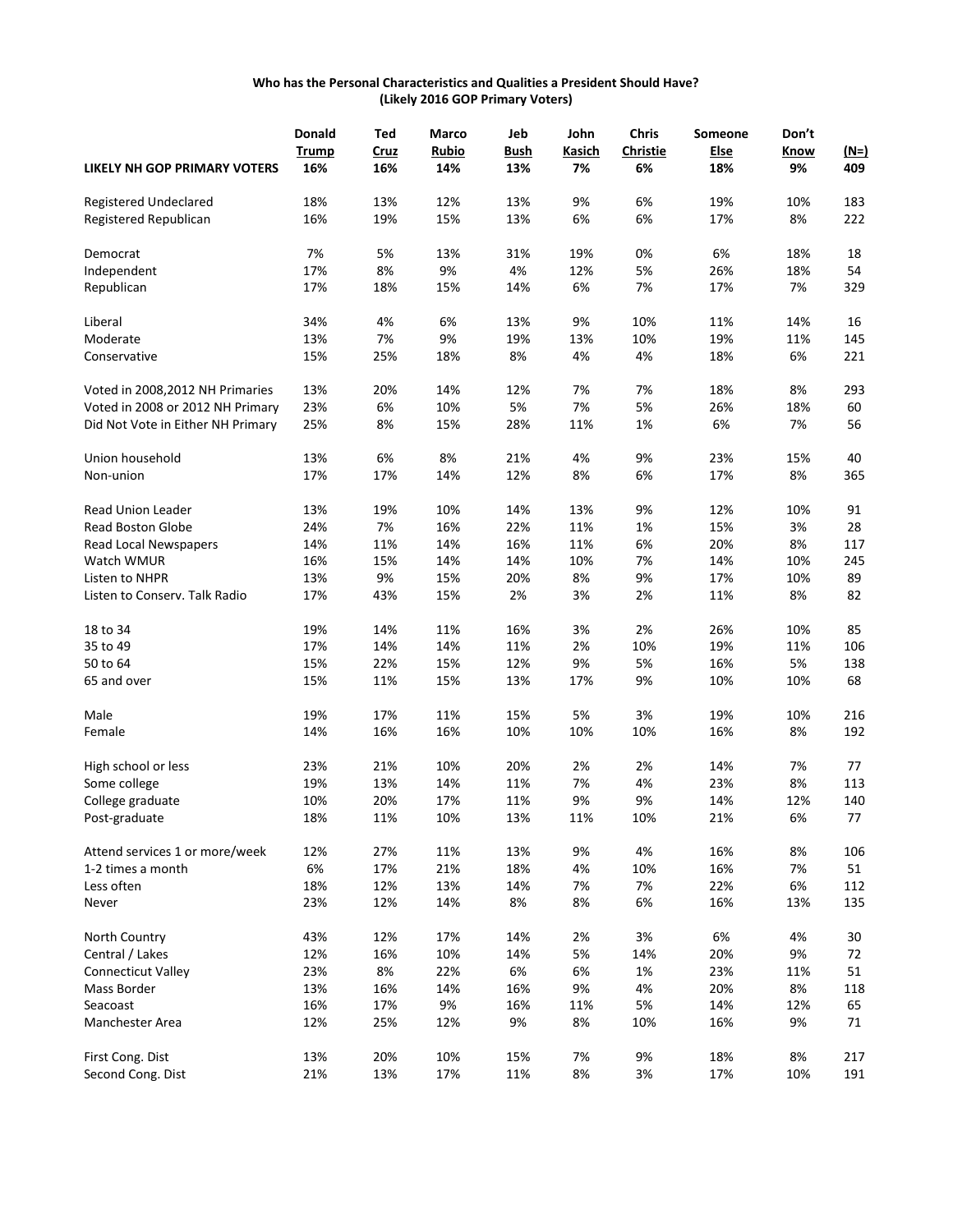## **Who Can Best Handle Economy? (Likely 2016 GOP Primary Voters)**

|                                     | <b>Donald</b><br>Trump | Ted<br>Cruz | Jeb<br><b>Bush</b> | John<br>Kasich | Carly<br>Fiorina | <b>Chris</b><br><b>Christie</b> | Someone<br>Else | Don't<br>Know | $(N=)$ |
|-------------------------------------|------------------------|-------------|--------------------|----------------|------------------|---------------------------------|-----------------|---------------|--------|
| <b>LIKELY NH GOP PRIMARY VOTERS</b> | 48%                    | 7%          | 7%                 | 7%             | 6%               | 6%                              | 11%             | 9%            | 412    |
| Registered Undeclared               | 51%                    | 5%          | 7%                 | 5%             | 4%               | 7%                              | 15%             | 7%            | 183    |
| Registered Republican               | 44%                    | 9%          | 7%                 | 8%             | 7%               | 5%                              | 9%              | 10%           | 225    |
| Democrat                            | 15%                    | 5%          | 12%                | 25%            | 14%              | 7%                              | 0%              | 22%           | 19     |
| Independent                         | 40%                    | 7%          | 2%                 | 7%             | 5%               | 12%                             | 16%             | 11%           | 54     |
| Republican                          | 51%                    | 7%          | 7%                 | 5%             | 6%               | 5%                              | 11%             | 7%            | 331    |
| Liberal                             | 71%                    | 0%          | 4%                 | 10%            | 0%               | 0%                              | 0%              | 16%           | 17     |
| Moderate                            | 36%                    | 4%          | 7%                 | 12%            | 10%              | 9%                              | 10%             | 11%           | 147    |
| Conservative                        | 53%                    | 10%         | 6%                 | 3%             | 4%               | 4%                              | 14%             | 7%            | 222    |
| Voted in 2008,2012 NH Primaries     | 47%                    | 8%          | 6%                 | 6%             | 7%               | 6%                              | 11%             | 9%            | 296    |
| Voted in 2008 or 2012 NH Primary    | 49%                    | 8%          | 6%                 | 7%             | 6%               | 7%                              | 11%             | 6%            | 60     |
| Did Not Vote in Either NH Primary   | 50%                    | 0%          | 15%                | 11%            | 2%               | 1%                              | 12%             | 9%            | 56     |
| Union household                     | 44%                    | 3%          | 3%                 | 11%            | 7%               | 6%                              | 15%             | 11%           | 40     |
| Non-union                           | 49%                    | 8%          | 7%                 | 6%             | 6%               | 6%                              | 10%             | 8%            | 367    |
| <b>Read Union Leader</b>            | 39%                    | 12%         | 10%                | 8%             | 3%               | 8%                              | 10%             | 11%           | 92     |
| <b>Read Boston Globe</b>            | 42%                    | 7%          | 18%                | 11%            | 4%               | 7%                              | 7%              | 3%            | 30     |
| Read Local Newspapers               | 44%                    | 5%          | 8%                 | 10%            | 7%               | 5%                              | 13%             | 7%            | 119    |
| Watch WMUR                          | 45%                    | 7%          | 8%                 | 8%             | 6%               | 8%                              | 10%             | 8%            | 247    |
| Listen to NHPR                      | 39%                    | 1%          | 11%                | 9%             | 11%              | 7%                              | 12%             | 10%           | 89     |
| Listen to Conserv. Talk Radio       | 59%                    | 16%         | 2%                 | 1%             | 2%               | 2%                              | 12%             | 6%            | 82     |
| 18 to 34                            | 44%                    | 8%          | 9%                 | 3%             | 5%               | 3%                              | 21%             | 7%            | 85     |
| 35 to 49                            | 49%                    | 7%          | 4%                 | 5%             | 9%               | 8%                              | 11%             | 8%            | 106    |
| 50 to 64                            | 53%                    | 6%          | 8%                 | 7%             | 5%               | 4%                              | 8%              | 8%            | 141    |
| 65 and over                         | 40%                    | 5%          | 5%                 | 13%            | 6%               | 9%                              | 9%              | 13%           | 68     |
| Male                                | 55%                    | 6%          | 7%                 | 6%             | 5%               | 3%                              | 11%             | 7%            | 219    |
| Female                              | 40%                    | 8%          | 7%                 | 7%             | 7%               | 9%                              | 12%             | 10%           | 193    |
| High school or less                 | 59%                    | 6%          | 7%                 | 2%             | 3%               | 2%                              | 13%             | 7%            | 77     |
| Some college                        | 48%                    | 8%          | 9%                 | 4%             | 3%               | 5%                              | 12%             | 11%           | 113    |
| College graduate                    | 47%                    | 7%          | 5%                 | 10%            | 7%               | 8%                              | 8%              | 9%            | 143    |
| Post-graduate                       | 39%                    | 6%          | 7%                 | 10%            | 11%              | 6%                              | 14%             | 6%            | 77     |
| Attend services 1 or more/week      | 39%                    | 14%         | 7%                 | 9%             | 7%               | 1%                              | 8%              | 15%           | 106    |
| 1-2 times a month                   | 35%                    | $2\%$       | 15%                | 0%             | 10%              | 15%                             | 16%             | 8%            | 51     |
| Less often                          | 52%                    | 8%          | 5%                 | 6%             | 7%               | 5%                              | 13%             | 5%            | 112    |
| Never                               | 55%                    | 3%          | 5%                 | 8%             | 3%               | 7%                              | 11%             | 8%            | 137    |
| North Country                       | 55%                    | 8%          | 11%                | 7%             | 0%               | 1%                              | 11%             | 8%            | 30     |
| Central / Lakes                     | 46%                    | 5%          | 9%                 | 8%             | 7%               | 10%                             | 9%              | 7%            | 75     |
| <b>Connecticut Valley</b>           | 54%                    | 6%          | 11%                | 1%             | 5%               | 2%                              | 13%             | 7%            | 51     |
| Mass Border                         | 50%                    | 7%          | 5%                 | 8%             | 4%               | 6%                              | 11%             | 8%            | 119    |
| Seacoast                            | 48%                    | 9%          | 7%                 | 10%            | 9%               | 1%                              | 9%              | 7%            | 66     |
| Manchester Area                     | 38%                    | 7%          | 4%                 | 4%             | 7%               | 9%                              | 15%             | 15%           | 71     |
| First Cong. Dist                    | 43%                    | 8%          | 9%                 | 7%             | 5%               | 7%                              | 12%             | 8%            | 219    |
| Second Cong. Dist                   | 53%                    | 5%          | 5%                 | 6%             | 6%               | 4%                              | 10%             | 9%            | 193    |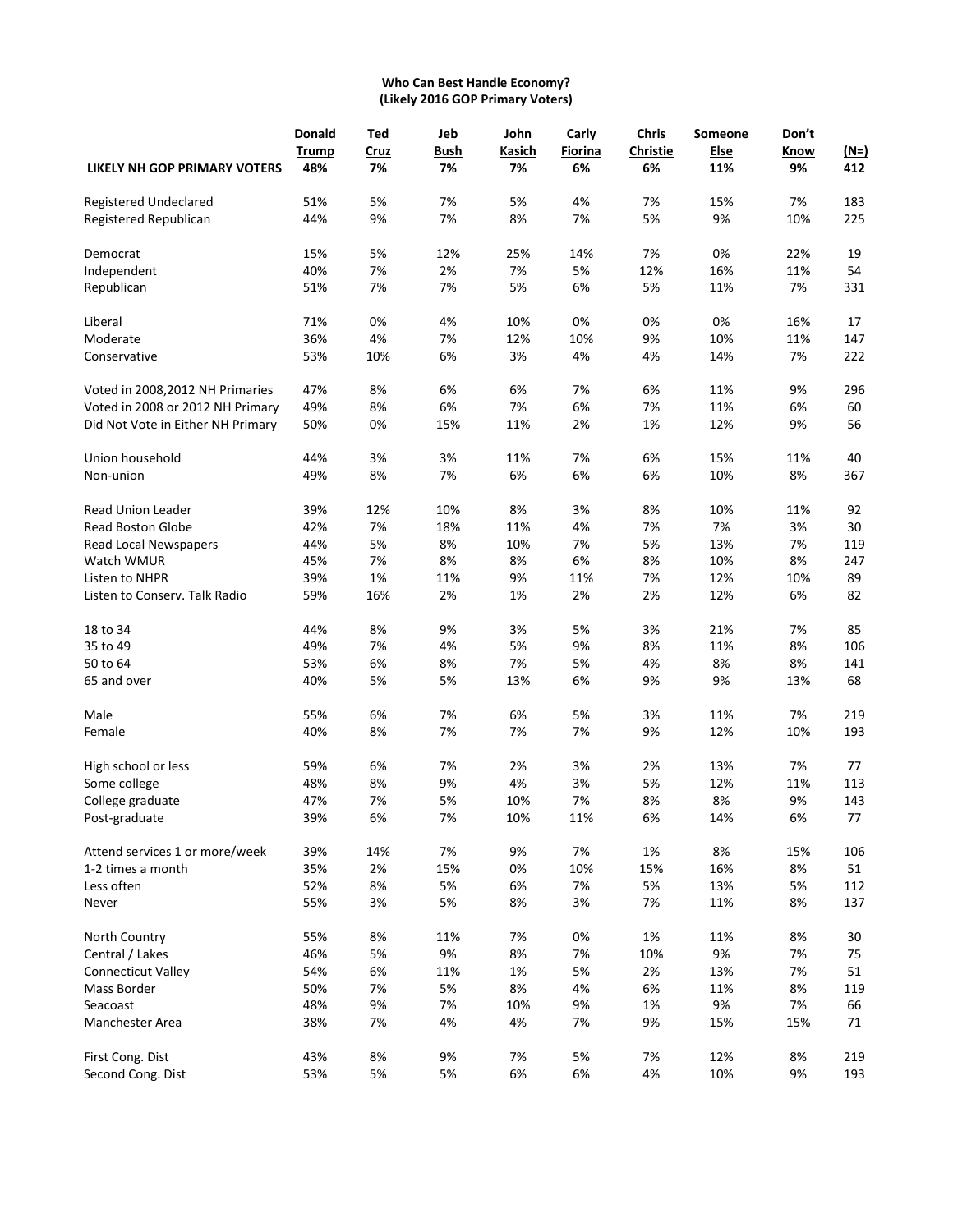## **Who Can Best Handle ISIS? (Likely 2016 GOP Primary Voters)**

|                                     | <b>Donald</b> | Ted  | Jeb  | <b>Marco</b> | <b>Chris</b>    | John   | Someone     | Don't |        |
|-------------------------------------|---------------|------|------|--------------|-----------------|--------|-------------|-------|--------|
|                                     | <b>Trump</b>  | Cruz | Bush | <b>Rubio</b> | <b>Christie</b> | Kasich | <b>Else</b> | Know  | $(M=)$ |
| <b>LIKELY NH GOP PRIMARY VOTERS</b> | 32%           | 14%  | 12%  | 10%          | 7%              | 4%     | 8%          | 13%   | 409    |
| Registered Undeclared               | 37%           | 13%  | 11%  | 8%           | 8%              | 4%     | 8%          | 13%   | 181    |
| Registered Republican               | 28%           | 15%  | 13%  | 12%          | 7%              | 4%     | 8%          | 13%   | 224    |
| Democrat                            | 15%           | 15%  | 37%  | 0%           | 3%              | 11%    | 6%          | 15%   | 19     |
| Independent                         | 34%           | 13%  | 12%  | 7%           | 7%              | 5%     | 13%         | 10%   | 54     |
| Republican                          | 33%           | 14%  | 11%  | 12%          | 8%              | 3%     | 7%          | 13%   | 328    |
| Liberal                             | 59%           | 4%   | 0%   | 0%           | 8%              | 6%     | 18%         | 5%    | 15     |
| Moderate                            | 24%           | 7%   | 21%  | 7%           | 11%             | 4%     | 9%          | 17%   | 146    |
| Conservative                        | 33%           | 21%  | 7%   | 14%          | 5%              | 3%     | 7%          | 10%   | 222    |
| Voted in 2008,2012 NH Primaries     | 31%           | 16%  | 11%  | 11%          | 8%              | 3%     | 8%          | 12%   | 295    |
| Voted in 2008 or 2012 NH Primary    | 36%           | 12%  | 11%  | 5%           | 7%              | 6%     | 14%         | 10%   | 59     |
| Did Not Vote in Either NH Primary   | 33%           | 7%   | 17%  | 12%          | 4%              | 5%     | 2%          | 19%   | 56     |
| Union household                     | 34%           | 13%  | 11%  | 6%           | 5%              | 2%     | 17%         | 12%   | 40     |
| Non-union                           | 32%           | 14%  | 12%  | 11%          | 7%              | 4%     | 7%          | 12%   | 365    |
| <b>Read Union Leader</b>            | 21%           | 21%  | 19%  | 7%           | 11%             | 5%     | 6%          | 11%   | 92     |
| Read Boston Globe                   | 39%           | 8%   | 22%  | 1%           | 11%             | 8%     | 7%          | 5%    | 30     |
| Read Local Newspapers               | 29%           | 11%  | 16%  | 8%           | 9%              | 5%     | 9%          | 14%   | 118    |
| Watch WMUR                          | 28%           | 14%  | 13%  | 13%          | 8%              | 5%     | 5%          | 13%   | 247    |
| Listen to NHPR                      | 25%           | 6%   | 13%  | 12%          | 8%              | 5%     | 12%         | 19%   | 89     |
| Listen to Conserv. Talk Radio       | 35%           | 26%  | 3%   | 13%          | 6%              | 1%     | 7%          | 9%    | 82     |
| 18 to 34                            | 30%           | 11%  | 18%  | 9%           | 6%              | 0%     | 13%         | 12%   | 85     |
| 35 to 49                            | 37%           | 13%  | 9%   | 10%          | 7%              | 4%     | 10%         | 10%   | 104    |
| 50 to 64                            | 31%           | 18%  | 12%  | 11%          | 8%              | 4%     | 5%          | 10%   | 140    |
| 65 and over                         | 27%           | 13%  | 10%  | 12%          | 9%              | 8%     | 4%          | 17%   | 68     |
| Male                                | 37%           | 13%  | 13%  | 8%           | 7%              | 4%     | 9%          | 10%   | 218    |
| Female                              | 27%           | 15%  | 10%  | 13%          | 8%              | 4%     | 7%          | 16%   | 192    |
| High school or less                 | 41%           | 16%  | 14%  | 9%           | 5%              | 2%     | 4%          | 8%    | 77     |
| Some college                        | 35%           | 11%  | 10%  | 15%          | 4%              | 5%     | 8%          | 13%   | 113    |
| College graduate                    | 29%           | 13%  | 11%  | 11%          | 9%              | 5%     | 6%          | 16%   | 141    |
| Post-graduate                       | 25%           | 19%  | 15%  | 4%           | 11%             | 2%     | 15%         | 8%    | 77     |
| Attend services 1 or more/week      | 26%           | 20%  | 12%  | 15%          | 7%              | 2%     | 5%          | 14%   | 106    |
| 1-2 times a month                   | 21%           | 14%  | 33%  | 14%          | 8%              | 0%     | 2%          | 7%    | 51     |
| Less often                          | 34%           | 15%  | 8%   | 8%           | 7%              | 4%     | 10%         | 13%   | 112    |
| Never                               | 40%           | 9%   | 7%   | 7%           | 7%              | 7%     | 11%         | 12%   | 135    |
| North Country                       | 45%           | 13%  | 9%   | 20%          | 0%              | 4%     | 3%          | 6%    | 30     |
| Central / Lakes                     | 34%           | 12%  | 14%  | 6%           | 12%             | 3%     | 9%          | 10%   | 73     |
| <b>Connecticut Valley</b>           | 42%           | 9%   | 14%  | 12%          | 2%              | 2%     | 9%          | 12%   | 51     |
| Mass Border                         | 30%           | 15%  | 12%  | 6%           | 8%              | 5%     | 10%         | 13%   | 118    |
| Seacoast                            | 25%           | 18%  | 9%   | 10%          | 4%              | 7%     | 10%         | 17%   | 66     |
| Manchester Area                     | 27%           | 14%  | 12%  | 17%          | 11%             | 1%     | 4%          | 14%   | 71     |
| First Cong. Dist                    | 24%           | 19%  | 14%  | 12%          | 9%              | 4%     | 8%          | 11%   | 216    |
| Second Cong. Dist                   | 42%           | 9%   | 10%  | 9%           | 5%              | 3%     | 8%          | 14%   | 193    |